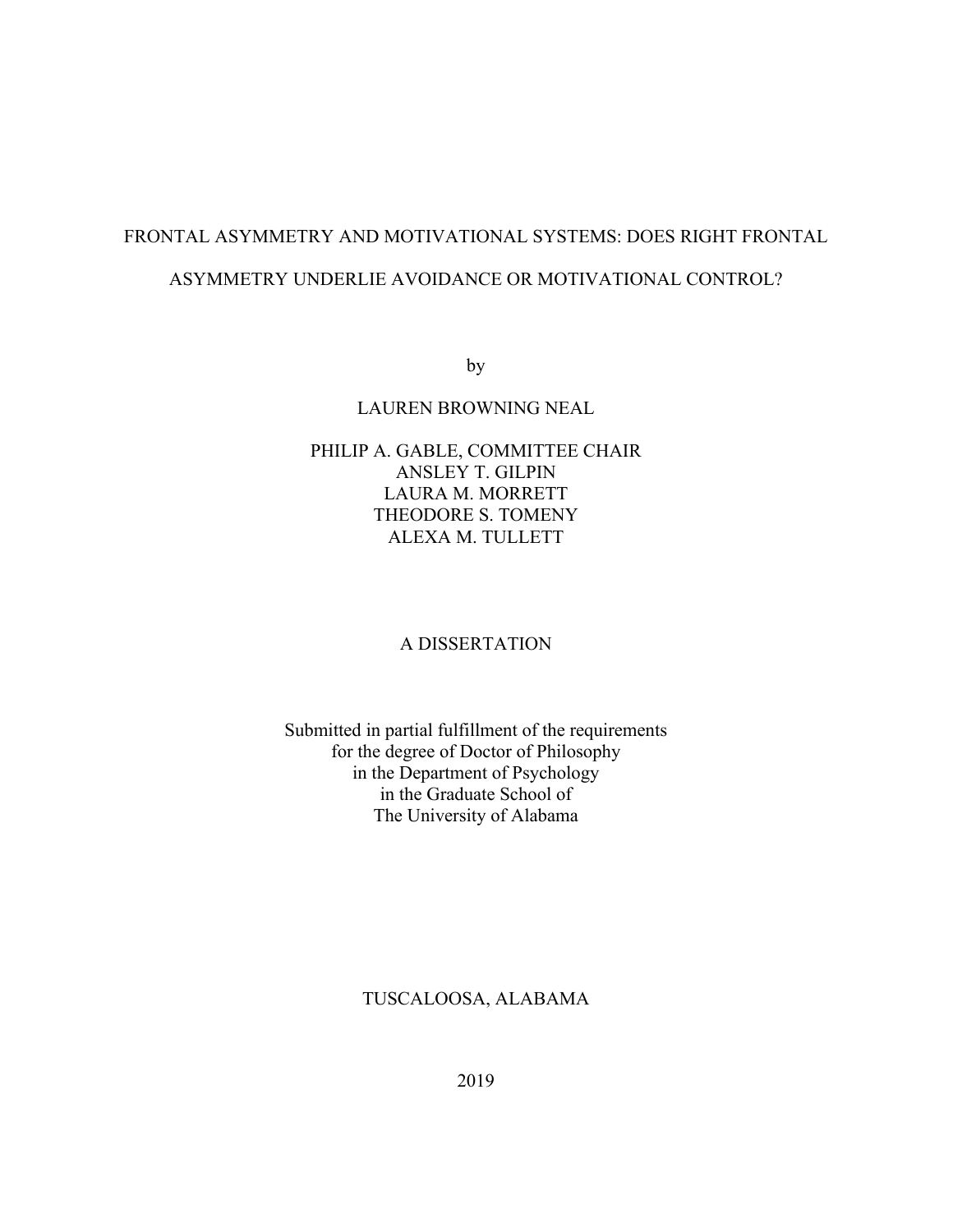Copyright Lauren Browning Neal 2019 ALL RIGHTS RESERVED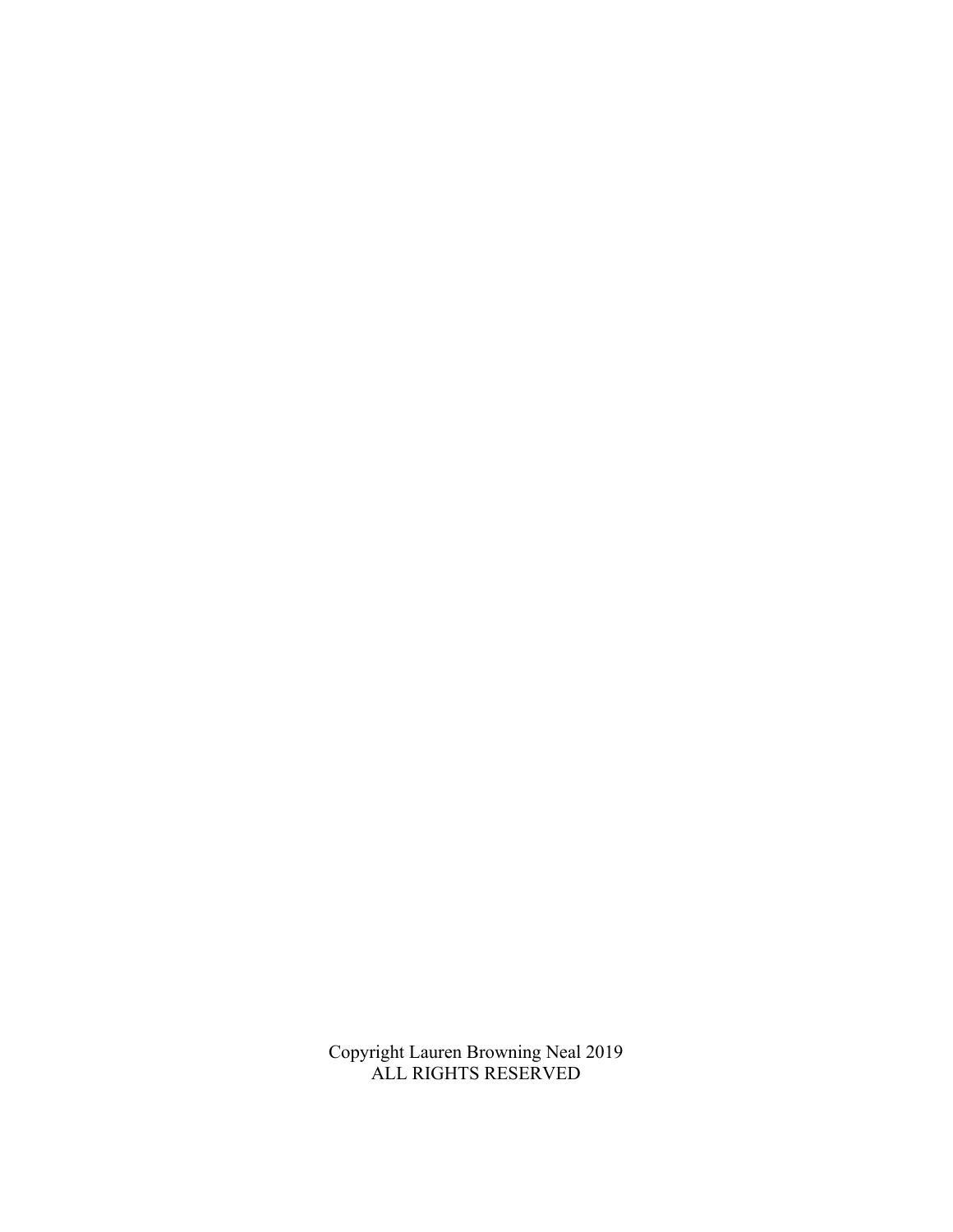#### ABSTRACT

Decades of theory and research have proposed a model of frontal asymmetrical cortical activity linking approach motivation and avoidance motivation to the left and right prefrontal cortices, respectively. However, more recent work has questioned the link between right frontal asymmetry and avoidance motivation, asserting instead that motivational control may be more closely related to right frontal asymmetry. The current study aimed to experimentally manipulate pure avoidance motivation and approach-avoidance conflicts in order to examine which evokes greater relative right frontal activation. Study 1 used a negative affective picture viewing paradigm with reward and non-reward trials. No differences were found with frontal asymmetry, but behavioral results suggested that approach-avoidance conflicts were successfully manipulated. Right frontal asymmetry related to behavioral outcomes of higher motivational control. Study 2 used a risk-taking task with reward and neutral trials to contrast loss aversion with reward seeking. No significant differences were found with frontal asymmetry, but behavioral outcomes of control again were related to right frontal asymmetry. Implications of the results for models of motivational processes and frontal asymmetry are discussed.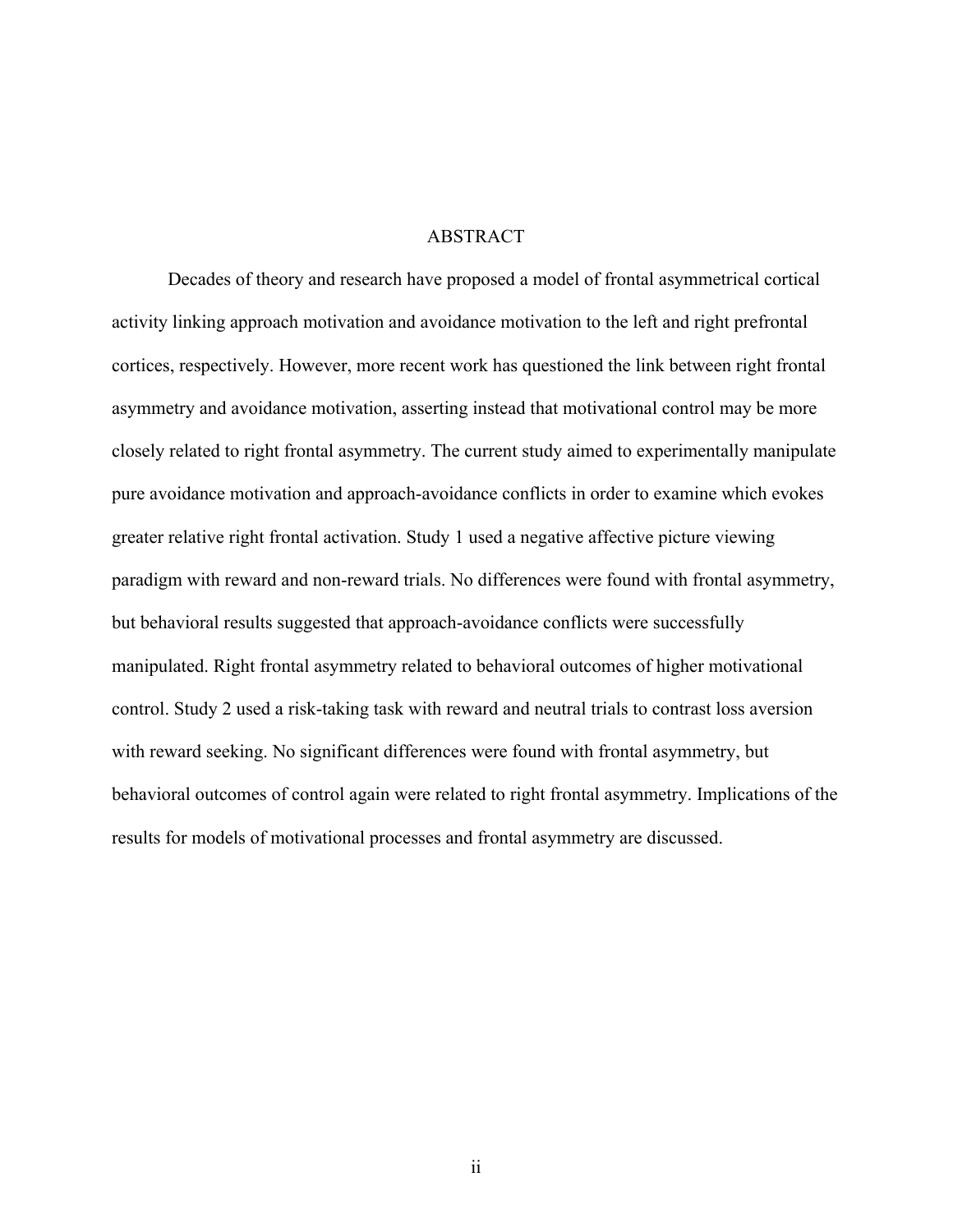# DEDICATION

To my parents for getting me here. To my husband Battle for seeing me through.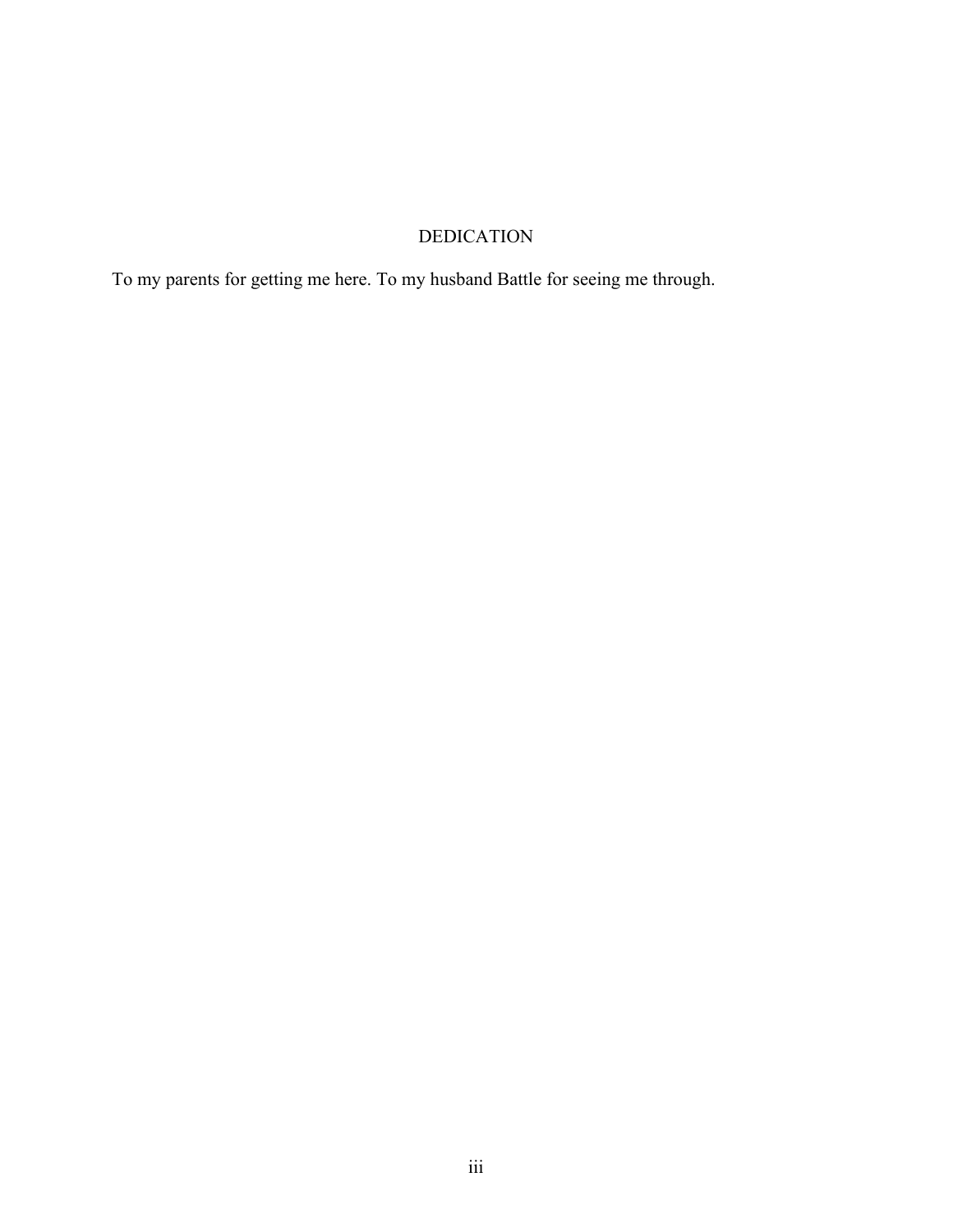## LIST OF ABBREVIATIONS AND SYMBOLS

- ANOVA Analysis of Variance
- BART Balloon Analogue Risk Task
- BAS Behavioral Approach System
- BOLD Blood Oxygen-Level Dependent
- CCT Columbia Card Task
- EEG Electroencephalography
- ERQ Emotion Regulation Questionnaire
- FFFS Fight-Flight-Freeze System
- FFT Fast Fourier Transformation
- fMRI Functional Magnetic Resonance Imaging
- IAPS International Affective Picture Set
- PFC Prefrontal Cortex
- rBIS Revised Behavioral Inhibition System
- RST Reinforcement Sensitivity Theory
- SAM Self-Assessment Manikin
- tDCS Transcranial Direct Current Stimulation
- TMS Transcranial Magnetic Stimulation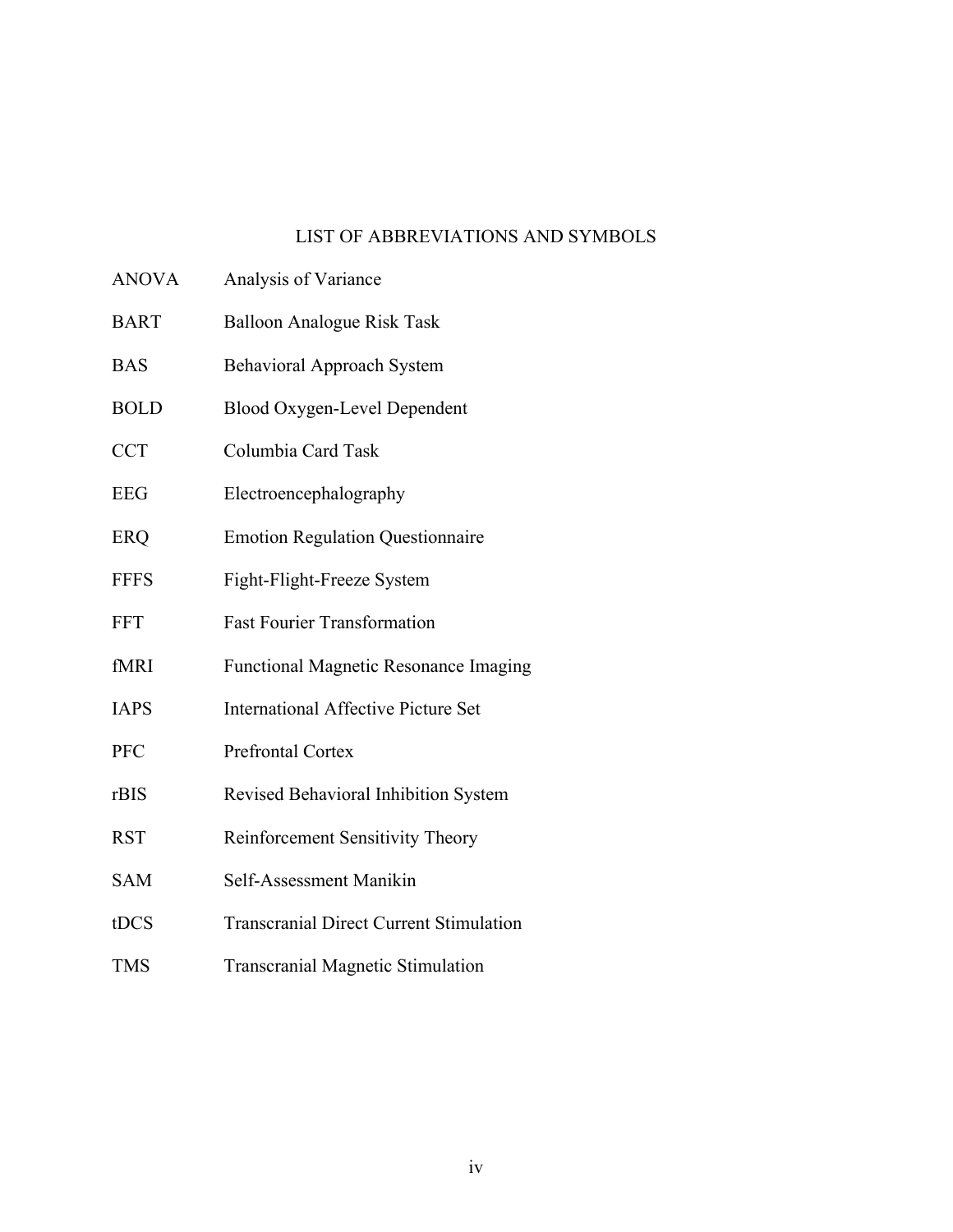#### ACKNOWLEDGEMENTS

Thank you to my advisor, Dr. Philip Gable, for the support, encouragement, and guidance over the last 5 years that have shaped me into the researcher I am today. Thank you for believing in me and pushing me to be my best. Thank you to my dissertation committee members for their input and guidance: Drs. Alexa Tullett, Ansley Gilpin, Laura Morrett, and Theodore Tomeny. Thank you also to Alexa Tullett and Ansley Gilpin for their mentorship and for always having an open office door.

Thank you to my fellow SCEN Lab graduate students (Nicole, Hunter, Ricardo, and Micayla) for the love and support – you have truly made this experience so fun. Thank you to my SCEN Lab research assistants without whom this project could never have been completed.

My endless thanks go to those to whom I owe everything: my family. My husband, parents, siblings, and family-in-law have been here every step of the way and for that I am grateful.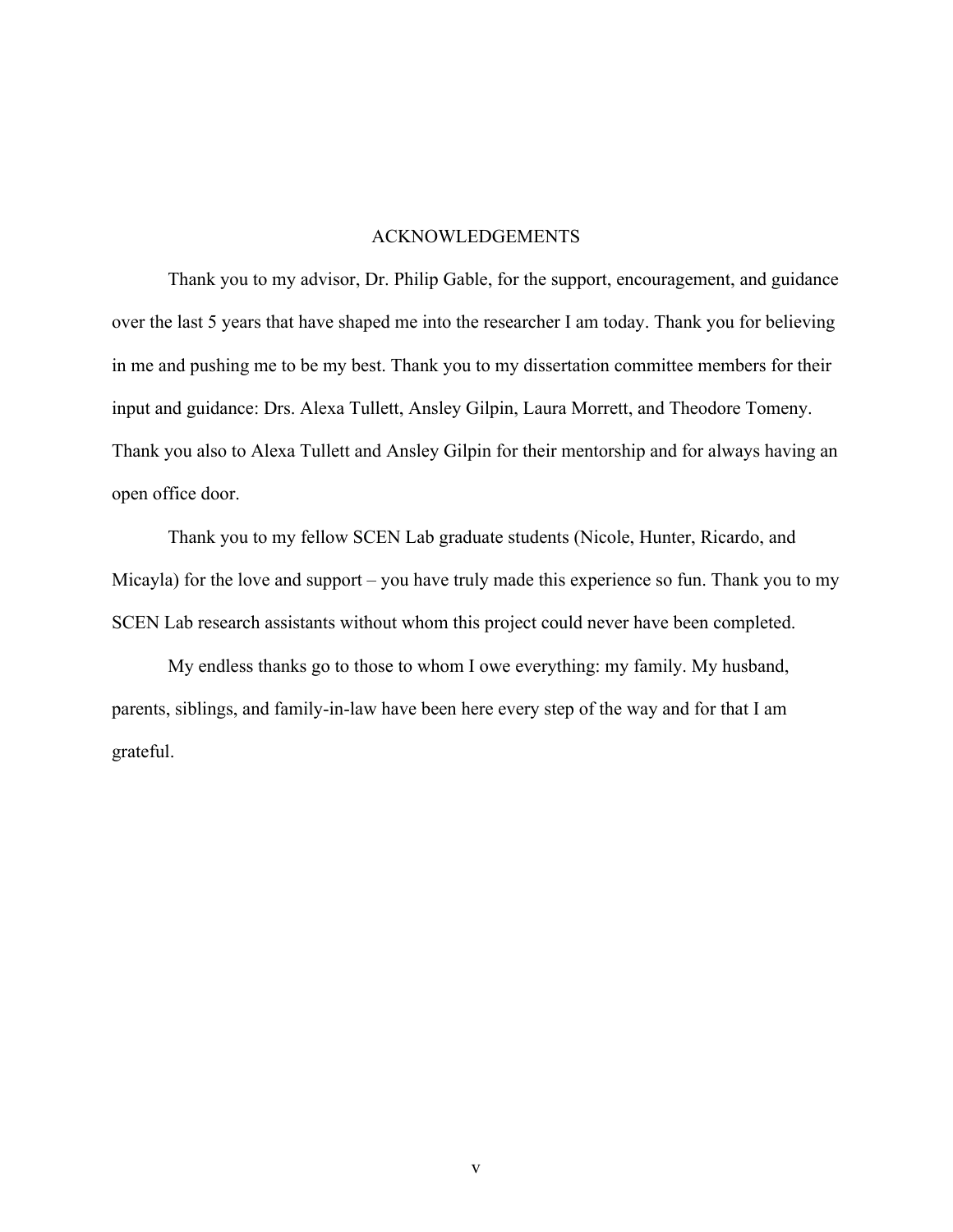# **CONTENTS**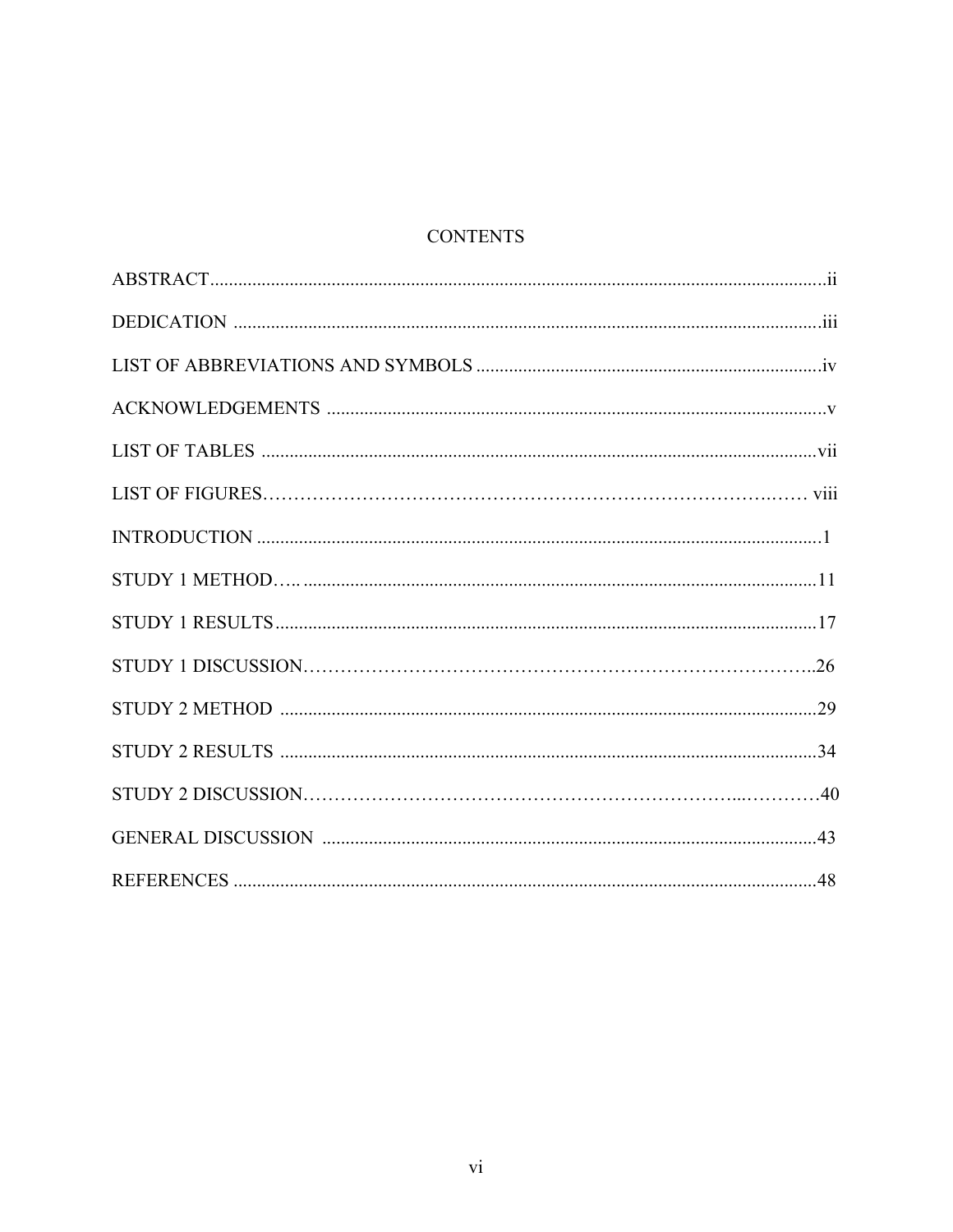# LIST OF TABLES

| 1. Descriptive Statistics for Frontal Asymmetry Variables in Study 117                 |
|----------------------------------------------------------------------------------------|
|                                                                                        |
| 3. Repeated Measures ANOVA Results for Interaction Between Reward and Picture Type20   |
| 4. Correlations between Frontal Asymmetry (F43) and Personality Variables in Study 121 |
| 5. Correlations between Frontal Asymmetry (F43) and Manipulation Check Questions and   |
| 6. Correlations between Escaped Pictures and Manipulation Check Questions and Picture  |
| 7. Correlations between Escaped Pictures and Personality Variables in Study 125        |
| 8. Descriptive Statistics for Frontal Asymmetry Variables in Study 234                 |
| 9. Descriptive Statistics for Behavioral and Manipulation Check Variables in Study 235 |
|                                                                                        |
| 11. Repeated Measures ANOVA Results for Frontal Asymmetry in Study 236                 |
| 12. Correlations between Frontal Asymmetry (F65) and Behavioral Variables in Study 237 |
| 13. Correlations between Frontal Asymmetry and Personality Variables in Study 238      |
| 14. Correlations between Behavioral, Personality, and Manipulation Check Variables in  |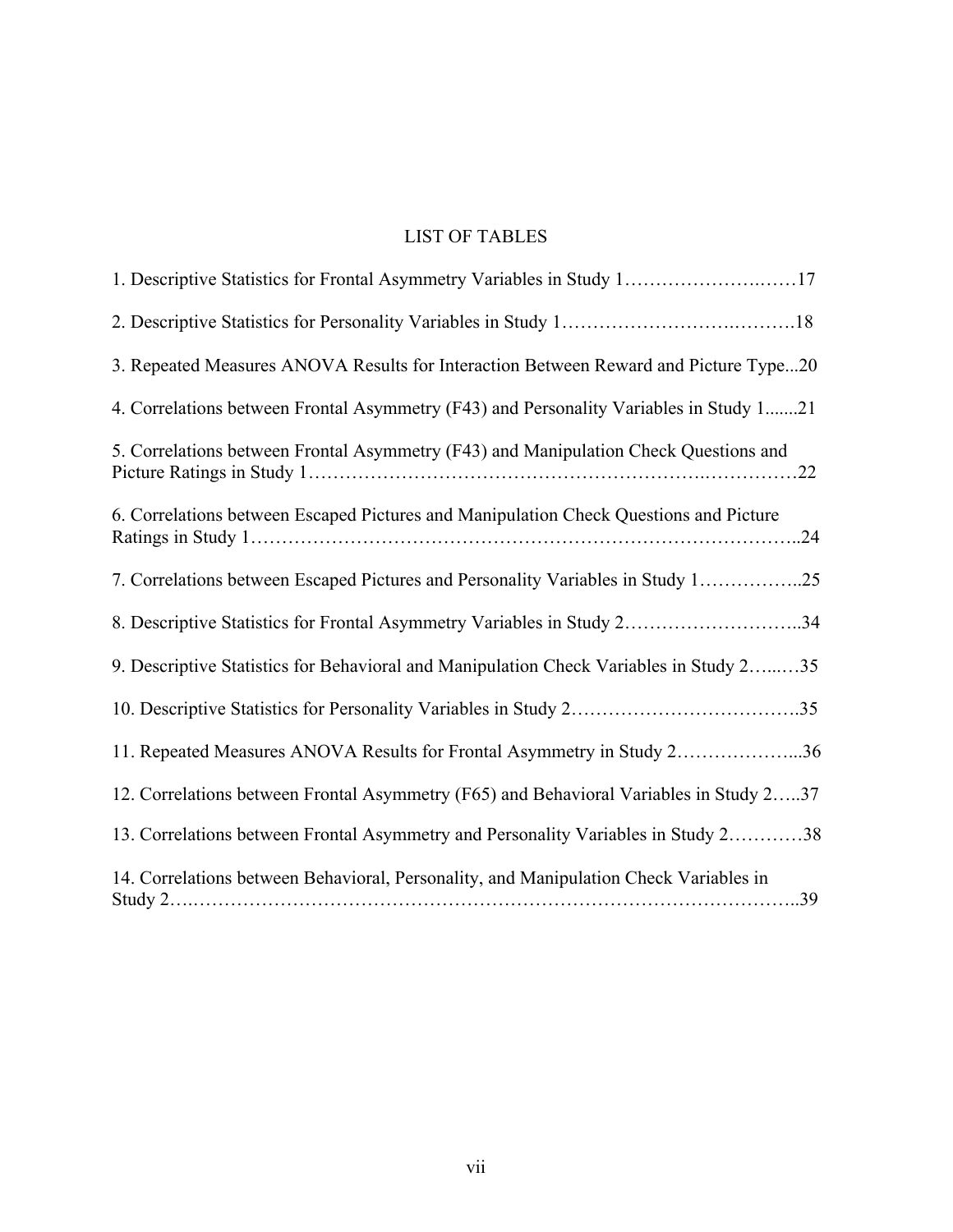# LIST OF FIGURES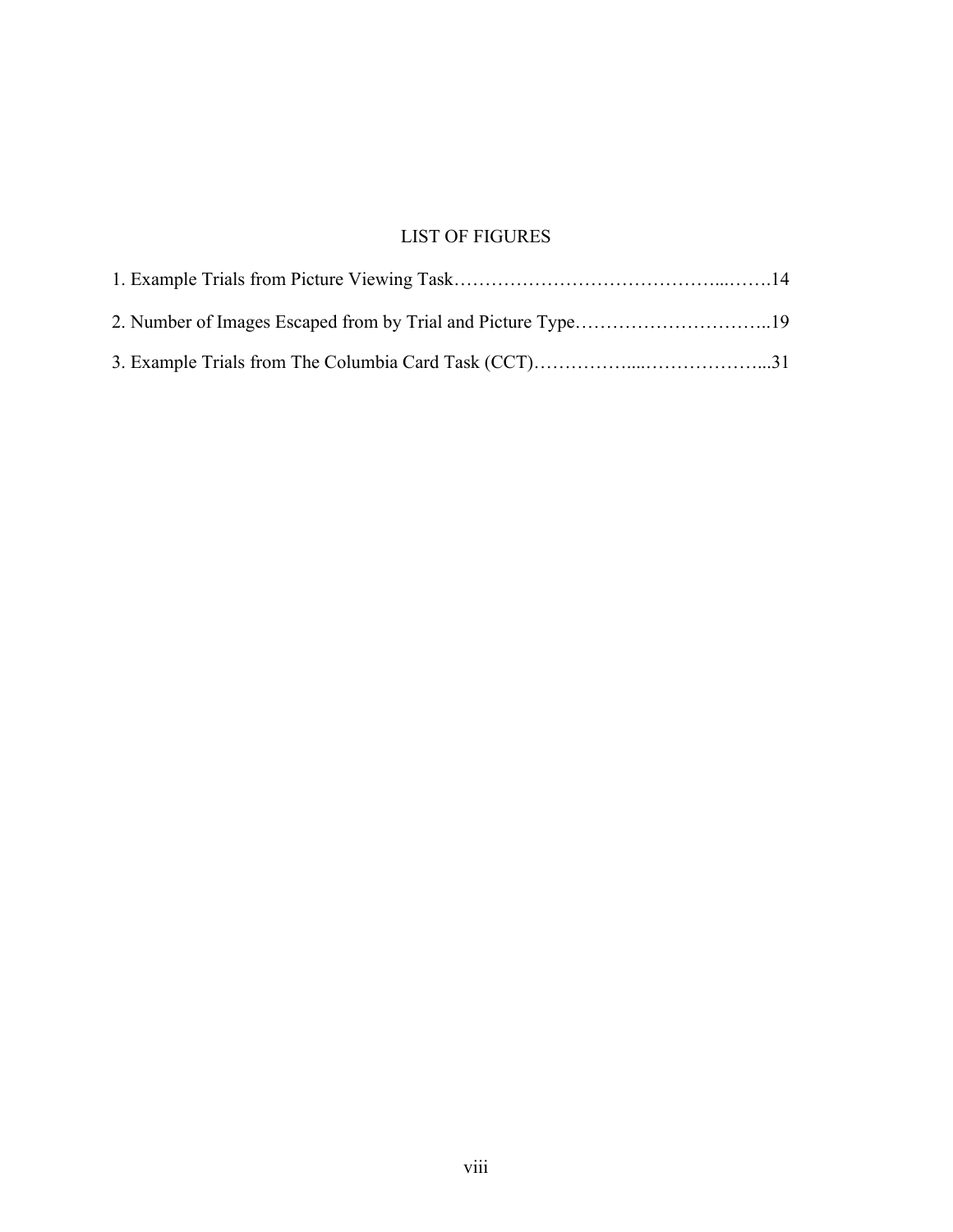#### INTRODUCTION

Beginning with lesion studies, scientists have examined lateralization of function in the human brain. Early observations revealed that damage to the left prefrontal cortex was associated with deficits in positive emotionality, while damage to the right prefrontal cortex was associated with deficits in inhibition (Gainotti, 1972; Goldstein, 1939). These observations laid the groundwork for theories of frontal asymmetry. Later development of electroencephalography (EEG) methods allowed for studying the intact and functioning healthy human brain rather than relying on drawing inferences from patients with specific brain damage (Davidson et al., 1979). These EEG studies supported the findings from lesion studies; greater relative left frontal activation was observed in response to pleasant stimuli while greater relative right frontal activation was observed in response to unpleasant stimuli (Davidson & Fox, 1982; Tomarken, Davidson, & Henriques, 1990).

Later advances asserted that motivational direction rather than affective valence underlies frontal asymmetry. That is, approach motivation and avoidance motivation rather than positive affect and negative affect are linked to the left and right prefrontal cortex, respectively (Harmon-Jones & Allen, 1997; 1998; Sutton & Davidson, 1997; for a review see Harmon-Jones, Gable, & Peterson, 2010). Much of this theory was supported by studying anger, a negatively-valenced approach-motivated emotion that evokes greater relative left frontal asymmetry (Carver & Harmon-Jones, 2009; Harmon-Jones, 2003). This motivational direction view of frontal asymmetry has become the standard accepted theory regarding emotive processes in the frontal cortex, but has recently come under question. New evidence has suggested that motivational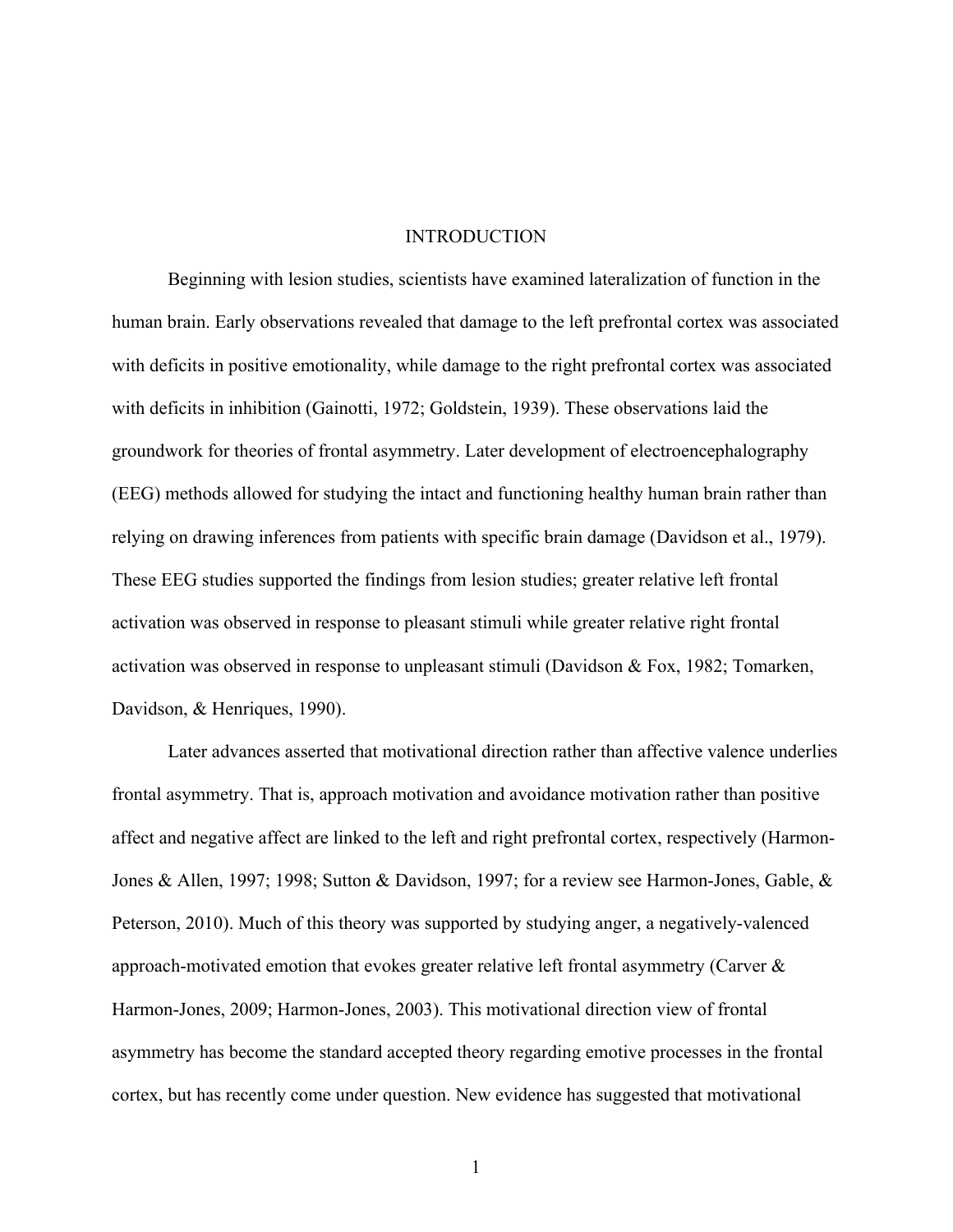control rather than avoidance motivation may be more related to right frontal asymmetry. Frontal asymmetry as assessed by EEG remains a popular measure for assessing motivational and emotive processes (Allen, Keune, Schonenberg, & Nusslock, 2018) but questions still remain about which specific processes underlie right vs. left frontal asymmetry. The aim of this dissertation is to disentangle the relative contributions of avoidance motivation and motivational control on right frontal asymmetry.

#### **Revised Reinforcement Sensitivity Theory**

The motivational direction model finds theoretical basis in Gray's Revised Reinforcement Sensitivity Theory (RST; Gray & McNaughton, 2000). According to RST, human behavior is directed through 3 primary motivational systems: the behavioral approach system (BAS), the fight-flight-freeze system (FFFS), and the revised behavioral inhibition system (rBIS). Together, these three systems coordinate functional human behavior. The BAS is responsible for responding to signals of reward and is generally tied to positive affect and approach-motivated goal pursuit. Consistent with the motivational directional model, trait levels of BAS relate to greater relative left frontal activation both at rest and during reward-related task performance (Gable, Mechin, & Neal, 2015; Harmon-Jones & Allen, 1997; Peterson, Gable, & Harmon-Jones, 2008; Sutton & Davidson, 1997). The FFFS encompasses response to threat and punishment via avoidance and defensive behaviors. Traditional theories of frontal asymmetry would suggest that the FFFS is related to right frontal activation due to withdrawal or avoidance motivation.

Lastly, the rBIS as outlined in revised RST primarily serves to respond to conflicts between the BAS and FFFS. When faced with conflicting urges of approach and avoidance, the rBIS is activated to inhibit ongoing behavior and conduct risk analysis of how best to proceed.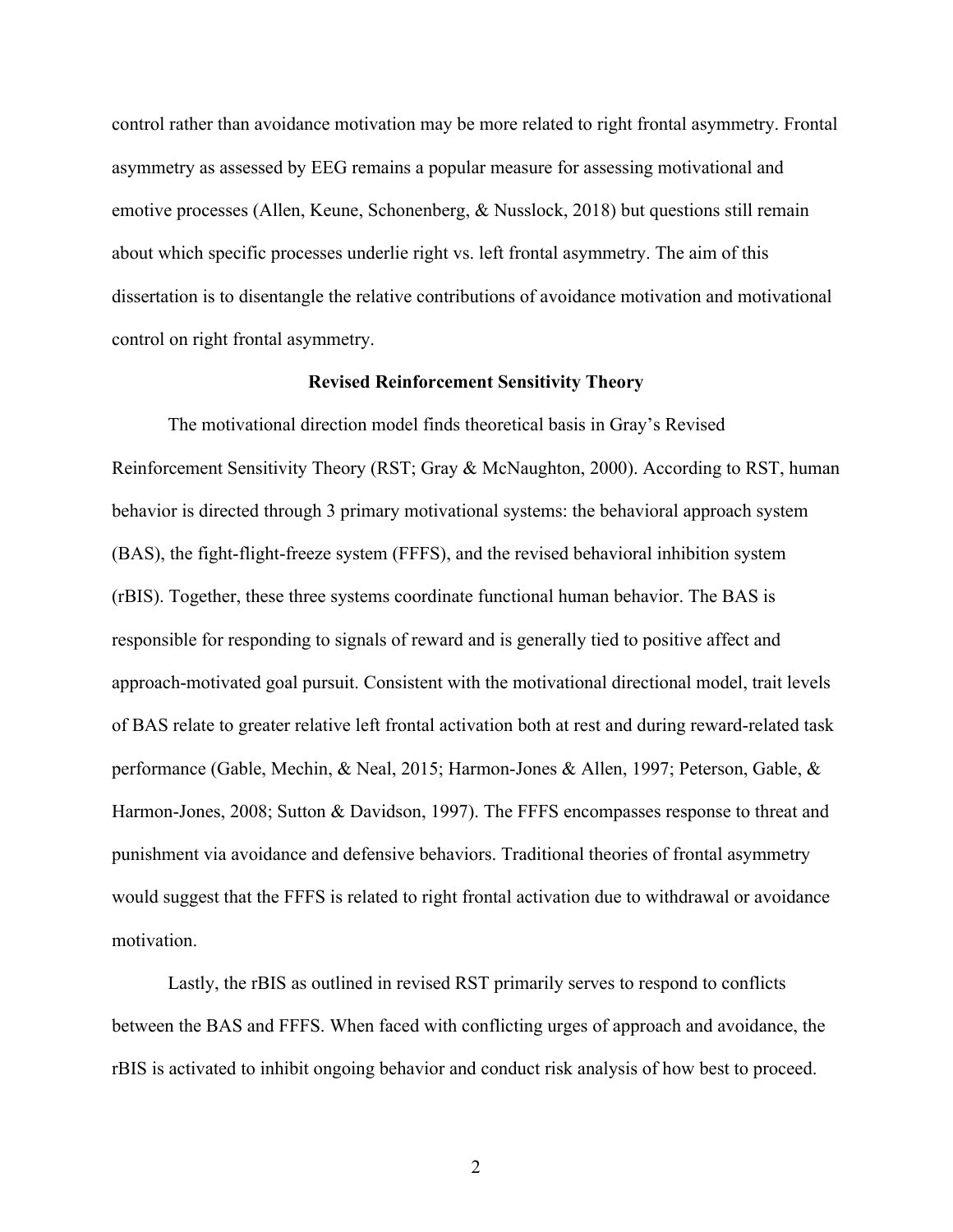The rBIS is activated in instances of conflict, but this conflict can take many forms: BAS-FFFS, BAS-BAS, and FFFS-FFFS. The rBIS primarily serves to exercise motivational control in the face of conflicting motivational urges. The term "motivational control" used throughout this document refers to rBIS processes of motivational conflict detection and resolution, inhibition, and impulse control. At times, the rBIS may need to downregulate approach motivation to avoid risky outcomes (Neal & Gable, 2019). Other times the rBIS may need to tamp down avoidance motivation in order to continue goal pursuit in the face of threat.

The BAS, FFFS, and rBIS are systems thought to orchestrate motivated behavior in all humans. All individuals experience motivational urges from the BAS and FFFS and use rBIS processes to mediate these conflicting urges. However, many theorists have also suggested that humans have trait levels of sensitivity of these three systems (Carver & Scheier, 2008; Carver & White, 1994; Depue & Collins, 1999; Elliot, 2008). That is, people higher in their sensitivity to reward, sustained goal pursuit, and seeking of new experiences are thought to be higher in trait levels of behavioral approach (BAS). In contrast, those with heightened responses to punishment, fear-inducing stimuli, and negative affective stimuli are considered to be higher in trait levels of behavioral avoidance (FFFS). Lastly, the third personality system reflects the rBIS and is defined by ability to exercise inhibition and impulse control as well as to effectively deal with conflicting motivations (Gray & McNaughton, 2000). This system is thought to be inversely related to trait impulsivity and directly related to trait anxiety (Crost, Pauls, & Wacker, 2008; Gable et al., 2015; Jackson, 2009). These personality systems have been linked to neural responses in the frontal cortex, both at a trait and state level. However, debate remains about the best theoretical model of frontal asymmetry that describes these personality systems and state activation of these systems.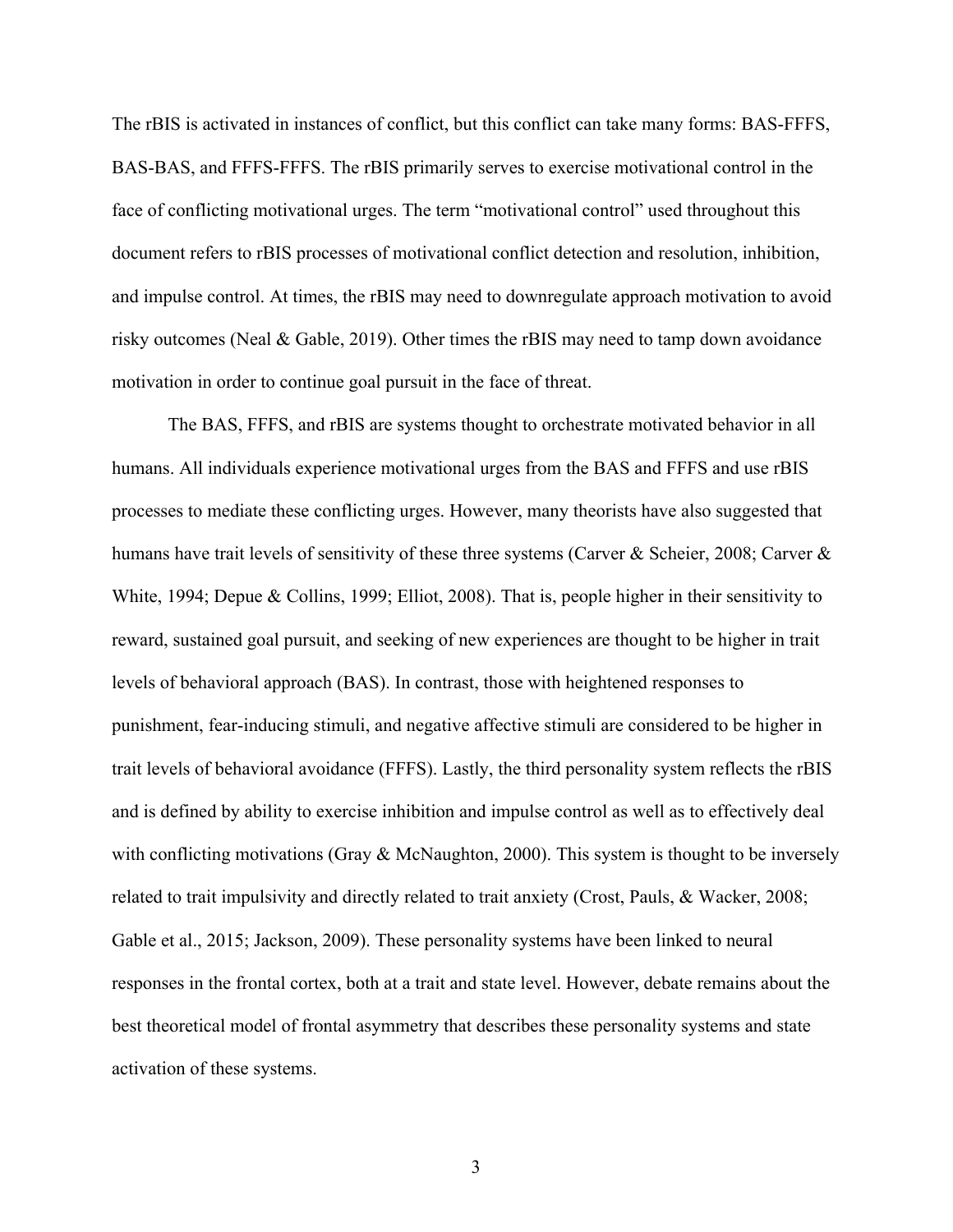#### **Frontal Asymmetry and Motivational Control**

Early studies established the link between right frontal activity and avoidance by examining frontal asymmetry in response to negative affective stimuli. For example, fear or disgust inducing stimuli often activate right frontal asymmetry (Canli et al., 1998; Tomarken, Davidson, & Henriques, 1990; Wheeler, Davidson, & Tomarken, 1993). Other studies have examined infants and found greater right frontal activity associated with negative affective experiences such as maternal separation or encountering a stranger (Buss et al., 2003; Davidson & Fox, 1989; Fox, Bell, & Jones, 1992). However, there is the possibility that these and other findings were due to rBIS and not avoidance motivation. In studies where participants are asked to attend to negative stimuli, study instructions to view (e.g. approach) these images may cause coactivation and conflict between BAS and FFFS. In infant studies, the subjects cannot selfreport motivation and it is likely that anxiety (an rBIS process) is also present with negative affect. It is important to determine whether these tasks are specifically evoking avoidance or are perhaps evoking rBIS. Additionally, it is important to develop tasks that clearly contrast avoidance and motivational control in order to properly dissociate the two.

Although the past two decades have resulted in ample evidence supporting the link between left frontal asymmetry and approach motivation, the link between right frontal asymmetry and avoidance motivation has been less consistent. Many studies have failed to find a link between both state and trait avoidance and right frontal activity (Amodio, Master, Yee, & Taylor, 2008; Berkman & Lieberman, 2010; Coan & Allen, 2003; Coan, Allen, & Harmon-Jones, 2001; De Pascalis, Cozzuto, Caprara, & Allessandri, 2013; Henriques & Davidson, 2000; Hewig, Hagemann, Seifert, Naumann, & Bartussek, 2004 & 2006; Jackson, et al, 2003; Keune, Bostanov, Kotchoubey, & Hautzinger, 2012; Kline et al., 2000; Pizzagalli, Sherwood, Henriques,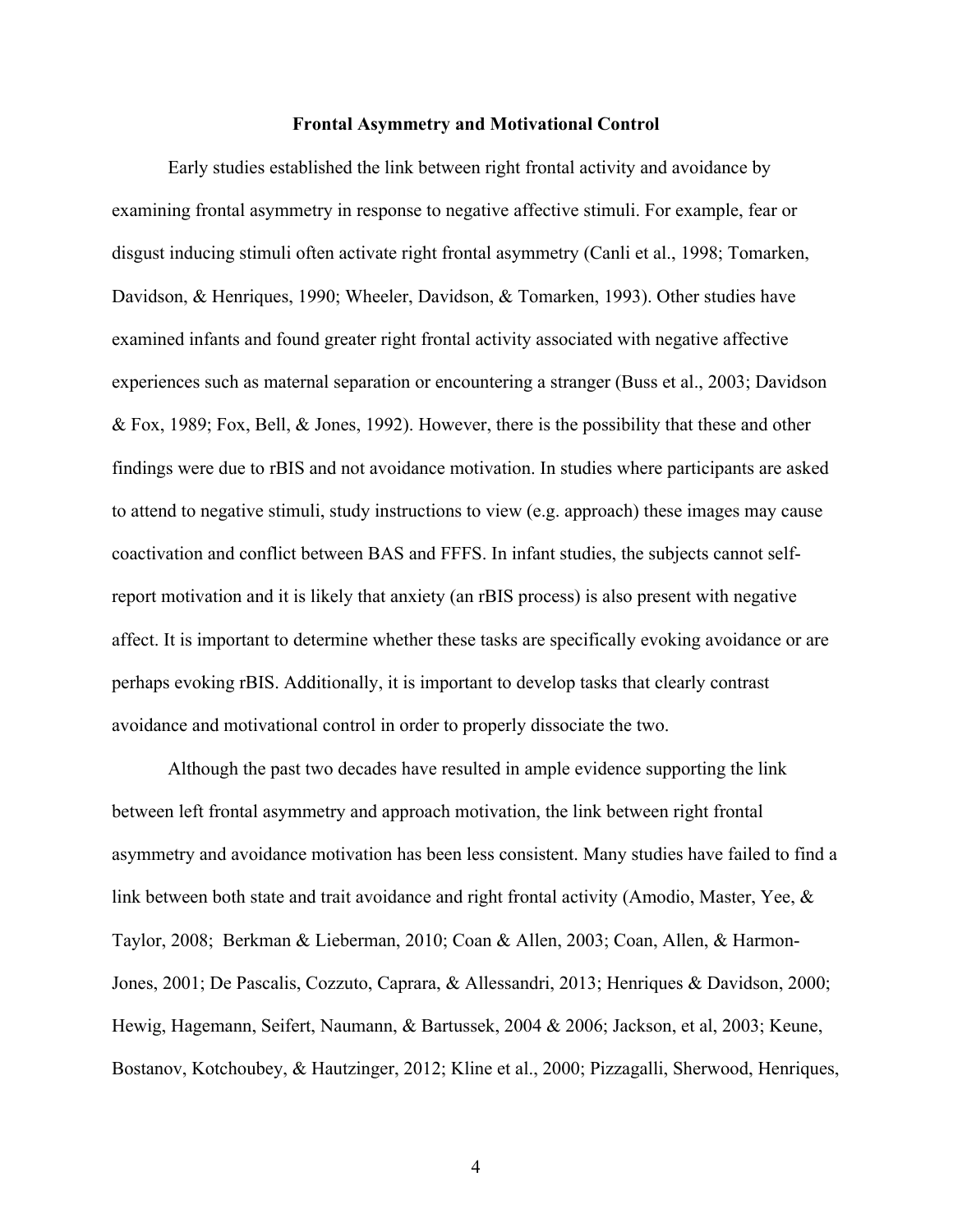& Davidson, 2005; Quirin, Gruber, Kuhl, & Dusing, 2013; Wacker, Chavanon, Leue, & Stemmler, 2008; Wacker, Chavanon, & Stemmler, 2010). At the same time, another line of research has linked rBIS (e.g. motivational control and inhibition) to greater right frontal activation (for a review, see Gable, Neal, & Threadgill, 2018).

Converging evidence from lesion studies, EEG, source localization, fMRI, and neuronal stimulation studies suggests that right frontal activity underscores motivational control. Patients with damage to the right inferior frontal gyrus have trouble with inhibition in stop-signal tasks and engage in riskier decision making (Aron, Fletcher, Bullmore, Sahakian, & Robbins, 2003; Clark, Manes, Antoun, Sahakian, & Robbins, 2003). Greater right frontal activity, and in particular activity of the right inferior frontal gyrus, has been implicated in better inhibitory control across a wide range of tasks in fMRI studies (Aron, Robbins, & Poldrack, 2014; Garavan, Ross, & Stein, 1999; Konishi et al., 1998; Whelan et al., 2012). Greater risk taking has also been associated with less relative right frontal EEG activity at baseline, and localized to diminished activation of the right lateral PFC (Gianotti et al., 2009).

Manipulation of asymmetrical activity in the PFC through transcranial direct current stimulation (tDCS) and transcranial magnetic stimulation (TMS) have also supported the role of the right frontal cortex in motivational control. While most EEG studies manipulate approach, avoidance, or inhibition and then study frontal asymmetry as the dependent variable, these manipulation studies instead manipulate neuronal excitability and then study the behavioral consequences of changes in frontal asymmetry. Manipulation of tDCS and TMS to enhance neuron excitability in the right frontal cortex leads to better response inhibition in a variety of paradigms (Chambers et al., 2006; 2007; Ditye et al., 2012; Jacobson et al., 2011; Stramaccia et al., 2015). Additionally, stimulating the right frontal cortex reduces risky decision making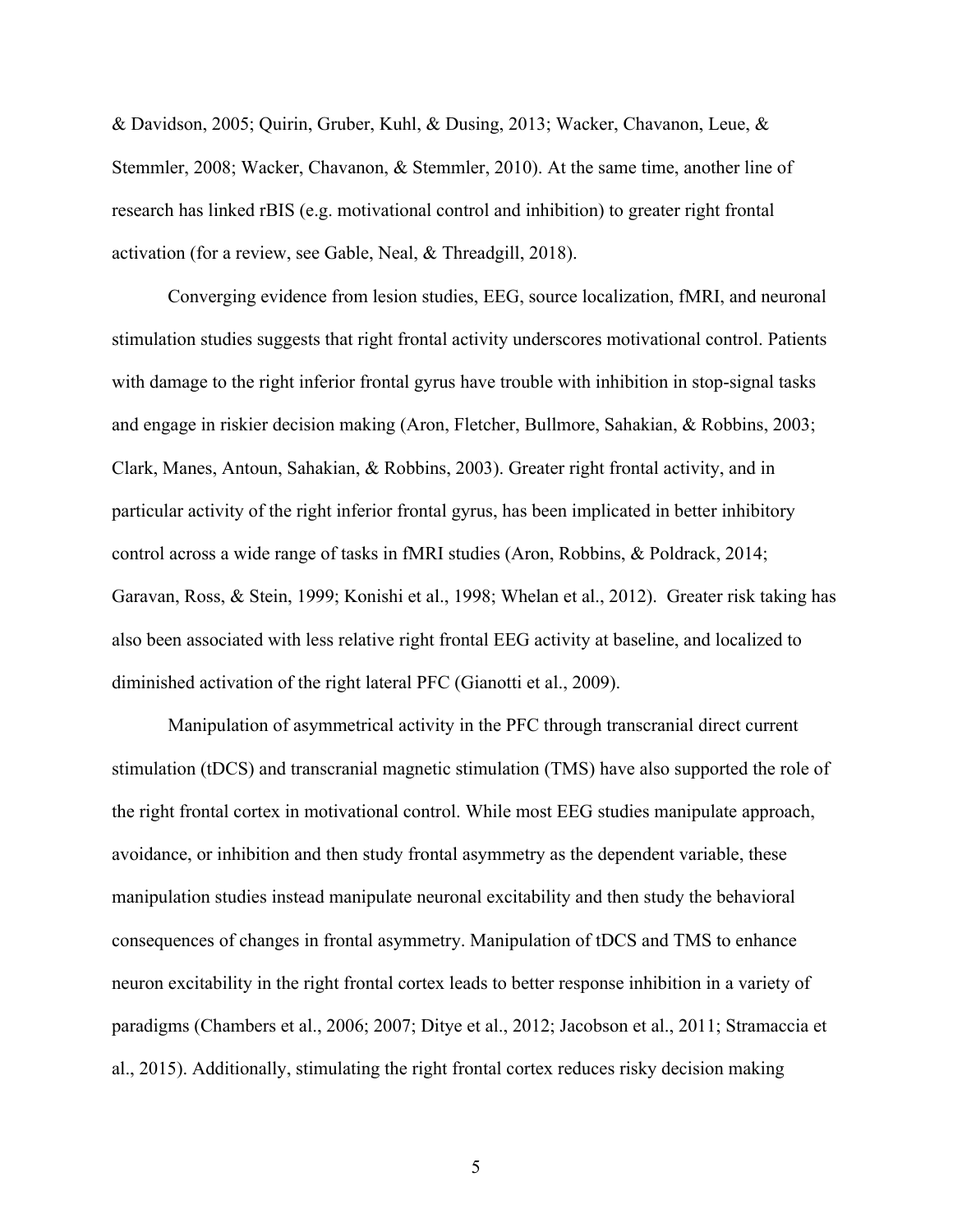(Fecteau et al., 2007) while inhibiting the right frontal cortex increases risky decision making (Knoch et al., 2006; Hecht, Walsh, & Lavidor, 2013). Other tDCS work found that enhancing right frontal neuron excitability leads to better control on motivationally-incongruent responses to both approach and avoidance motivated stimuli (Kelley & Schmeichel, 2016). Specifically, participants were better at both approaching negative stimuli and avoiding positive stimuli after right frontal tDCS, supporting the model linking right frontal activity to motivational control. While not conclusive, these studies suggest a more causal role of right frontal activity in rBIS processes of inhibition and impulse control.

Many studies have related personality traits associated with impulsivity and motivational control to frontal asymmetry, with those reflecting less motivational control relating to higher left frontal asymmetry and those assessing greater motivational control relating to higher right frontal asymmetry (Gable, Mechin, Hicks, & Adams, 2015; Neal & Gable, 2016, 2017; Santesso et al., 2008). More recent attempts have been made to explore state changes in frontal asymmetry with motivational control. Specifically, Neal and Gable (2019) had participants complete a Balloon Analogue Risk Task (BART) and compared shifts in frontal asymmetry during the course of the trials. Results showed shifts in asymmetry towards left frontal activity during risky decision making, and shifts towards right frontal activity on trials where inhibition was successfully engaged.

Research on frontal asymmetry does not just study dispositional and situational approach and avoidance in healthy humans, but also extends to psychopathology. Specifically, those diagnosed with anxiety disorders exhibit greater relative right frontal activation at rest and during anxiety-provoking situations (Petruzzello & Landers, 1994; Smit, Posthuma, Boomsma, & De Gues, 2007; Thibodeau, Jorgenson, & Kim, 2006). Under previous models, results with anxiety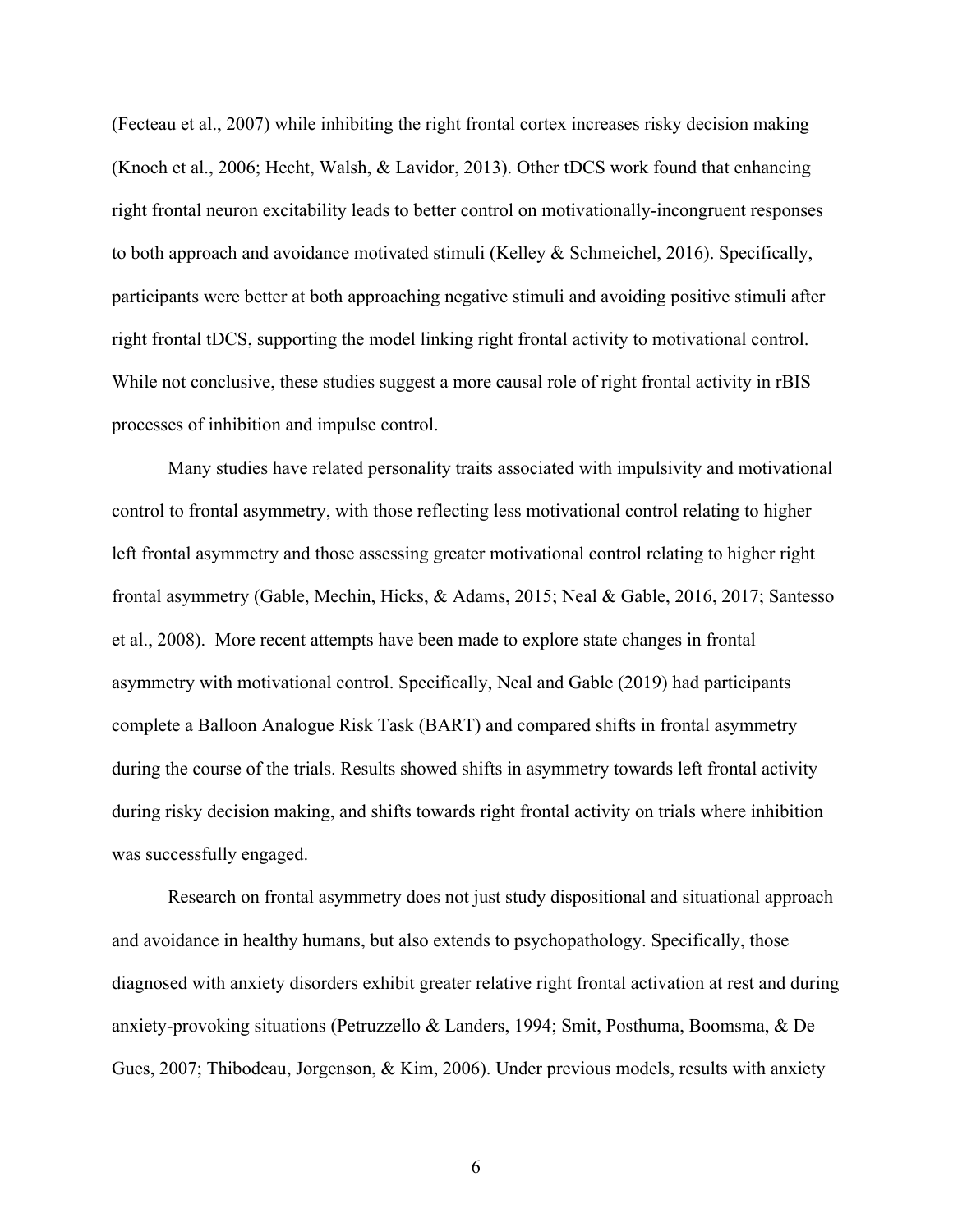studies were thought to reflect negative affectivity or desire to withdraw due to worry. Instead, these findings might be driven by other aspects of anxiety disorders, such as trouble dealing with conflicting motivations or cognitions. Taking a basic science perspective on the underlying biological personality systems influencing frontal asymmetry may point to which symptoms of mental disorders are driving neuropsychological differences between patients and control subjects. This can then direct research by clinicians on the biological bases of these disorders, which can in turn influence research on and treatment of psychological disorders.

#### **EEG Assessment of Frontal Asymmetry**

Past work using EEG measurement to assess asymmetric function of the frontal cortex has primarily examined relative differences in alpha power. Activity in the human EEG from 8 to 13 Hz makes up the traditional alpha band. Alpha power has been shown to reflect the inverse of cortical activation (Cook, O'Hara, Uijtdehaage, Mandelkern, & Leuchter, 1998; Davidson, Chapman, Chapman, & Henriques, 1990). That is, greater cortical activation is accompanied by less alpha power in the EEG. Consistent with this assertion, simultaneous EEG and fMRI studies have shown that increases in the alpha rhythm is coupled with decreased BOLD signal in cortical areas, particularly in the frontal cortex (Goldman, Stern, Engel Jr., & Cohen, 2002; Laufs et al., 2003). Most research on frontal asymmetry utilizes difference scores to examine relative activation of the left vs. right hemispheres. Because individual differences in skull thickness can vary greatly and affect overall levels of alpha power observed, asymmetry difference scores are recommended for studying frontal asymmetry with emotive processes (Coan & Allen, 2004). Use of the asymmetry score produces a reliable and consistent metric of relative activation of the left and right hemispheres (Coan & Allen, 2004).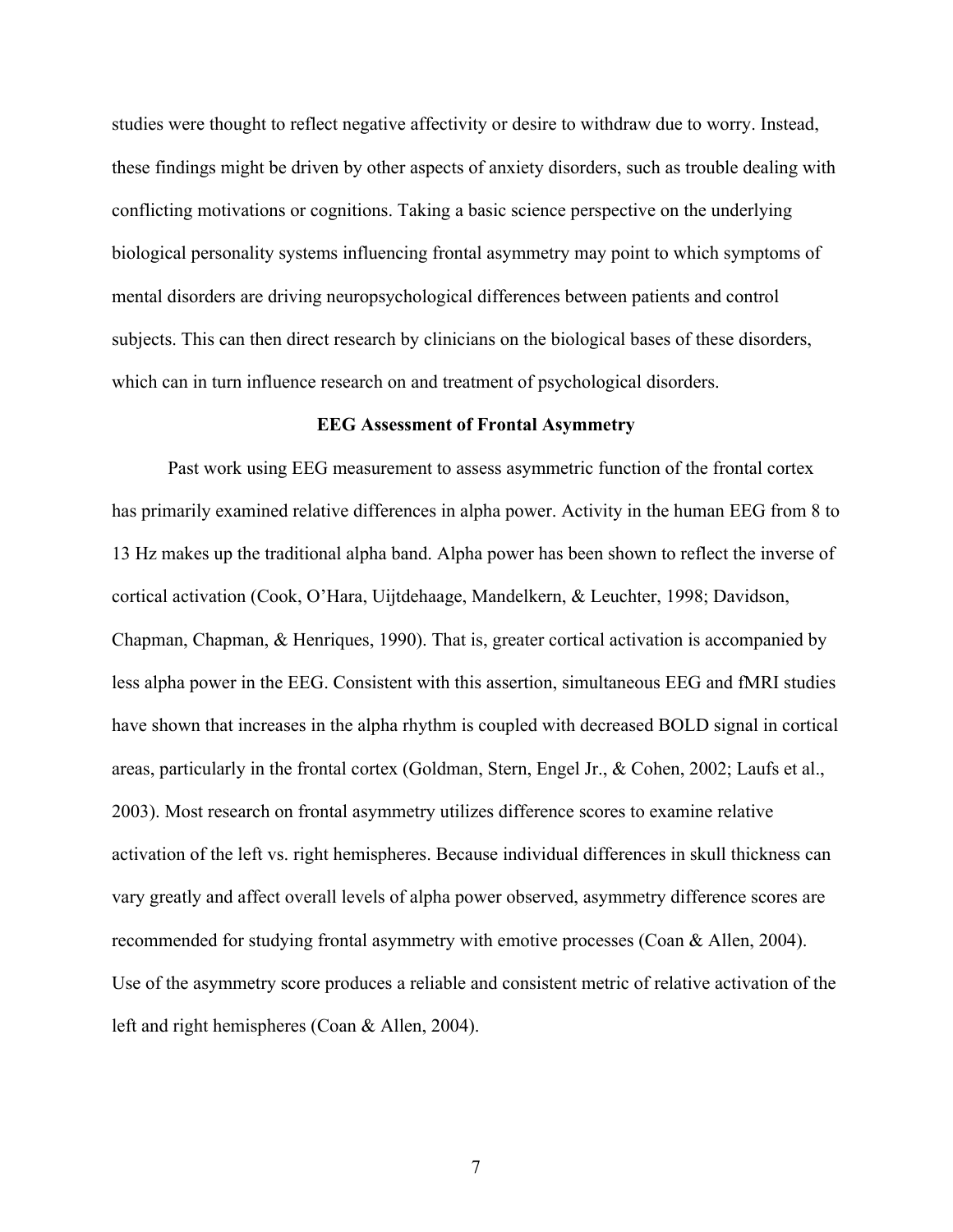While psychological states have been shown to relate to differences in frontal asymmetry, it is worth mentioning that physical and biological variables can also influence frontal asymmetry. For example, some EEG work has found that frontal asymmetry may fluctuate as a function of time of day and year, and has suggested that this may be due to cortisol levels (Peterson & Harmon-Jones, 2009). Other research has manipulated frontal asymmetry through the use of hand contractions. Because the motor cortex is contralaterally represented in the human brain, hand contractions of the right hand are accompanied by activation of the left motor cortex and vice versa. Contractions of the hand reliably produce asymmetric activation of the opposite hemisphere (Hellige, 1993), and thus use of muscles on one side of the body over the other may influence frontal asymmetry and accompanying psychological processes (Gable, Poole, & Cook, 2013; Harmon-Jones, 2006). Consistent with this idea, the body-specificity hypothesis (Cassanto, 2009) suggests that handedness affects the ways in which we interact with our physical environments due to similar mechanisms. Cassanto (2009) suggests that right handed individuals tend to associate right with positivity and left with negativity. As a result, actions done with the right side of the body (e.g. hand contractions) may be more easily associated with positivity and vice versa. EEG research establishing links between approach motivation and left frontal activity has exclusively studied right-handed participants. Thus, this link between left frontal activation and approach might be due to preference for the right hand. An opposite pattern may be observed in left-hand dominant individuals. The current research will also use right handed participants, as is convention, but the dominance of the right hand and preference for the right side by right handed individuals may explain some of the findings that associate the left frontal hemisphere with positive and approach-motivating stimuli. The current research should not be generalized to left handed individuals, and future research is needed to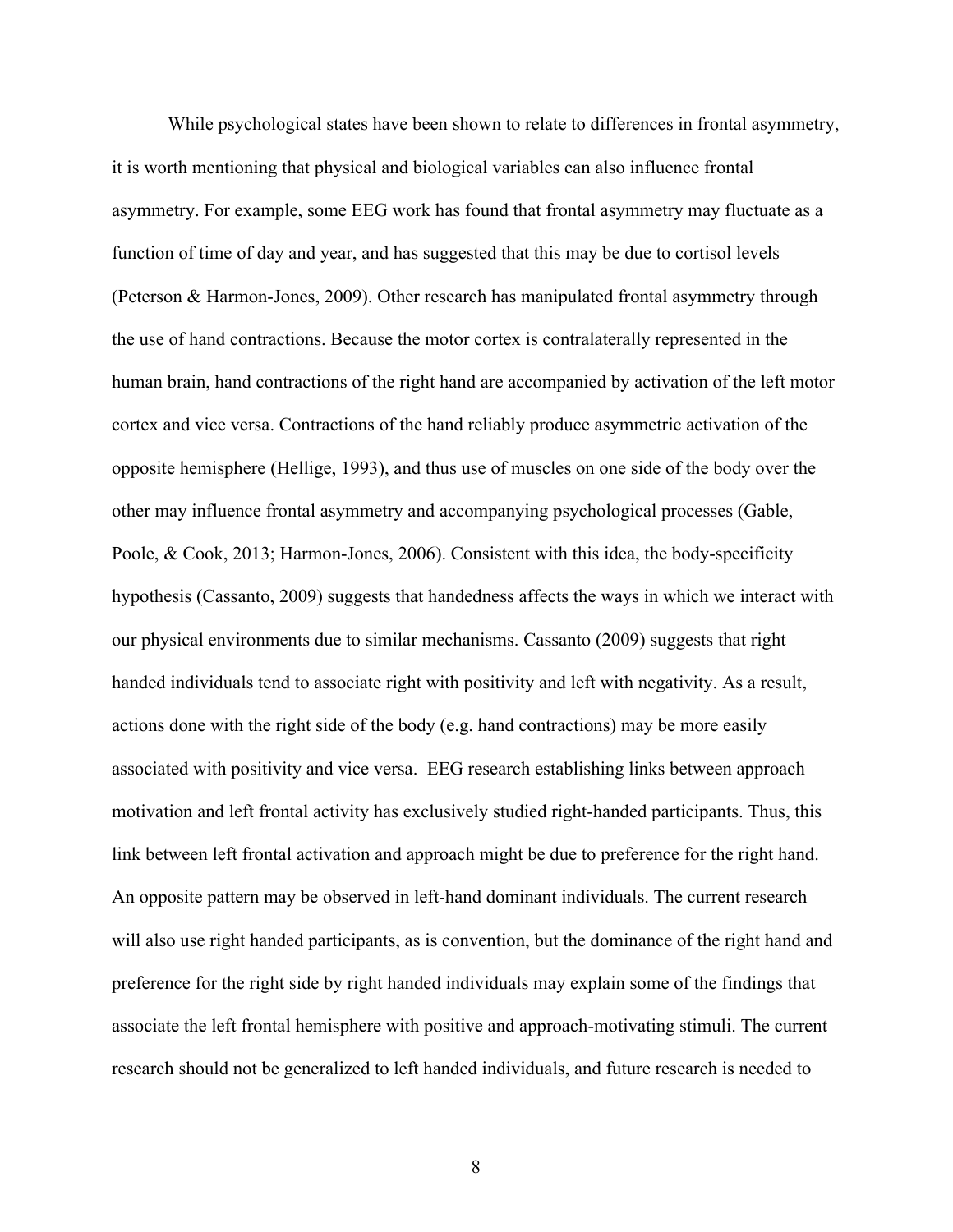understand the asymmetric functioning of the cortex in emotive processes for left handed individuals.

The field of affective neuroscience has made large progress very quickly. However, it is important to remember that this research area is still relatively young compared to most sciences. Techniques and analysis approaches in psychophysiology advance very rapidly (Kappenman & Keil, 2016) allowing researchers to continually update their theories as methods are improved. In this rapidly evolving landscape, continued refinement of past accepted theories and nuanced understanding of which psychological processes result in certain brain activation is necessary. In this spirit, the current project aimed to take steps towards resolving a recognized gap in the literature in understanding the differences between rBIS and FFFS and their accompanying neural activation (Amodio et al., 2008; Kelley & Schmeichel, 2016; Wacker et al., 2008).

#### **The Current Studies**

Based on an extensive review of past research (Gable, Neal, & Threadgill, 2018), I hypothesized that conflict between motivational urges that engages motivational control rather than avoidance motivation underscores right frontal activation. The aim of the current project was to disentangle the relative contributions of rBIS and FFFS on right frontal asymmetry.

Most studies that examine motivational control with frontal asymmetry focus on the ability (or inability) to inhibit approach motivation. Tasks that measure response inhibition, risk taking, and impulsive behavior all examine contexts in which an individual must suppress a response associated with approach motivation. However, there are likely instances where motivational control must be engaged to inhibit an avoidance-motivated response or to increase an approach motivated response. A secondary aim of the current project was to examine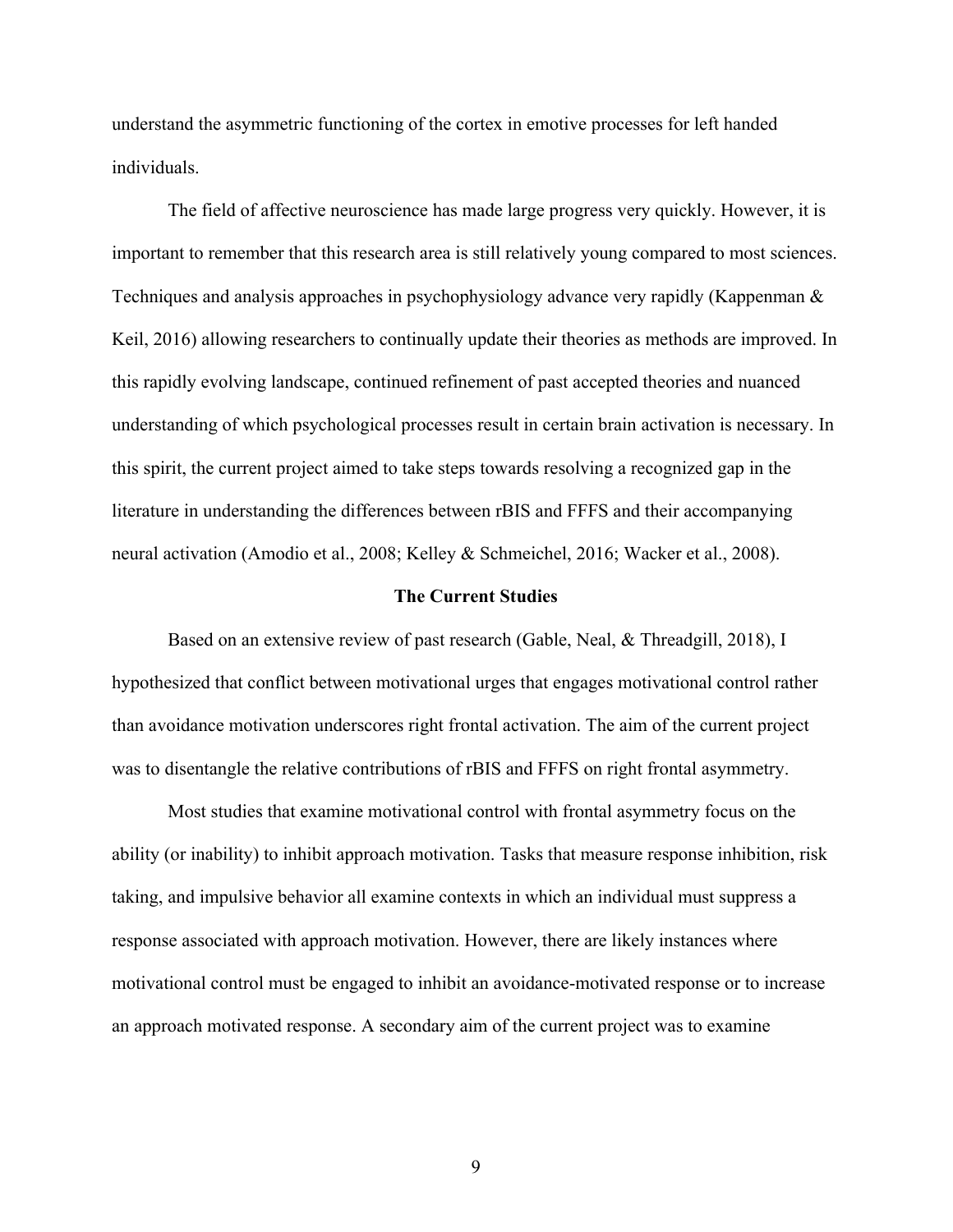instances in which an individual must inhibit avoidance motivation and upregulate approach motivation.

The current project will examine the neural correlates of motivational control versus approach and avoidance motivation in two psychophysiological studies. Both studies compared a state of approach-avoidance conflict in which the participant engaged motivational control to a state of pure avoidance. In Study 1, negative affective images were used in a reward paradigm to create a conflict between approach of monetary reward and avoidance of negatively valenced stimuli. In Study 2, a risk-taking task incentivized risky behavior, creating a conflict between loss aversion and pursuit of monetary reward.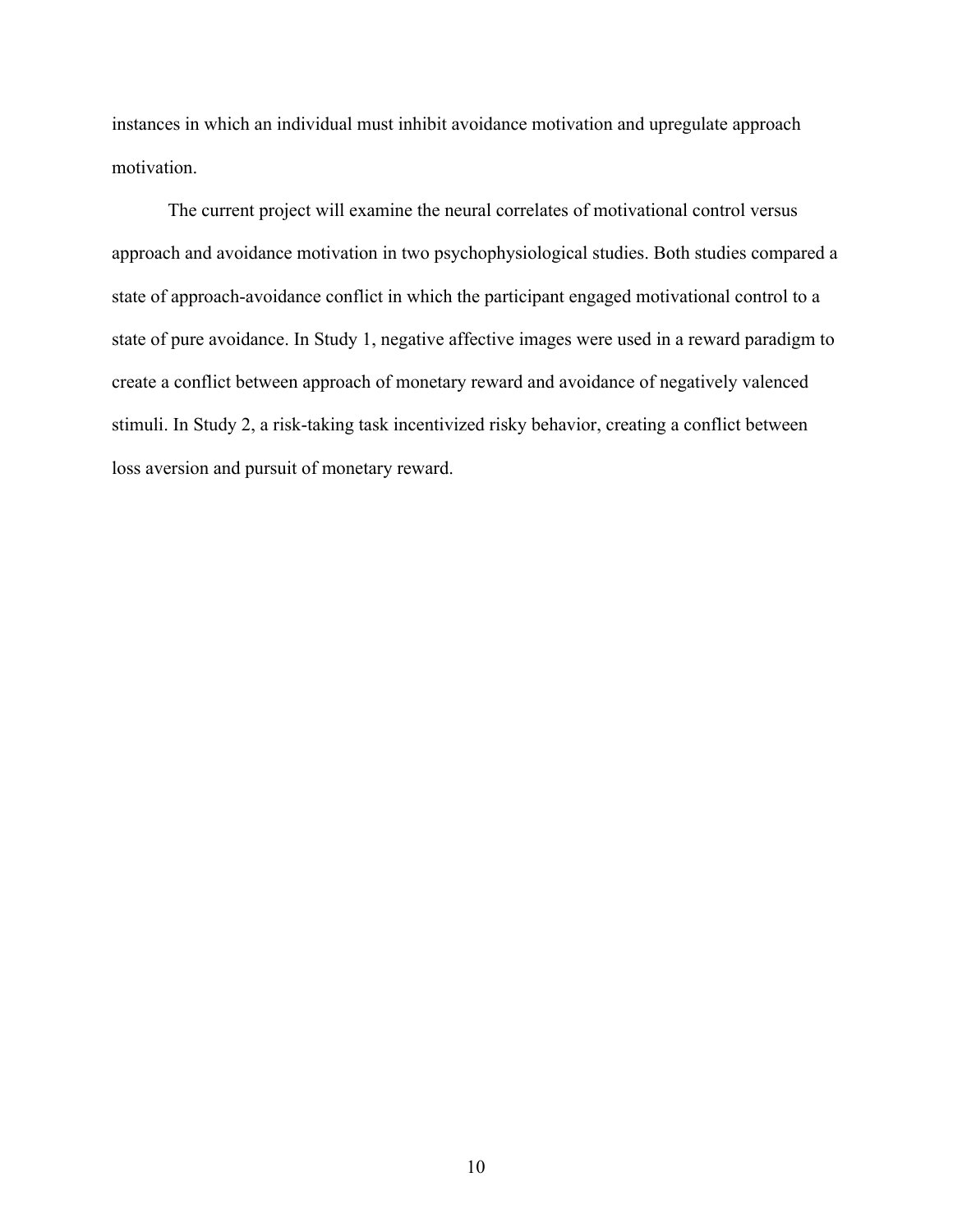#### STUDY 1 METHOD

Study 1 manipulated a state of approach-avoidance conflict through the use of negative affective (e.g. disgust evoking) images combined with a monetary reward. The study employed a within-subjects design with two conditions that manipulate pure avoidance and motivational conflict.

#### **Participants**

Previous studies examining frontal asymmetry during task completion have achieved a medium effect size  $(\eta_p^2 = .11)$  with 44 participants in a within-subject paradigm (Neal & Gable, 2019). In order to balance feasibility with power, a target sample size of 50 was set for this within-subjects study. Data collection was set to stop at the end of the fall semester, provided at least 40 subjects had participated. Participants were recruited through the University of Alabama subject pool. A total of 68 participants were recruited for participation in the study. Eight participants did not complete the study due to the following reasons: five decided to stop participation upon seeing the disgust-inducing images, one was interrupted by a fire alarm, and two were not completed due to issues with EEG equipment. EEG data from an additional 4 subjects was not analyzed because it contained too many artifacts to be processed. Therefore, data from 56 participants was included in final analyses. The final sample consisted of 43 females and 13 males with an average age of  $18.55$  (*SD* = 1.17).

**Procedure** Participants were brought into the lab and gave informed consent. They were told that they would see images that may be disturbing to them, and reminded that their participation is voluntary and that they may withdraw participation at any time. Participants completed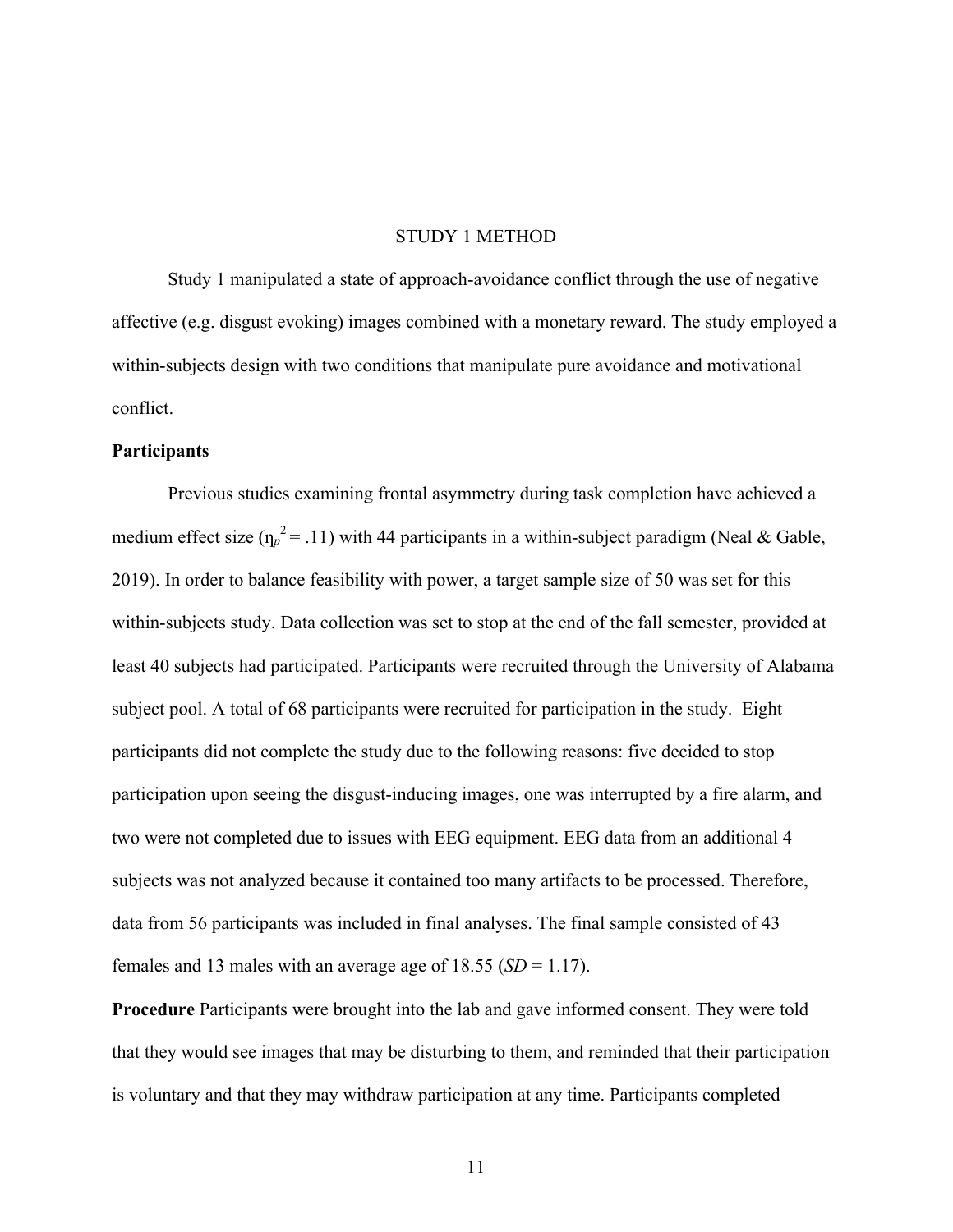measures of demographics and personality. Then, a stretch-lycra EEG cap with 64 sensors was applied. Next, 8 minutes of resting baseline EEG was recorded with alternating minutes of eyes open and eyes closed. Participants then completed a picture viewing task (described below). Following the picture viewing task, participants completed various ratings of images from the study and manipulation check questions. Finally, psychophysiological equipment was removed and participants were thoroughly debriefed.

### **Measures**

### *The Disgust Scale*

The Disgust Scale (Haidt, McCauley & Rozin, 1994) was included to assess trait reactivity to disgusting stimuli. This scale contains 32 items assessing 7 domains of disgust which form a general dimension of disgust sensitivity. The composite disgust score was calculated. This Disgust Scale was used in exploratory analyses.

#### *Emotional Regulation Questionnaire*

Participants completed the Emotion Regulation Questionnaire (ERQ) to assess participants' tendency to regulate their emotions using emotional suppression or cognitive reappraisal. The ERQ is a 10-item scale designed using a 7 point Likert scale (Gross & John, 2003). It contains two facets: Cognitive Reappraisal and Expressive Suppression. Because this task asked participants to view negative affective stimuli for a long duration, it may be that certain emotion regulation strategies play a role in how long participants view the photographs and their neural activity during picture viewing. The ERQ was used in exploratory analyses.

## *BIS/BAS Scales*

Participants completed the 20-item BIS/BAS Scale (Carver & White, 1994) assessing behavioral approach and inhibition sensitivity. The BAS subscale was analyzed as a single factor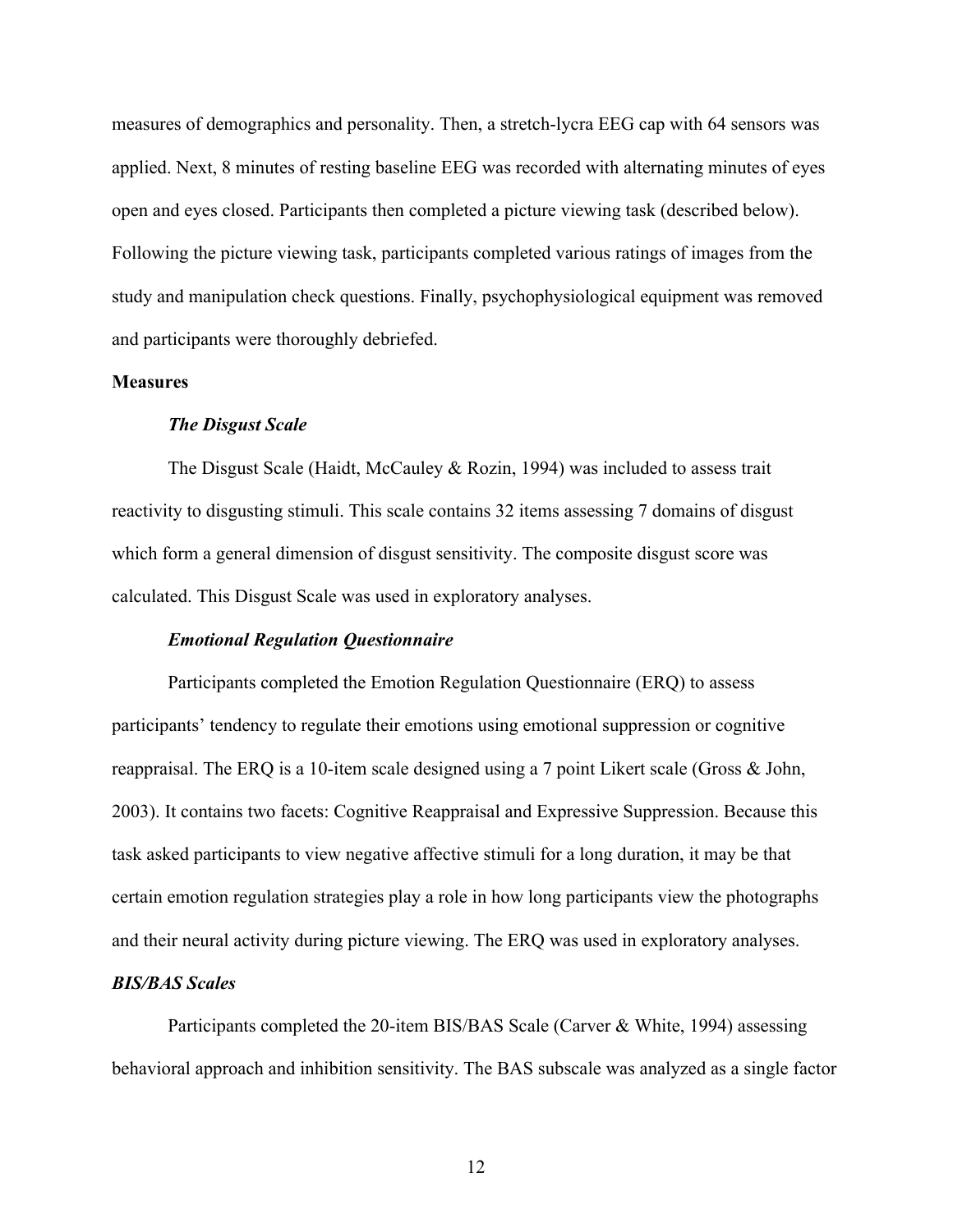comprising approach behavior and sensitivity to reward. BIS comprises sensitivity to punishment (e.g. avoidance).These scales are frequently examined with frontal asymmetry both at rest and during tasks.

#### *UPPS-P Behavioral Impulsivity Scale*

The UPPS-P Impulsive Behavior Scale (Whiteside, Lynam, Miller, & Reynolds, 2005; Cyders & Smith, 2007) was used to measure trait impulsivity. The UPPS-P consists of 59 items assessing multiple facets of impulsivity including negative urgency (NUM), lack of premeditation, lack of perseverance, sensation seeking, and positive urgency (PUM). These subscales have been found to relate to frontal asymmetry in past research (Neal & Gable, 2016; 2017) and function as an index of the inverse of motivational control. The UPPS-P subscales were used in exploratory analyses.

#### *Picture Viewing Task*

Participants completed a task with two within-subjects conditions: non-reward trials and reward trials. Participants viewed pictures of injuries and matched neutrals (see Figure 1 for sample trial). Photos were taken from the International Affective Picture Set (IAPS; Lang, Bradley, & Cuthbert, 1997). On non-reward trials, participants were instructed to view the photos and fully feel the emotion that it evokes, but told that there was no possibility of reward on these trials. On the reward trials, participants were told that they could receive a reward for viewing the images for longer amounts of time. These reward trials were intended to create a conflict between avoidance (viewing a disgust-inducing stimulus) and approach (monetary reward).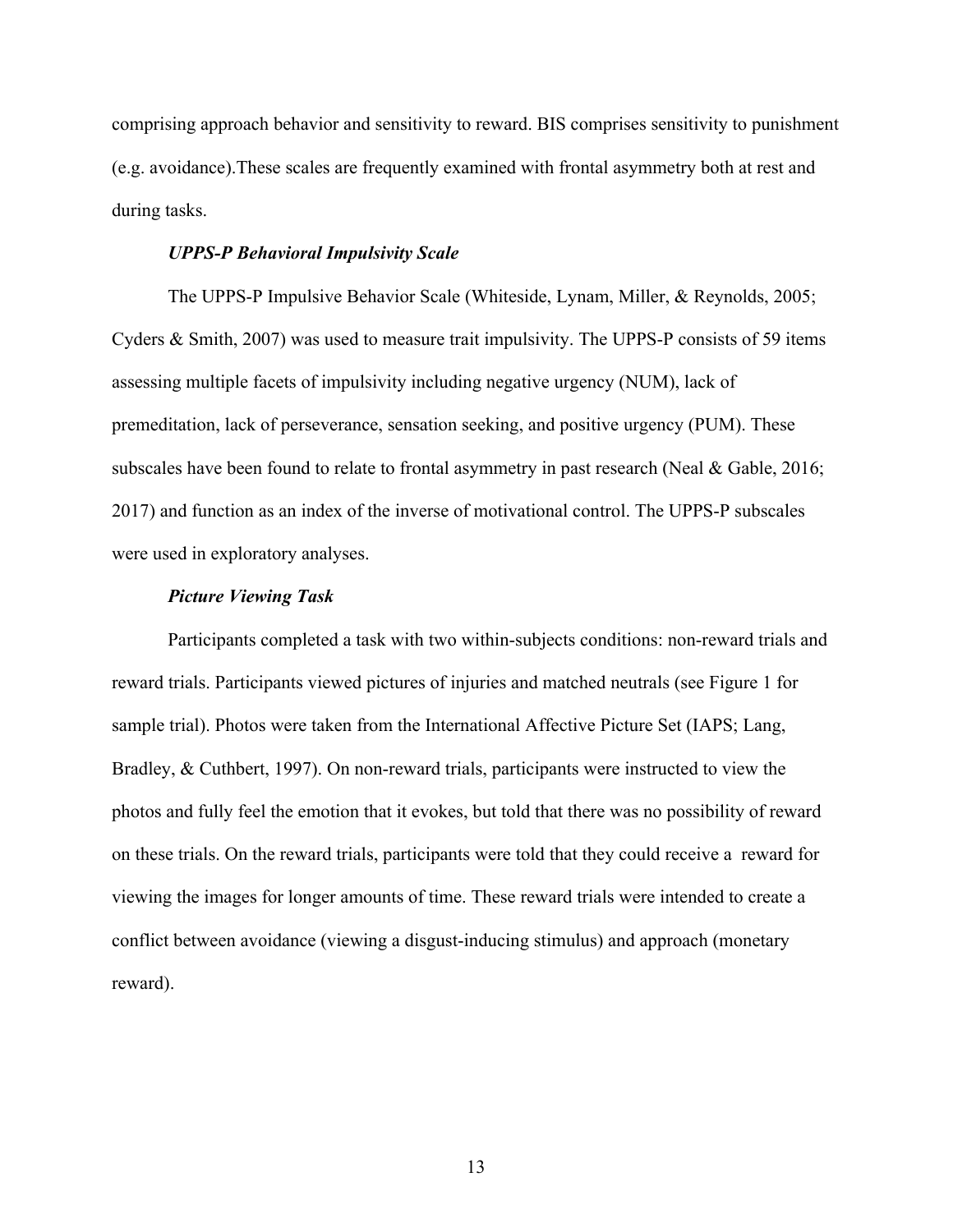

Figure 1. *Example Trials from Picture Viewing Task.* 

Prior to the beginning of each trial, participants were shown a trial cue that indicated whether it would be a non-reward or reward trial. Trial cues were a green circle or a blue square. For both trials types, an escape option was presented halfway through picture presentation on 80% of the trials. The escape option was signaled using a white circle cue that was superimposed over the image for 100 ms. On all but 20% of trials, after 6 seconds of photo presentation, participants were given an option to press the space bar on the keyboard and escape from the photo. The no escape trials were included to avoid habituation of the escape response. If pressed, the image was erased from the screen and replaced with a fixation cross until the next trial began. If the space bar was not pressed, the image remained on the screen for another 6 seconds, and then was replaced by a fixation cross. Inter-trial interval varied between 3s, 6s, and 9s to avoid predictability of picture presentation. Participants were presented with 32 disgust and 32 neutral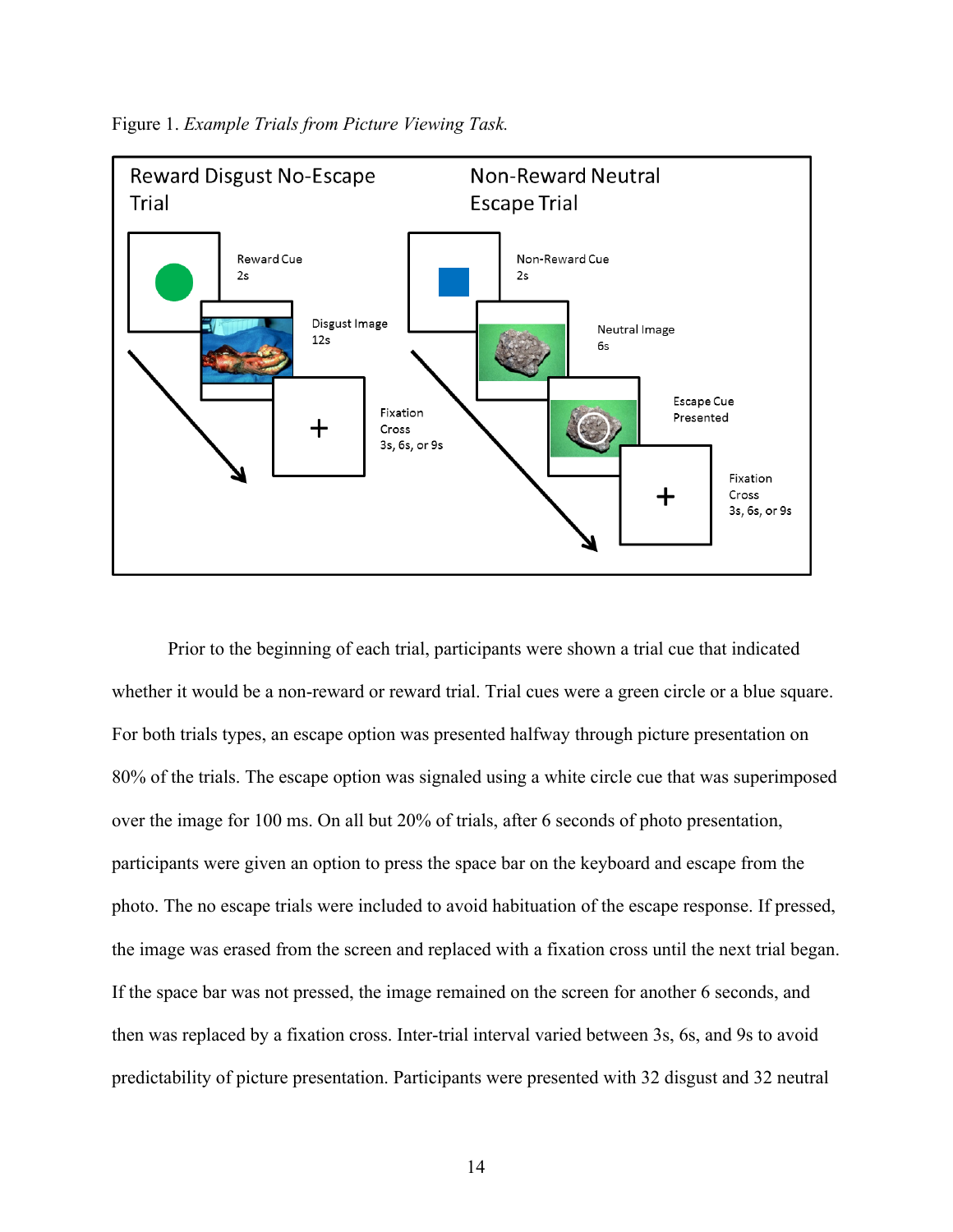images in randomized order for a total of 64 trials. There were equal numbers of each trial type: 16 disgust reward, 16 disgust non-reward, 16 neutral reward, and 16 neutral non-reward.

#### *Manipulation Checks*

Following completion of the picture viewing task, participants answered a number of manipulation check questions. First, they reported how much they looked at the pictures while they were on the screen on a scale from 1 (not at all) to 5 (always). They also reported how motivated they were to get a reward and how disgusted they felt during the task on a scale from 1 (not at all) to 5 (extremely). Then, each picture used in the study was rated on dimensions of arousal and valence using the self-assessment manikin (SAM; Bradley & Lang, 1994). Additionally, participants reported their motivation towards the picture on a scale of 1 (move towards) to 9 (move away).

#### *EEG Assessment*

EEG data was recorded and processed according to standard procedures. Data were recorded from 64 Ag/AgCl active electrodes in an actiCap (BrainProducts, Munich, Germany) based on the International 10/20 system using the actiCHamp system. Electrode impedances were kept below 20kΩ. EEG data was recorded at a sampling rate of 500Hz. Offline analyses were performed using BrainVision Analyzer software (BrainProducts). Data was rereferenced to a common average reference and band-pass filtered at 0.1-100Hz with a notch filter at 60Hz. Blink correction was applied using a regression-based algorithm. Following blink removal, artifacts related to muscle movement were removed using an automated algorithm to reject artifacts exceeding  $\pm 200 \mu V$ , and data was hand scored to remove additional artifacts. Data during picture presentation was segmented into 1000ms epochs, with segments overlapping by 50%. A Fast Fourier Transformation (FFT) with a Hamming window of 50% was applied. Power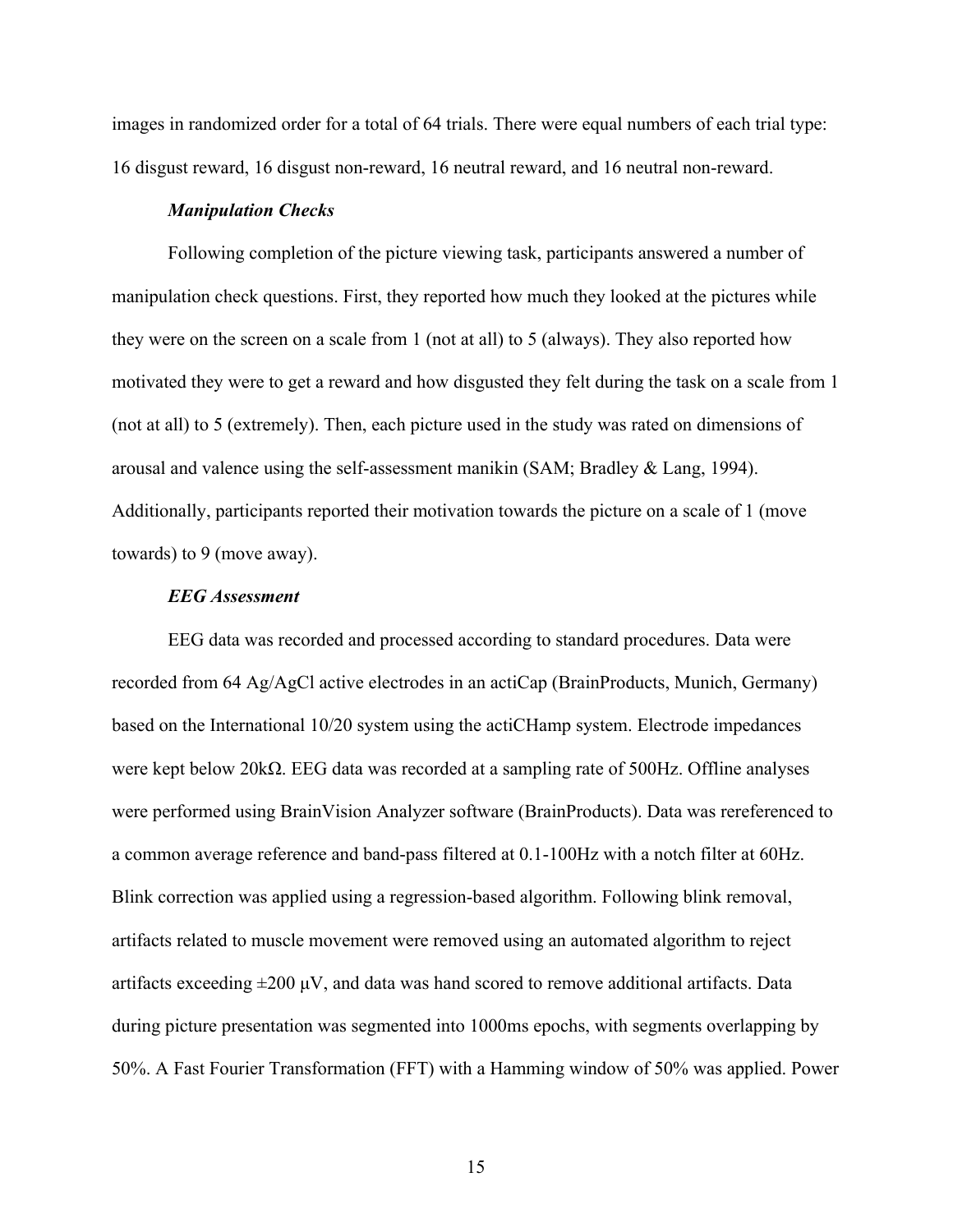spectra from the traditional alpha band (8-13Hz) was extracted. Asymmetry difference scores were calculated for homologous pairs of frontal sites (F2-F1, F4-F3, F6-F5, F8-F7) by subtracting the natural log of alpha power for the left site from the natural log of alpha power from the right site. Because alpha power reflects the inverse of cortical activity (Laufs et al., 2003), higher values indicate greater relative left frontal activation, per convention.

### **Hypotheses and Proposed Analyses**

The primary dependent variables in the study were frontal asymmetry difference scores (calculation described above in the EEG assessment section). A 2 (Condition: non-reward vs. reward) X 2 (Picture type: affective vs. neutral) repeated measures ANOVA with frontal asymmetry score as the dependent variable was used. A significant interaction was hypothesized, with the lowest asymmetry scores (e.g. greatest right frontal asymmetry) predicted for disgust pictures in the reward condition.

Amount of photos escaped from and average latency of escape decisions were calculated for each picture and trial type. These measures were compared for disgust and neutral pictures in the reward and non-reward conditions using a repeated-measures ANOVA. Participants were predicted to escape from more photos and do so more quickly in the non-reward condition than in the reward condition and for disgust compared to neutral images.

Pictures ratings were averaged across picture type. Comparisons between picture types were conducted using dependent-samples *t*-tests. Manipulation checks of picture ratings should reveal greater self-reported arousal, negative valence, and avoidance motivation for the affective compared to neutral photos.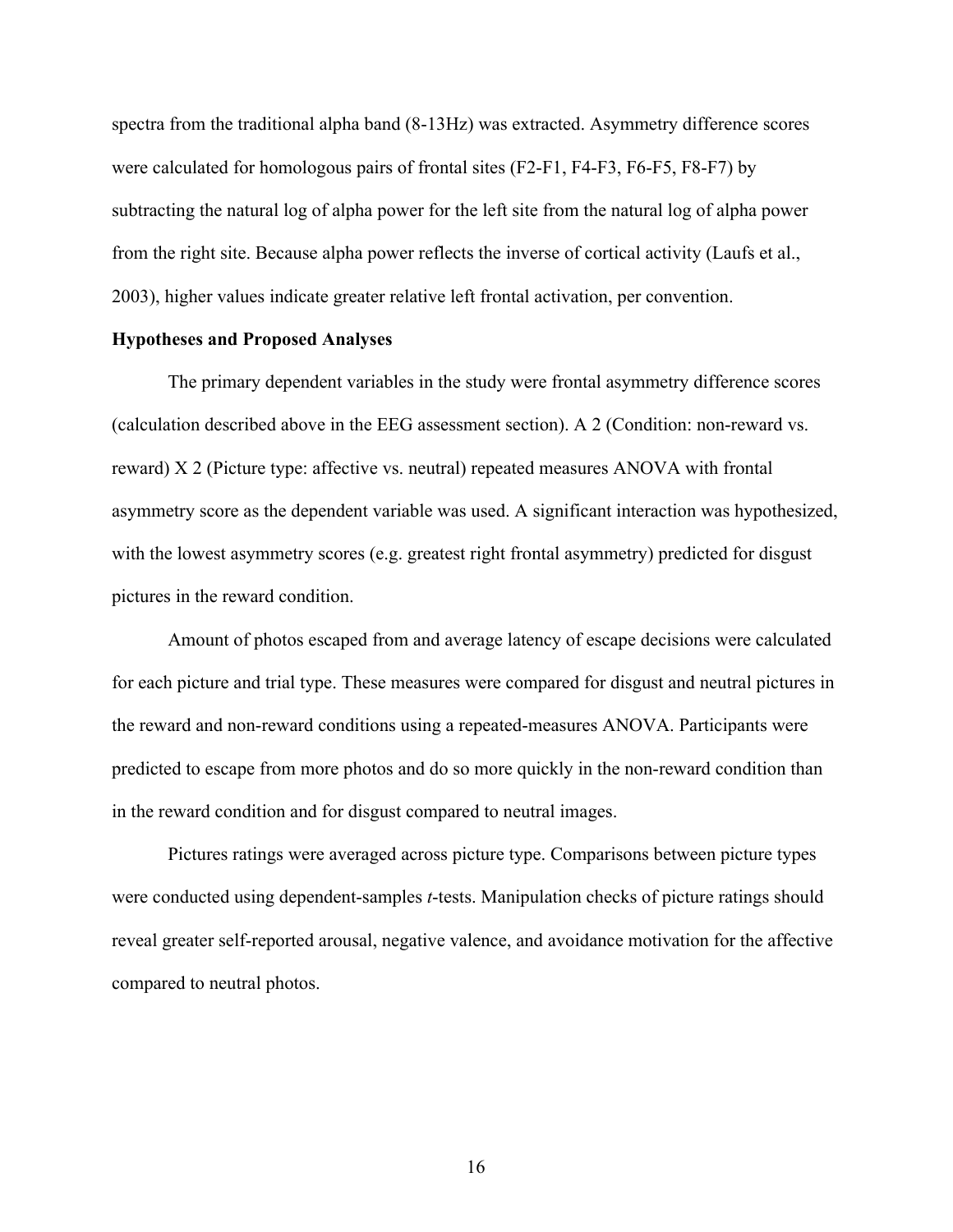### STUDY 1 RESULTS

# **Descriptive Statistics**

Descriptive statistics for all frontal asymmetry variables used in the analyses are included in Table 1. Descriptive statistics for all personality variables are included in Table 2.

| Variables                 | Mean    | <b>Standard Deviation</b> |
|---------------------------|---------|---------------------------|
| 1. Disgust Reward F21     | .052    | .488                      |
| 2. Disgust No Reward F21  | .053    | .500                      |
| 3. Neutral Reward F21     | .045    | .497                      |
| 4. Neutral No Reward F21  | .059    | .454                      |
| 5. Disgust Reward F43     | .049    | .512                      |
| 6. Disgust No Reward F43  | .042    | .537                      |
| 7. Neutral Reward F43     | .040    | .485                      |
| 8. Neutral No Reward F43  | .035    | .475                      |
| 9. Disgust Reward F65     | .052    | .655                      |
| 10. Disgust No Reward F65 | .070    | .610                      |
| 11. Neutral Reward F65    | .085    | .572                      |
| 12. Neutral No Reward F65 | .099    | .558                      |
| 13. Disgust Reward F87    | $-.058$ | .642                      |
| 14. Disgust No Reward F87 | $-.055$ | .699                      |
| 15. Neutral Reward F87    | $-.056$ | .740                      |
| 16. Neutral No Reward F87 | $-.025$ | .660                      |

Table 1. Descriptive Statistics for Frontal Asymmetry Variables in Study 1.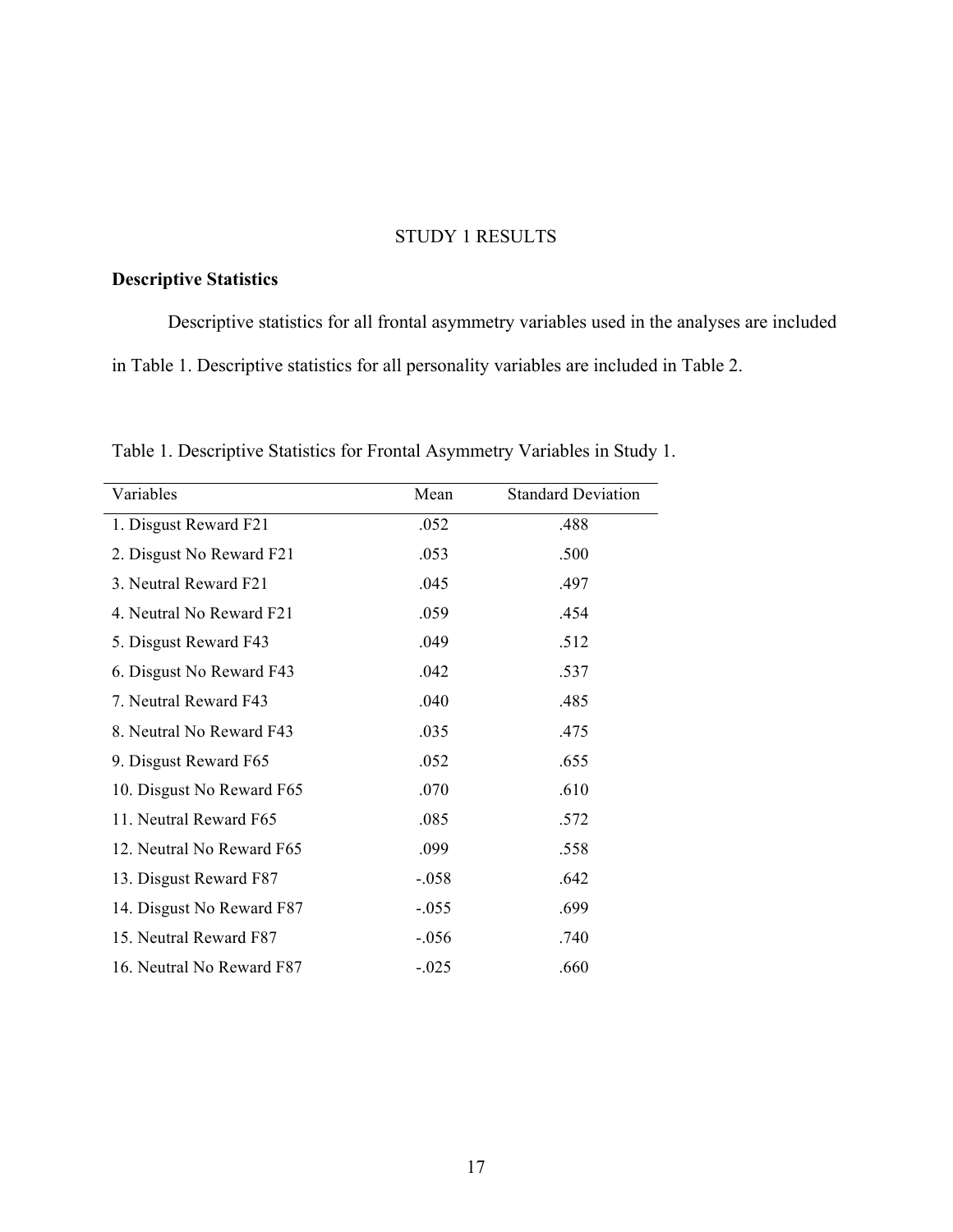| Variables                | Mean | <b>Standard Deviation</b> |
|--------------------------|------|---------------------------|
|                          |      |                           |
| 1. BAS                   | 3.20 | .29                       |
| 2. BIS                   | 3.16 | .50                       |
| 3. PUM                   | 2.13 | .33                       |
| 4. NUM                   | 2.39 | .49                       |
| 5. Lack of Premeditation | 2.06 | .34                       |
| 6. Lack of Perseverance  | 1.93 | .44                       |
| 7. Sensation Seeking     | 2.82 | .43                       |
| 8. Emotional Suppression | 4.89 | .90                       |
| 9. Cognitive Reappraisal | 4.30 | .75                       |
| 10. Disgust Scale        | 3.19 | .55                       |

Table 2. Descriptive Statistics for Personality Variables in Study 1.

## **Behavioral Analyses**

A 2 (Reward: non-reward vs. reward) X 2 (Picture type: affective vs. neutral) repeated measures ANOVA with average number of photos escaped as the dependent variable revealed a significant main effect of reward,  $F(1, 55) = 11.15$ ,  $p = .002$  (see Figure 2). Additionally, there was a significant main effect of picture type,  $F(1, 55) = 15.84$ ,  $p < .001$ . There was no significant interaction of reward and picture type,  $F(1, 55) = 2.36$ ,  $p = .267$ . Participants escaped from more pictures in the disgust no reward ( $M = 4.79$ ,  $SD = 6.07$ ) than any other condition, followed by no reward neutral ( $M = 3.45$ ,  $SD = 5.67$ ), disgust reward ( $M = 2.91$ ,  $SD = 4.61$ ), and reward neutral  $(M = 1.11, SD = 3.15)$ . Fisher's post hoc tests revealed that all picture type and reward types were significantly different from one another except for reward disgust and no reward neutral.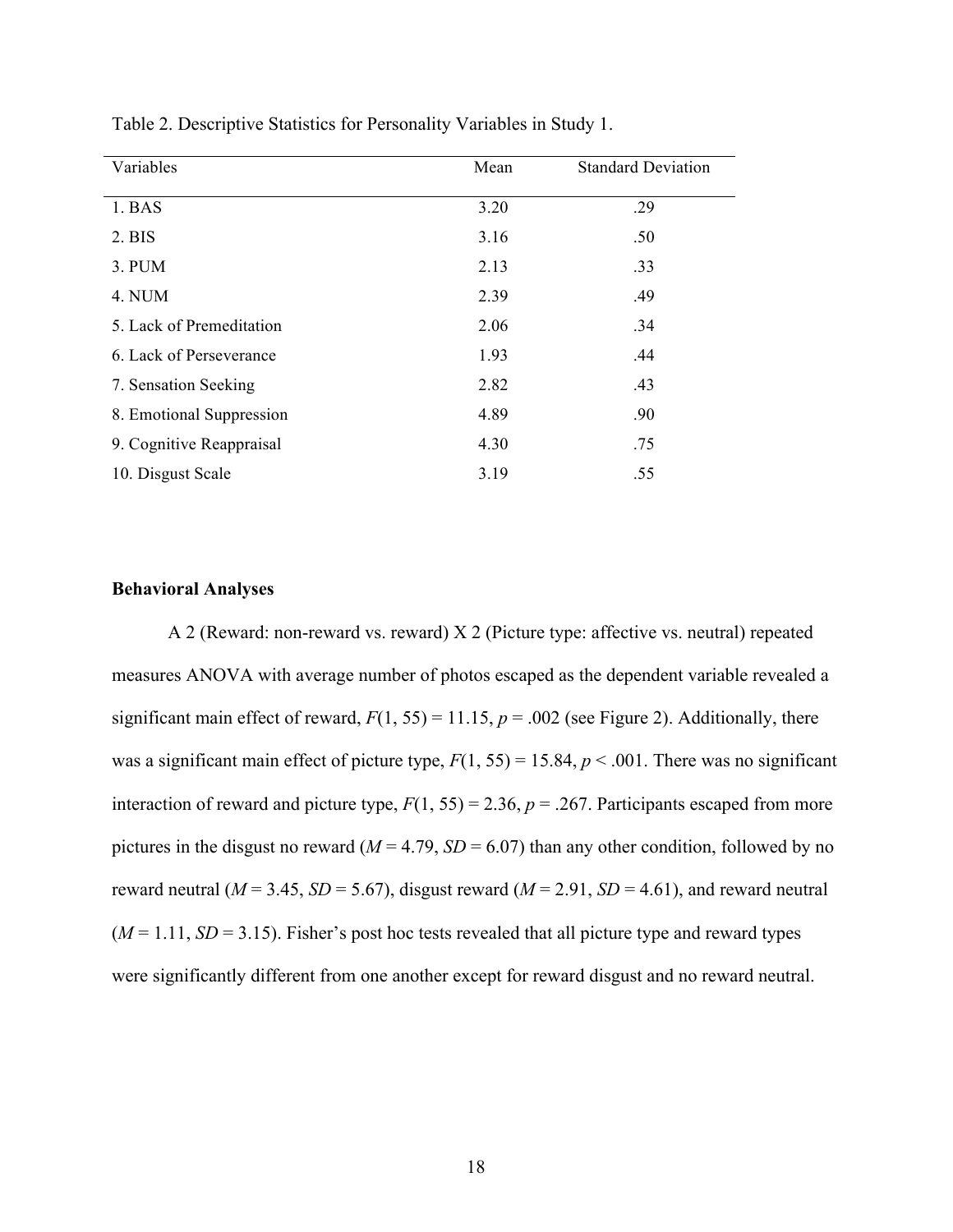

Figure 2. Number of Images Escaped from by Trial and Picture Type.

Bars indicate significant differences in post hoc tests.

Next, a 2 (Reward: non-reward vs. reward) X 2 (Picture type: affective vs. neutral) repeated measures ANOVA with average latency of photos escaped as the dependent variable was conducted. Due to some participants not escaping from any photos in certain conditions, latency data was only available for all 4 categories for 12 participants. There was no significant interaction of reward and picture type on latency of escape decision,  $F(1, 11) = .006$ ,  $p = .942$ . Additionally, there were no significant main effects of reward or picure type,  $F$ 's < 1.624,  $p$ 's > .229. Given the low power of these analyses with only 12 participants, no further analyses were done with latency of escape decisions.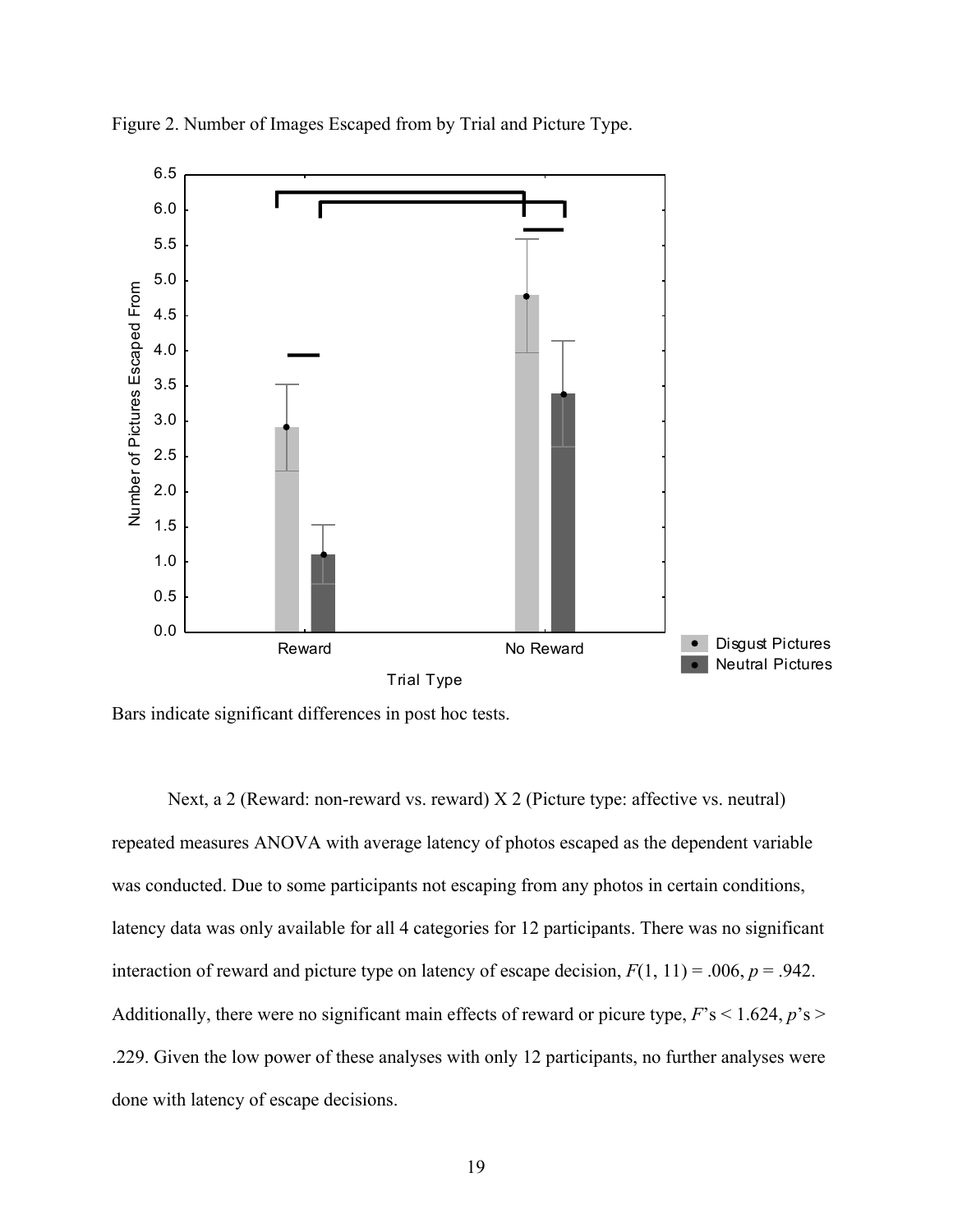Picture ratings revealed that the photos had the intended emotional effects. Disgust pictures ( $M = 5.42$ ,  $SD = 2.18$ ) were rated as more arousing than neutral images ( $M = 7.72$ ,  $SD =$ 1.66),  $t(53) = -6.26$ ,  $p < .001$ . Disgust pictures ( $M = 7.43$ ,  $SD = 1.33$ ) were rated as more withdrawal motivating than neutral images ( $M = 3.65$ ,  $SD = 1.54$ ),  $t(53) = 11.60$ ,  $p < .001$ . Disgust pictures ( $M = 7.72$ ,  $SD = 1.23$ ) were rated as more negative than neutral images ( $M =$ 3.12,  $SD = 1.50$ ,  $t(53) = 18.02$ ,  $p < .001$ .

#### **Frontal Asymmetry Analyses**

A total of four 2 (Reward: non-reward vs. reward) X 2 (Picture type: affective vs. neutral) repeated measures ANOVAs with frontal asymmetry scores as the dependent variables (one ANOVA for each homologous pair of frontal sites) revealed no significant interactions (see Table 3).

Table 3. Repeated Measures ANOVA Results for Interaction Between Reward and Picture Type.

|                              | df | Type III SS | F    | p    |
|------------------------------|----|-------------|------|------|
| Sites F8 & F7 1, 54          |    | .016        | .454 | .503 |
| Sites F6 & F5 1, 54          |    | .004        | .370 | .546 |
| Sites F4 & F3 1, 53          |    | 0.000       | .023 | .880 |
| Sites $F2 \& F1 \quad 1, 54$ |    | 0.000       | .000 | .991 |
|                              |    |             |      |      |

#### **Correlations Among Variables**

Correlations were examined between the physiological, self-report, personality and behavioral variables included in the study. Frontal asymmetry variables were examined using sites F87 due to these sites being most commonly used in past research examining frontal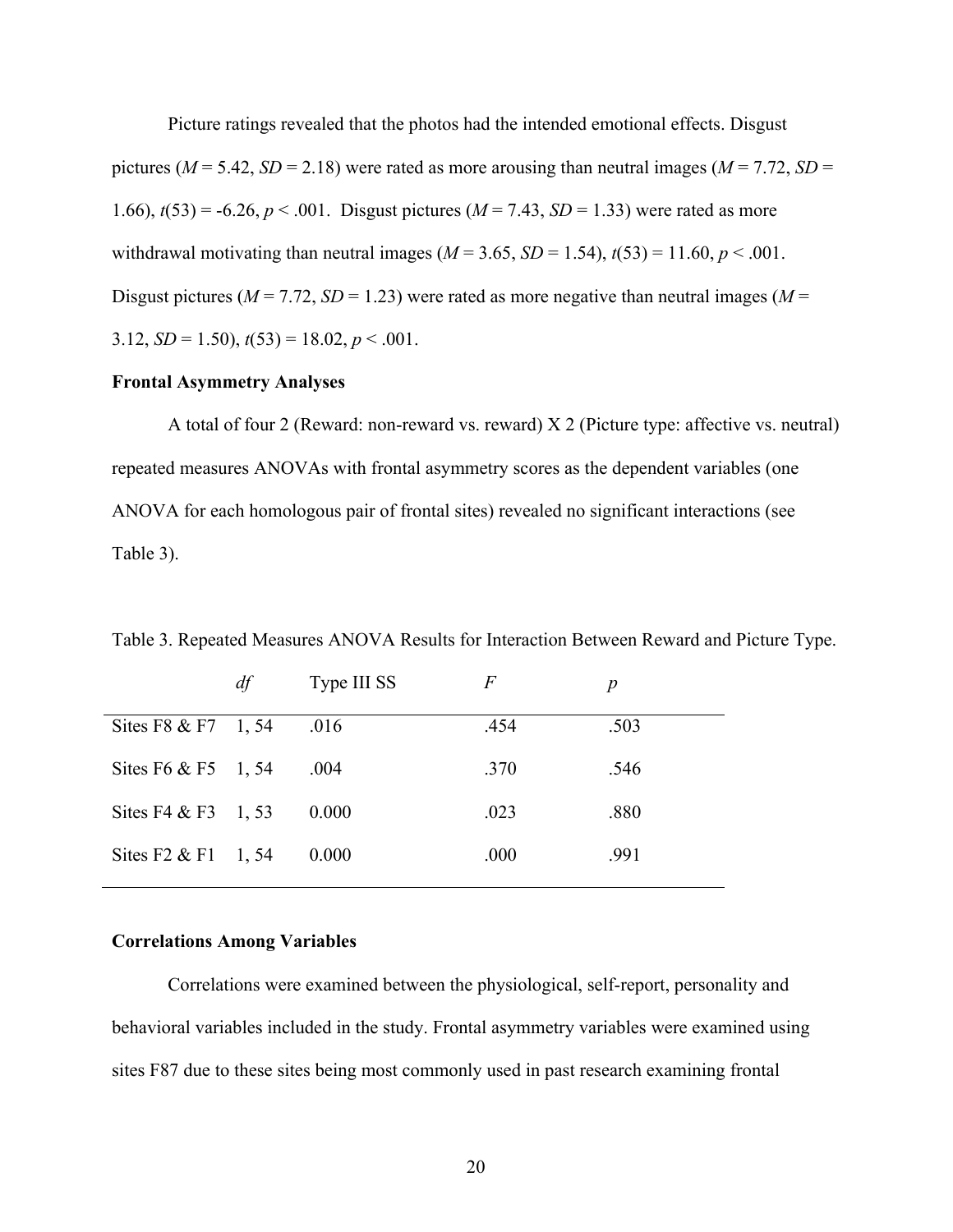asymmetry with motivational control (Neal & Gable, 2019; Reznik & Allen, 2018). First, frontal asymmetry was correlated with the personality measures collected at the beginning of the study. No significant relationships emerged between frontal asymmetry and personality constructs (see Table 4).

| Variables                | Reward  | Reward  | No Reward | No Reward |
|--------------------------|---------|---------|-----------|-----------|
|                          | Disgust | Neutral | Disgust   | Neutral   |
| 1.BIS                    | $-.17$  | $-19$   | $-.20$    | $-14$     |
| 2. BAS                   | .08     | .02     | .00.      | .11       |
| 3. Negative Urgency      | .22     | .14     | .21       | .25       |
| 4. Lack of Premeditation | .17     | .22     | .11       | .24       |
| 5. Lack of Perseverance  | .10     | .10     | .05       | .10       |
| 6. Sensation Seeking     | .03     | .08     | $-.01$    | .08       |
| 7. Positive Urgency      | .00.    | $-.07$  | .00       | .01       |
| 8. Emotional Suppression | .14     | .19     | .17       | .11       |
| 9. Cognitive Reappraisal | .17     | .23     | .16       | .20       |
| 10. The Disgust Scale    | $-.01$  | $-.07$  | .01       | .00       |

Table 4. Correlations between Frontal Asymmetry (F87) and Personality Variables in Study 1.

 $* = p < .05, ** = p < .01$ 

Next, frontal asymmetry was examined with the various self-report manipulation check questions. Likert-scale self-reported picture viewing, motivation, and disgust levels were included as well as averaged picture ratings for disgust pictures. No significant relationships were found between frontal asymmetry and manipulation check questions (see Table 5).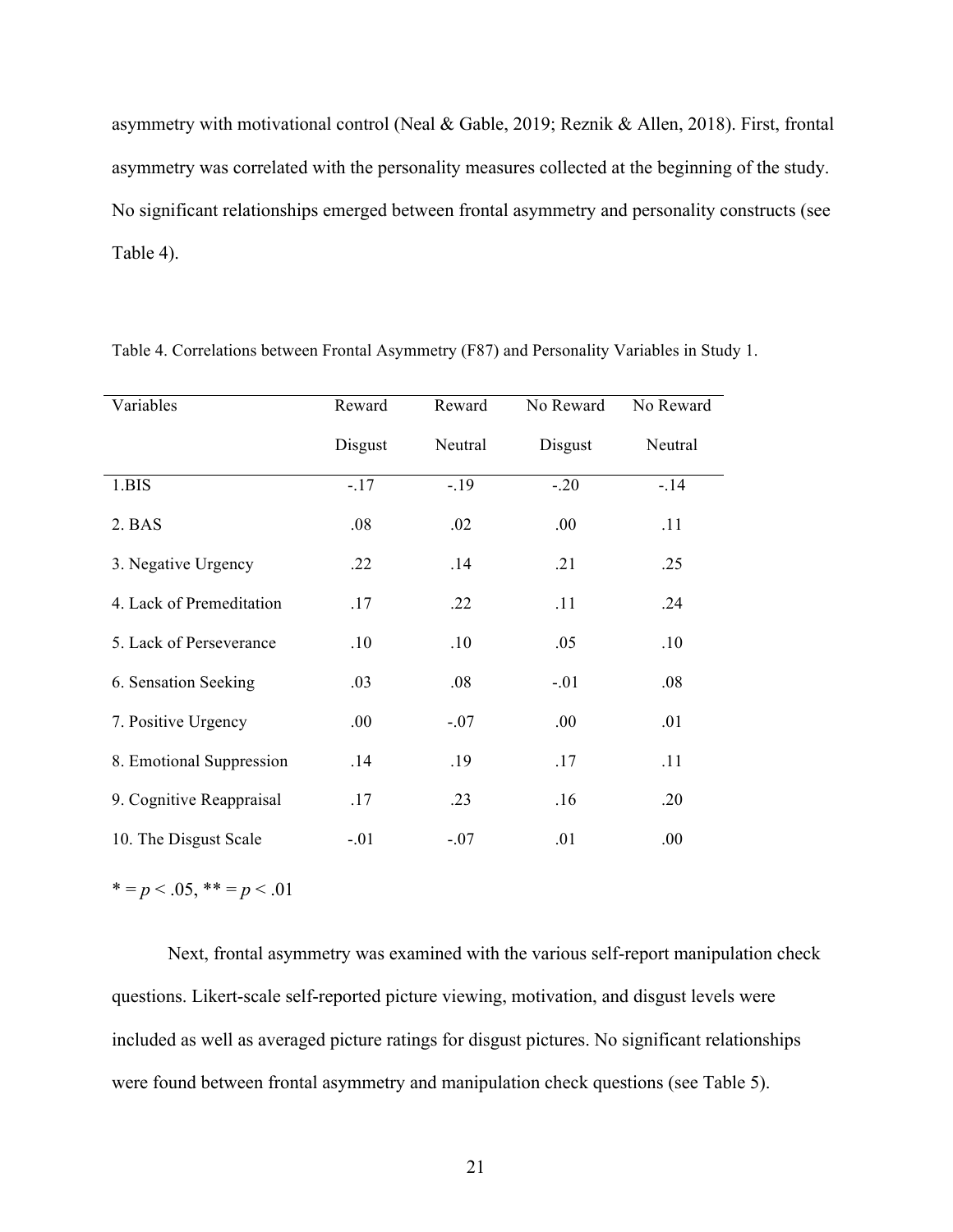| Variables                  | Reward  | Reward  | No Reward | No Reward |
|----------------------------|---------|---------|-----------|-----------|
|                            | Disgust | Neutral | Disgust   | Neutral   |
| 1. How motivated were you  | $-16$   | $-14$   | $-.16$    | $-16$     |
| to get reward?             |         |         |           |           |
| 2. How Disgusted were      | $-.05$  | .01     | $-.04$    | $-.07$    |
| you?                       |         |         |           |           |
| 3. Disgust Picture Arousal | $-16$   | $-.20$  | $-.22$    | $-.13$    |
| Ratings                    |         |         |           |           |
| 4. Disgust Picture         | $-.03$  | .04     | .04       | $-.03$    |
| <b>Motivation Ratings</b>  |         |         |           |           |
| 5. Disgust Picture Valence | .06     | .12     | .11       | .08       |

Table 5. Correlations between Frontal Asymmetry (F87) and Manipulation Check Questions and Picture Ratings in Study 1.

Ratings

$$
* = p < .05, ** = p < .01
$$

Finally, frontal asymmetry was correlated with behavioral outcome variables of number of escapes from each picture type. There was a significant relationship between frontal asymmetry to reward disgust pictures and escapes from reward disgust pictures ( $r = .24$ ,  $p = .03$ ). Additionally, there was a significant positive relationship for reward neutral pictures and reward neutral escapes,  $r = .33$ ,  $p = .01$ . There were no significant relationships between frontal asymmetry score and escape options for no reward disgust trials ( $r = .08$ ,  $p = .58$ ) or no reward neutral trials ( $r = .06$ ,  $p = .67$ ). For reward disgust trials but not for no reward disgust trials, greater relative right frontal activation related to fewer escapes from these images.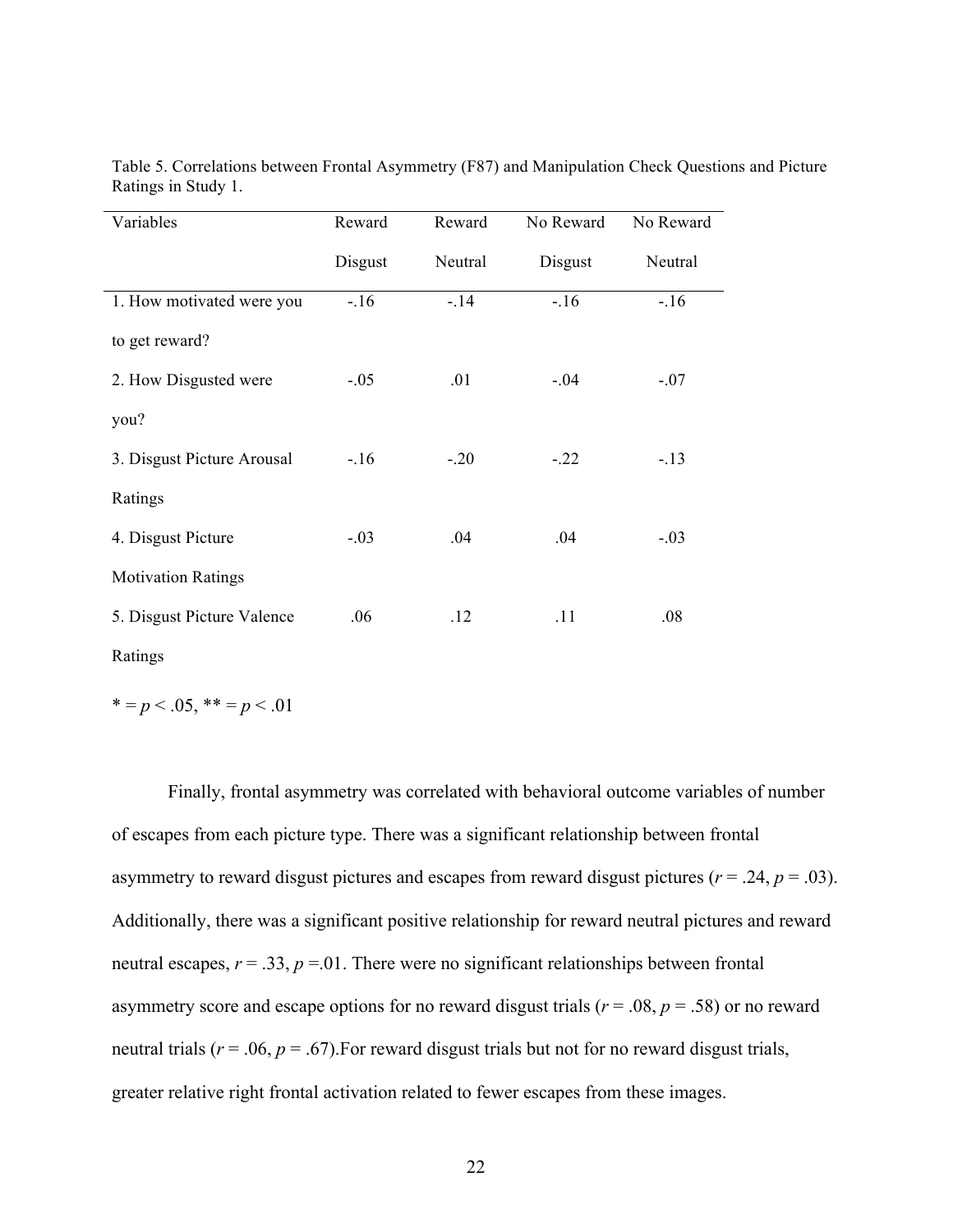Behavioral outcome variables of number of escaped photos were then correlated with the manipulation check variables (see Table 6). Greater self-reported length of time looking at the pictures related to less escaped pictured in the reward disgust (*r* = -.47, *p* < .001) and no reward disgust  $(r = -0.42, p < 0.001)$  conditions. The more motivated towards the reward an individual reported they felt, the less pictures they escaped from in the reward disgust condition ( $r = -0.33$ ,  $p = 0.53$ = .01). Greater overall self-reported disgust throughout the task related to more escaped photos in the reward disgust ( $r = .30$ ,  $p < .03$ ), no reward disgust ( $r = .40$ ,  $p = .002$ ), and no reward neutral  $(r = .32, p = .01)$  conditions. Greater average arousal reported during disgust pictures related to greater escaped pictures in the reward disgust ( $r = -.40$ ,  $p = .002$ ), no reward disgust ( $r = -.47$ ,  $p = .002$ )  $< .001$ ), and no reward neutral ( $r = -.36$ ,  $p = .008$ ) conditions. Last, average self-reported valence of disgust pictures related to escaped pictures in the reward disgust ( $r = .27$ ,  $p = .04$ ) and no reward disgust  $(r = .29, p = .03)$  conditions.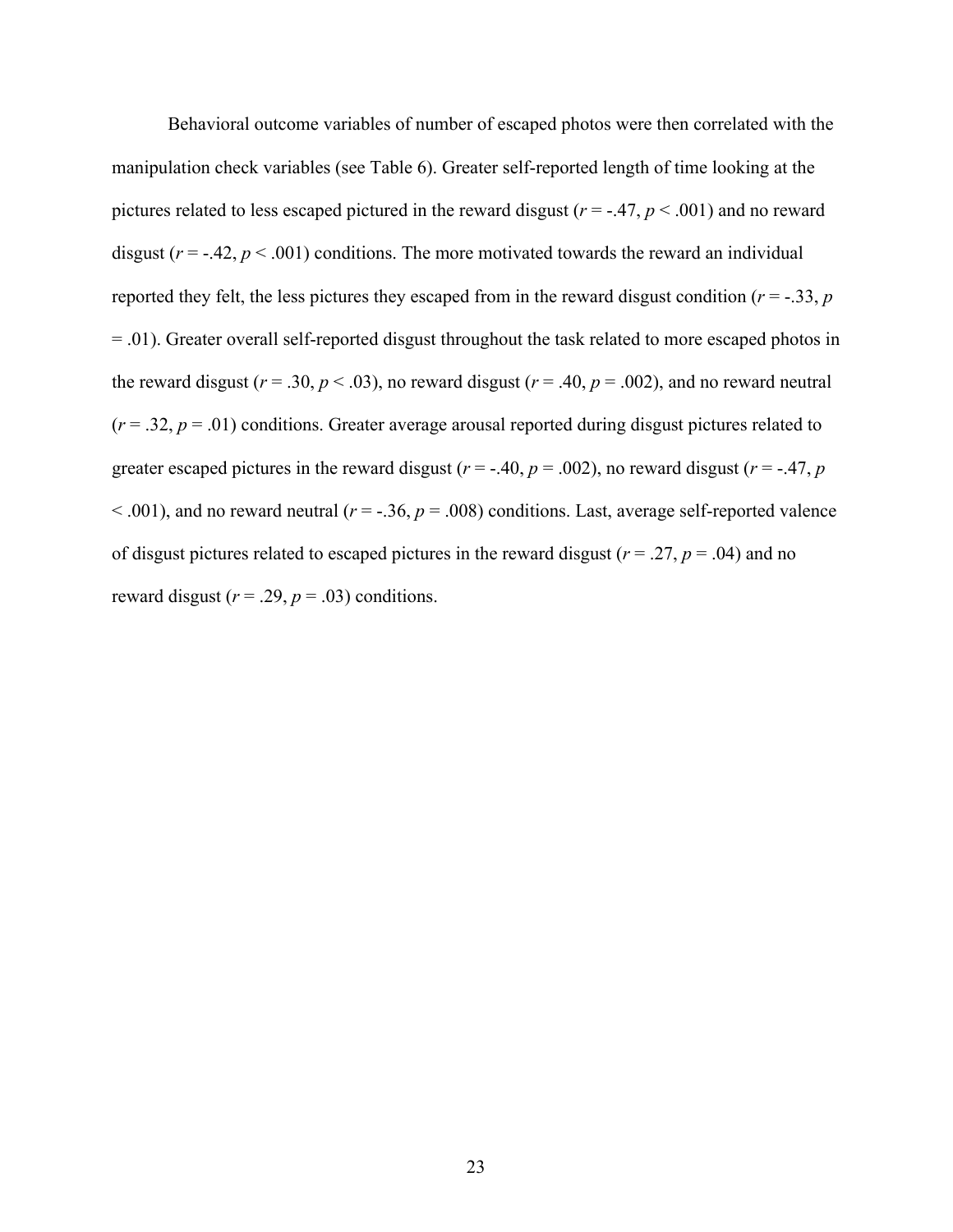| Variables                   | Reward  | Reward  | No Reward | No Reward |
|-----------------------------|---------|---------|-----------|-----------|
|                             | Disgust | Neutral | Disgust   | Neutral   |
|                             | Escapes | Escapes | Escapes   | Escapes   |
| 1. How long did you look at | $-47**$ | $-17$   | $-42**$   | $-.25$    |
| the picture?                |         |         |           |           |
| 2. How motivated were you   | $-.33*$ | $-.25$  | $-.02$    | .05       |
| to get the reward?          |         |         |           |           |
| 3. How Disgusted were       | $.30*$  | .11     | $.40**$   | $.32*$    |
| you?                        |         |         |           |           |
| 4. Disgust Picture Arousal  | $-40**$ | $-.15$  | $-47**$   | $-.36**$  |
| Ratings                     |         |         |           |           |
| 5. Disgust Picture          | .21     | .15     | .18       | .08       |
| <b>Motivation Ratings</b>   |         |         |           |           |
| 6. Disgust Picture Valence  | $.27*$  | .11     | $.29*$    | .21       |

Table 6. Correlations between Escaped Pictures and Manipulation Check Questions and Picture Ratings in Study 1.

 $* = p < .05, ** = p < .01$ 

Ratings

Last, correlations between behavioral outcome variables of escaped pictures and personality constructs were examined (see Table 7). Behavioral Inhibition Sensitivity (BIS) correlated with number of pictures escaped from in the no reward disgust condition. Additionally, negative urgency correlated with number of pictures escaped from in the no reward disgust and no reward neutral conditions.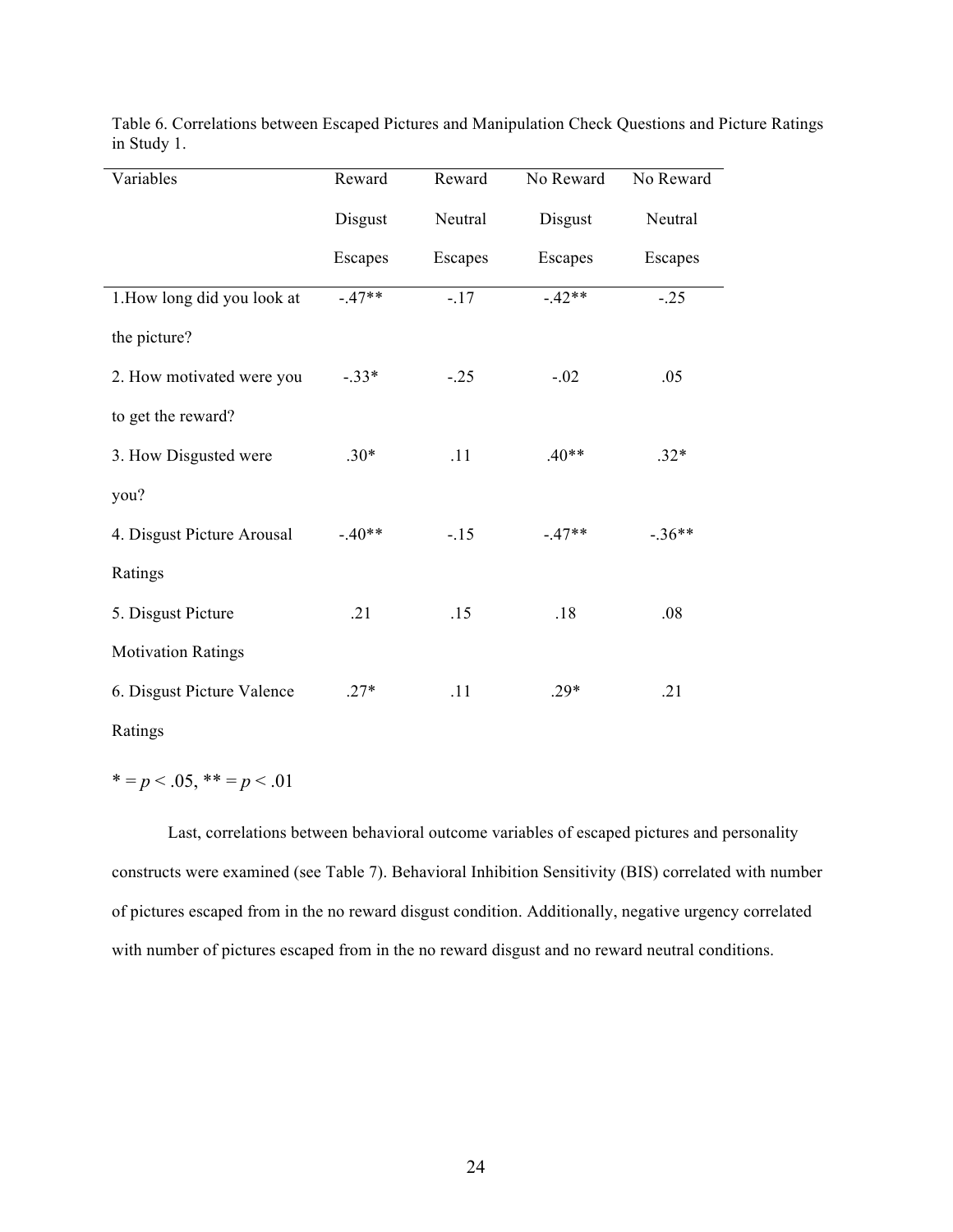| Variables                | Reward  | Reward  | No Reward | No Reward |
|--------------------------|---------|---------|-----------|-----------|
|                          | Disgust | Neutral | Disgust   | Neutral   |
|                          | Escapes | Escapes | Escapes   | Escapes   |
| 1.BIS                    | .08     | .03     | $.28*$    | .20       |
| 2. BAS                   | $-.23$  | $-13$   | $-.13$    | $-.07$    |
| 3. Negative Urgency      | .24     | .11     | $.39**$   | $.44**$   |
| 4. Lack of Premeditation | .07     | .14     | .20       | .20       |
| 5. Lack of Perseverance  | .21     | .15     | .25       | .23       |
| 6. Sensation Seeking     | $-.20$  | $-19$   | $-.10$    | $-.09$    |
| 7. Positive Urgency      | $-.07$  | $-.07$  | .10       | .17       |
| 8. Emotional Suppression | $-18$   | $-.08$  | $-0.24$   | $-.22$    |
| 9. Cognitive Reappraisal | $-18$   | $-.03$  | $-14$     | $-.08$    |
| 10. The Disgust Scale    | .12     | $-.07$  | .18       | .09       |

Table 7. Correlations between Escaped Pictures and Personality Variables in Study 1.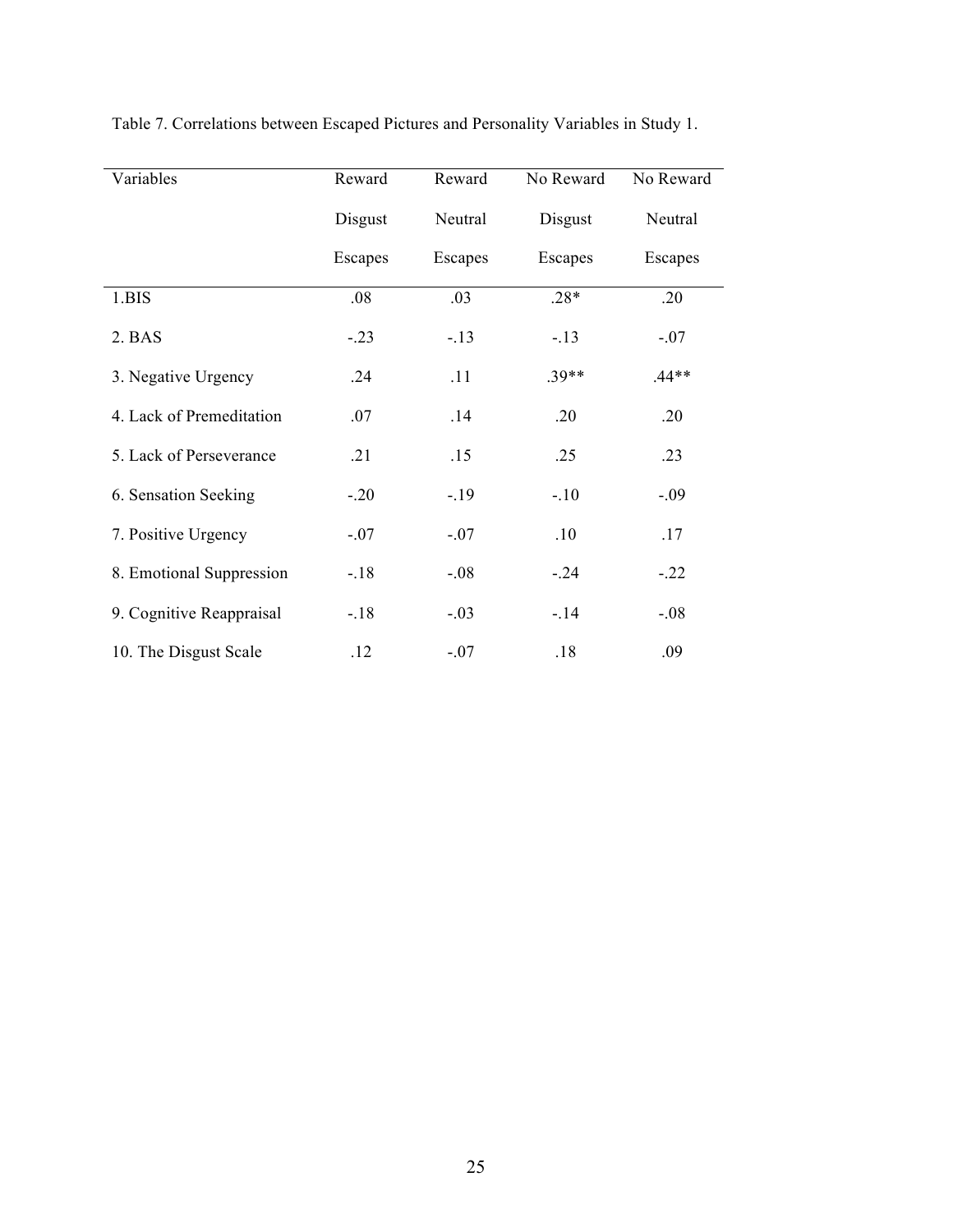#### STUDY 1 DISCUSSION

Behavioral results revealed that participants were more likely to escape from disgust photos and from non-reward trials, as hypothesized. Additionally, the amount of photos they escaped from in the approach-avoidance conflict condition of interest (reward disgust trials) were predicted by the length of time participants felt they looked at the photo, how motivated they felt to get the reward, their overall feelings of disgust during the task, and disgust picture ratings of arousal and negative valence. These manipulation checks suggest that participants did indeed feel a conflict between motivation to get the reward and heightened aversion to the disgust photos. Individual differences in these approach and avoidance motivations appeared to affect behavioral outcomes.

Escape latency was originally hypothesized to be faster for disgust photos than neutral photos and for non-reward compared to reward trials. Because too few participants escaped from all four trial types, this particular analysis was not well powered enough to draw conclusions from. In the future, to examine escape latency effectively more trials and shorter picture presentations should be used. The picture presentation length was chosen to give sufficient time for EEG recording, but questions about the speed with which participants made escape decisions depending on condition would be better answered in a paradigm with shorter picture presentations.

The main planned analysis of frontal asymmetry by reward and affective picture type did not reveal significant results at any of the pairs of frontal sites. It is possible that the presentation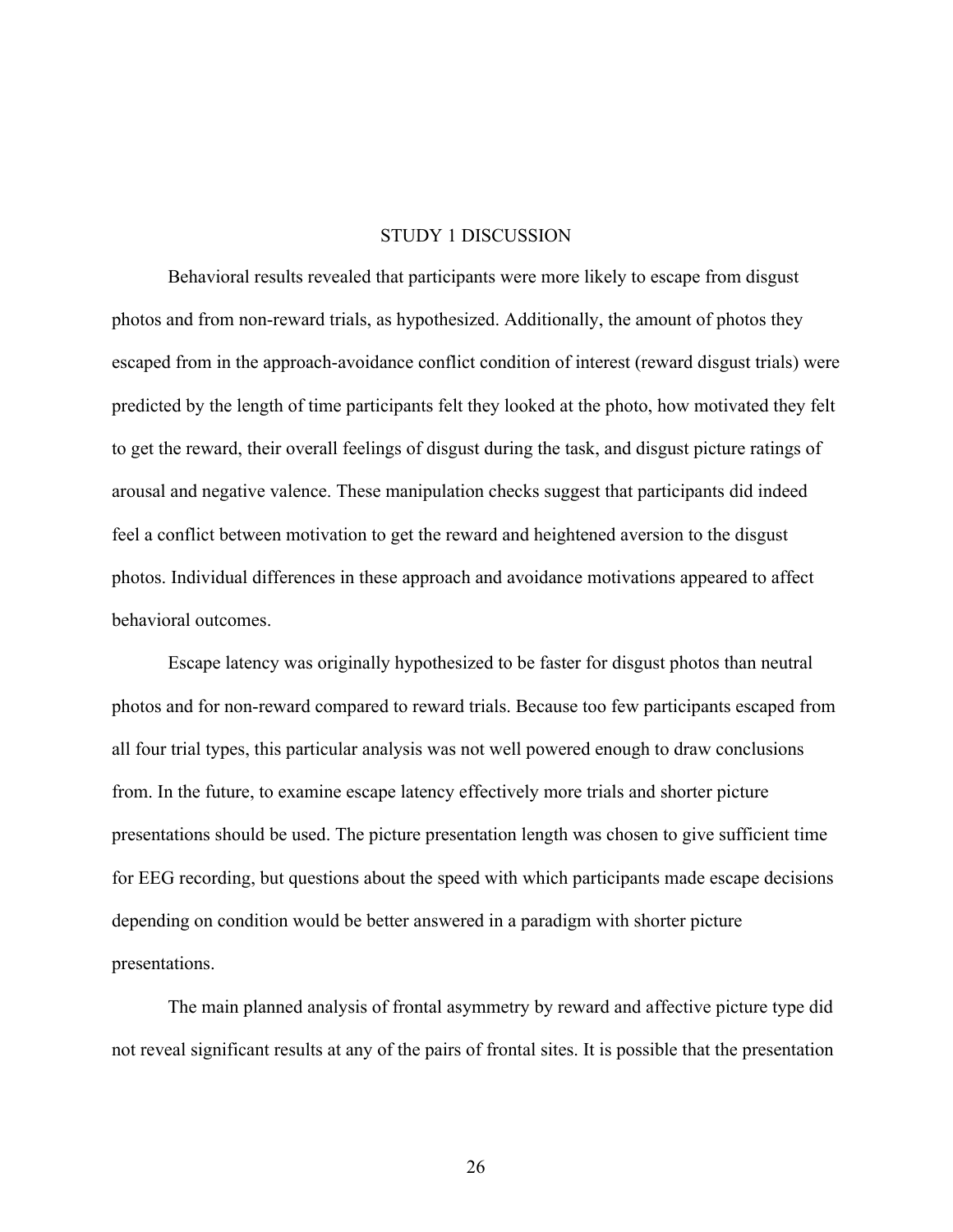of all 4 trial types in a randomized fashion left carry-over effects between conditions, leading to null results. Although within-subjects randomized designs are generally preferred to increase power for psychophysiological studies, a blocked design where participants completed each condition of reward and affective picture type in counterbalanced blocks may have been better for separating brain activity associated with each picture type.

In addition to the carry-over effects between trial types, the frontal asymmetry differences may have been stronger with the use of a more intense comparison condition than neutral photos. Positive images high in approach motivation have been found to evoke heightened left frontal activation, which may have created a larger contrast from the disgust trials. However, using positive photos may erase the behavioral effects of differences between the number of escaped photos in the no reward and reward trials. Due to their pleasant valence and high approach motivation, participants may not be motivated to escape from any positive photos regardless of reward or no reward condition. The photos in the current study were affectively neutral enough to lead participants to escape from viewing them when not motivated by reward, but a positive comparison condition would instead contain motivation to view the photos in and of themselves and independent of condition. Although psychologically the decision making to escape would likely differ when using positive rather than neutral images, the anticipated effects on brain activity may have been easier to distinguish.

Although there were no differences between trial types on frontal asymmetry, the reward disgust condition had a unique relationship between frontal asymmetry and number of escaped photos. The greater right frontal asymmetry participants exhibited to reward disgust (e.g. approach-avoidance conflict trials), the less they tended to escape from these trials. This relationship between frontal asymmetry and behavioral outcome was not present for no reward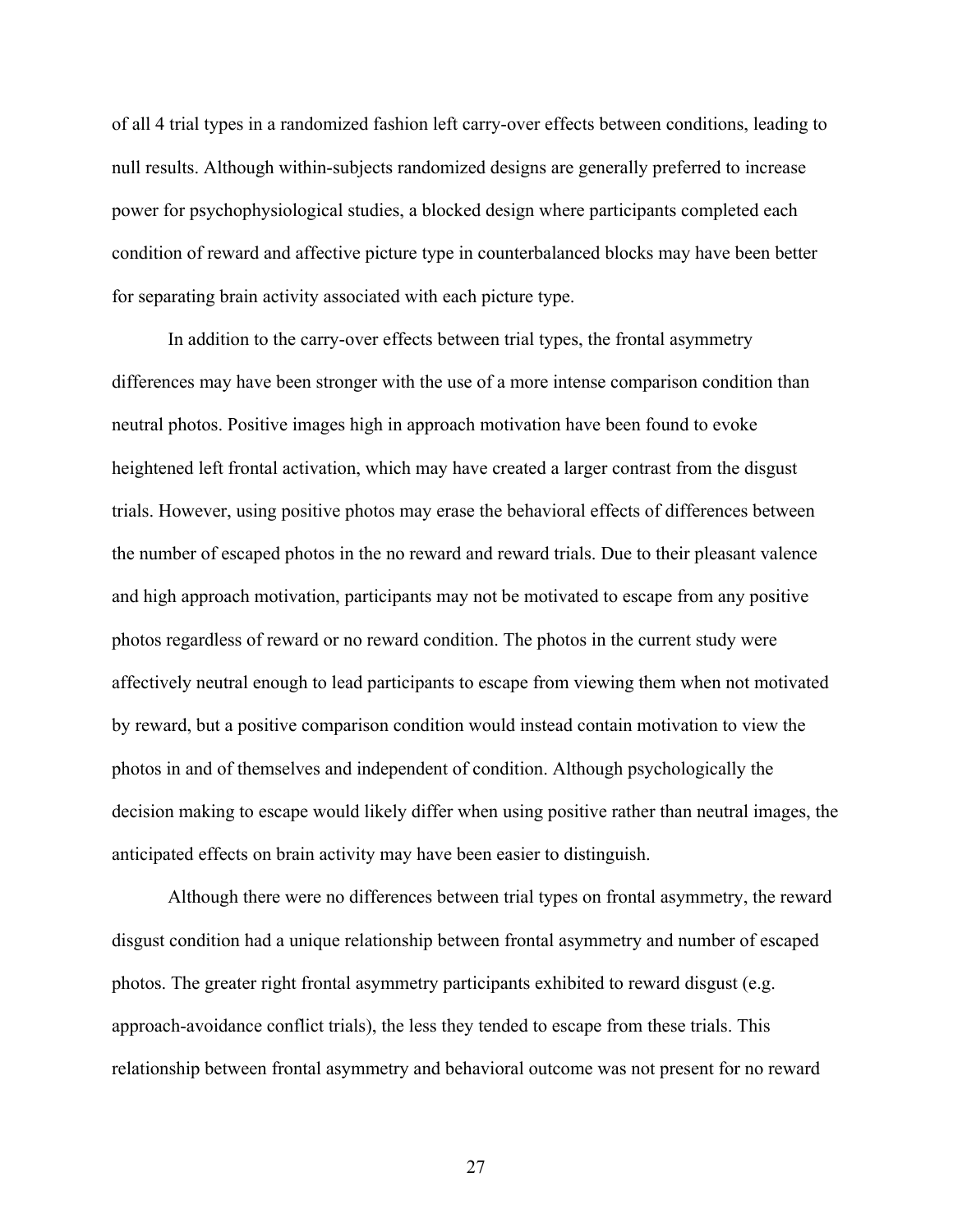disgust trials that evoked pure avoidance. Based on the theory that right frontal asymmetry is indicative of motivational control, this finding can be interpreted to suggest that participants who engaged better motivational control managed to continue looking at aversive images in the face of potential reward and exercised better control during a conflict between approach and avoidance.

Personality correlates suggested that impulsive personality and sensitivity to punishment played a role in task performance. Negative urgency predicted escaped photos in the no reward disgust condition. Negative urgency assesses the tendency to engage in impulsive behavior when in a negative affective state. Those higher in rash behavior in negative affective states (such as the manipulated state in this study) were more likely to escape from photos when there was no reward on the line. Interestingly, negative urgency did not predict escape from reward pictures, suggesting that the situational constraints created in this paradigm led even those who would normally be prone to escaping from the photos to continue engaging with them when reward was possible.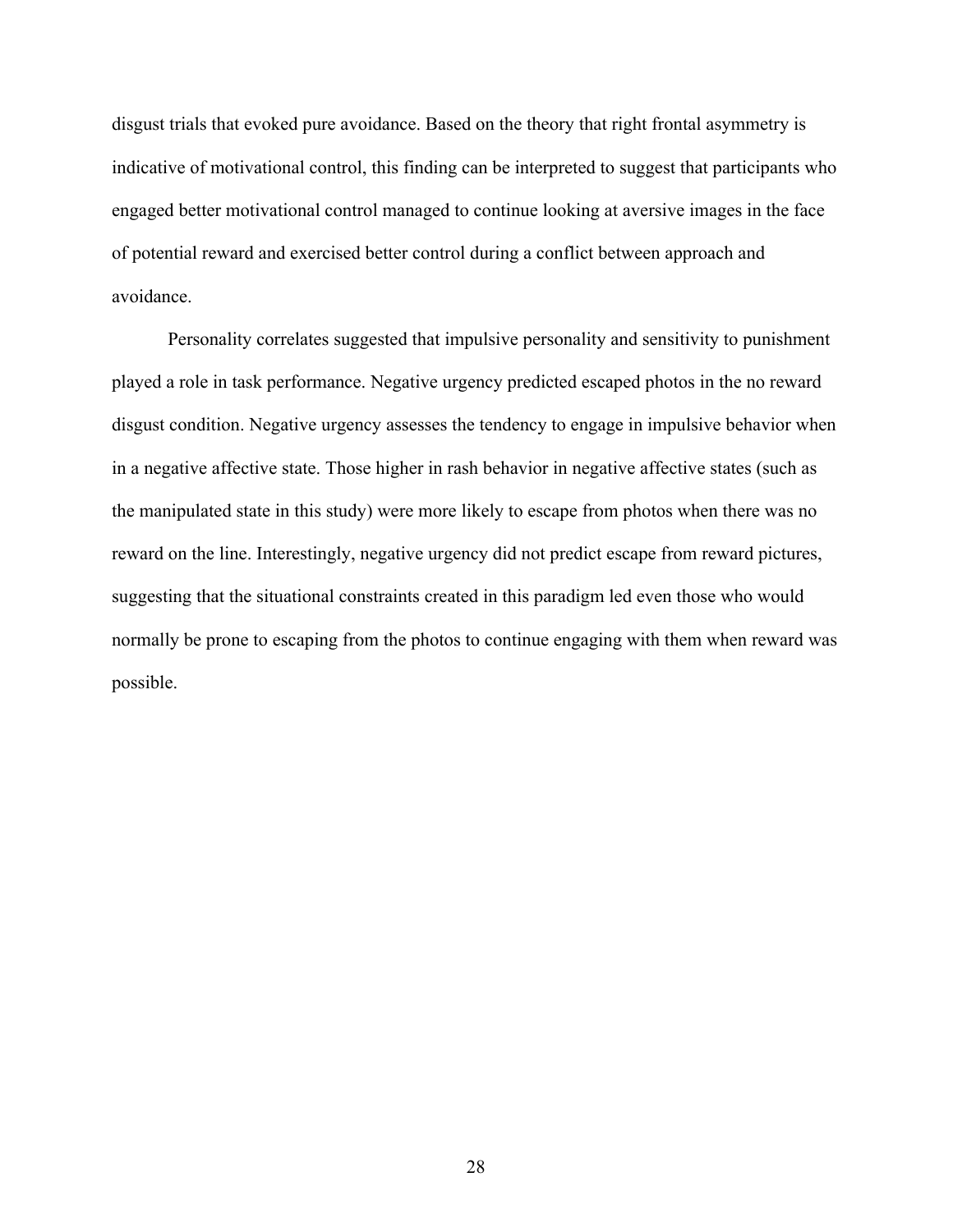#### STUDY 2 METHOD

Study 2 manipulated approach-avoidance conflicts by creating a situation in which loss aversion (avoidance) conflicted with monetary reward (approach). Participants completed a modified hot Columbia Card Task (CCT; Figner, Mackinlay, Wilkening, & Weber, 2009). The hot version of the CCT is a risk-taking task in which participants can either win or lose money on each trial by flipping over cards containing rewards or losses. Typically, optimal strategy in a risk taking game is to be relatively cautious; at some point the odds of loss outweigh the potential gains. However, the intent of the current study was to manipulate a state in which participants had to engage in risky choices (e.g. flip more cards) in order to perform optimally in the task and obtain a reward. This was accomplished using cued conflict and neutral trials. Participants had to regulate feelings of loss aversion in order to continue flipping cards to gain points in the conflict trials, but this pressure to gain more rewards was not present in neutral trials.

## **Participants**

As in Study 1, a target sample size of 50 participants was set to balance feasibility and power. Data collection was set to stop at the end of the fall semester, provided at least 40 subjects completed the study. Participants were recruited through the University of Alabama subject pool. A total of 54 participants were recruited for participation in the study. Three participants did not complete the study due to the following reasons: one participant was lefthanded, one participant became sick before EEG equipment could be applied, and issues with EEG equipment prevented data collection from one participant. EEG data from an additional 3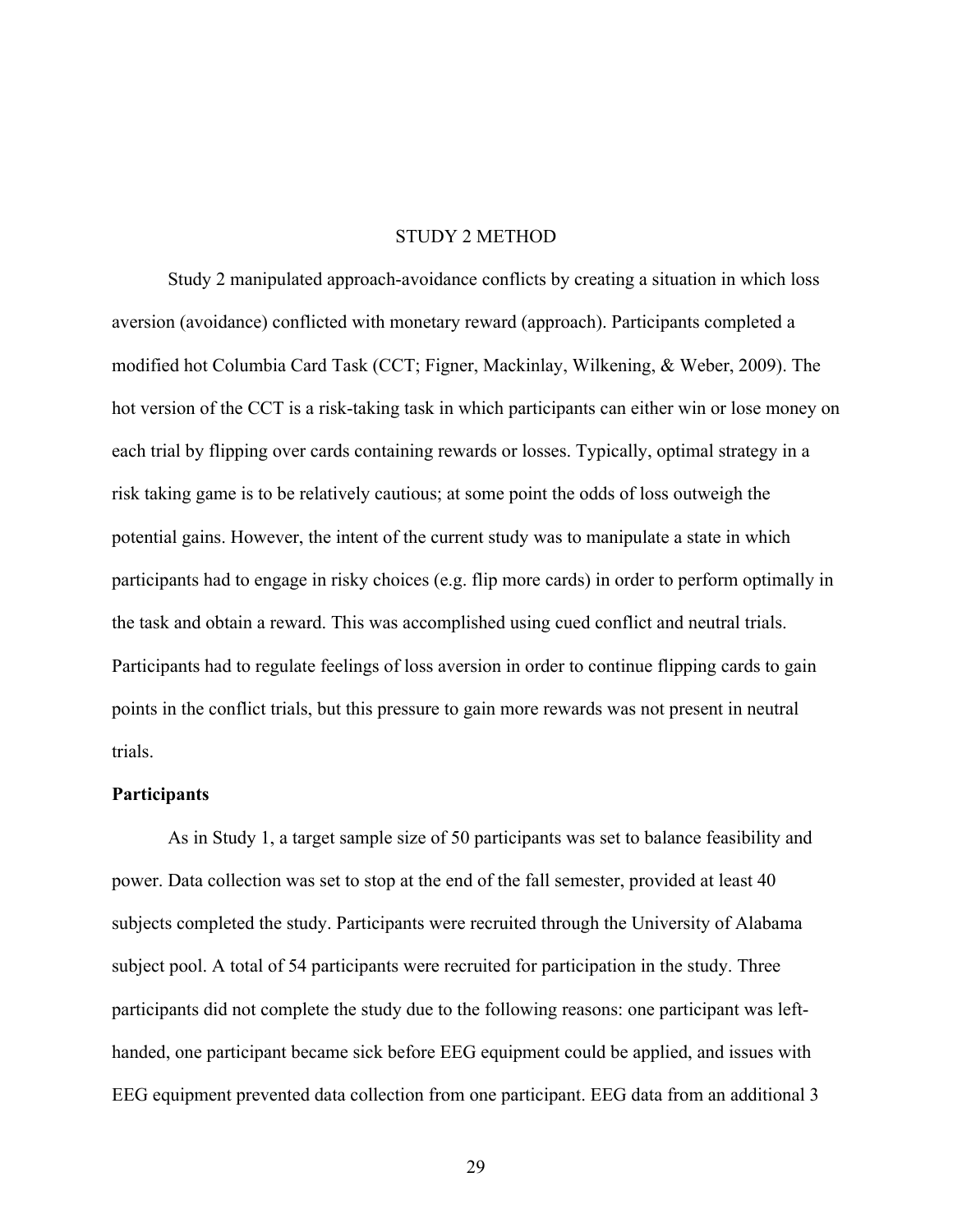subjects was not analyzed because it contained too many artifacts to be processed. Therefore, data from 48 participants was included in final analyses. The final sample consisted of 34 females and 14 males with an average age of  $18.65$  (*SD* = 0.82).

### **Procedure**

Participants were brought into the lab and informed consent was obtained. Participants completed measures of demographics and personality questionnaires. Then, a stretch-lycra EEG cap with 64 sensors was applied. This study utilized the same BrainVision AntiCHamp system and settings as Study 1. Following administration of EEG equipment, four minutes of resting baseline EEG was recorded with alternating minutes of eyes open and eyes closed. Participants then completed the modified CCT. Following the task, participants answered manipulation check questions. Finally, psychophysiological equipment was removed and participants were thoroughly debriefed.

## **Measures**

#### *Demographics Measures and Personality Questionnaires*

The same demographics variables from Study 1 were collected. Personality questionnaires of BIS/BAS and UPPS-P were also included to use in exploratory analyses.

#### *Columbia Card Task (CCT)*

The Columbia Card Task (CCT) shows participants 32 cards face down on the screen in 4 rows of 8 cards each (see Figure 3). The participant was instructed to turn over as many cards as they would like, and that they could continue turning cards over until they encounter a loss card. Each card they turn over rewarded 20 points. If they chose to end the trial before encountering a loss card, they gained the amount of points they had acquired up to that point into their total score. Upon encountering a loss card, the trial terminated and the loss value was subtracted from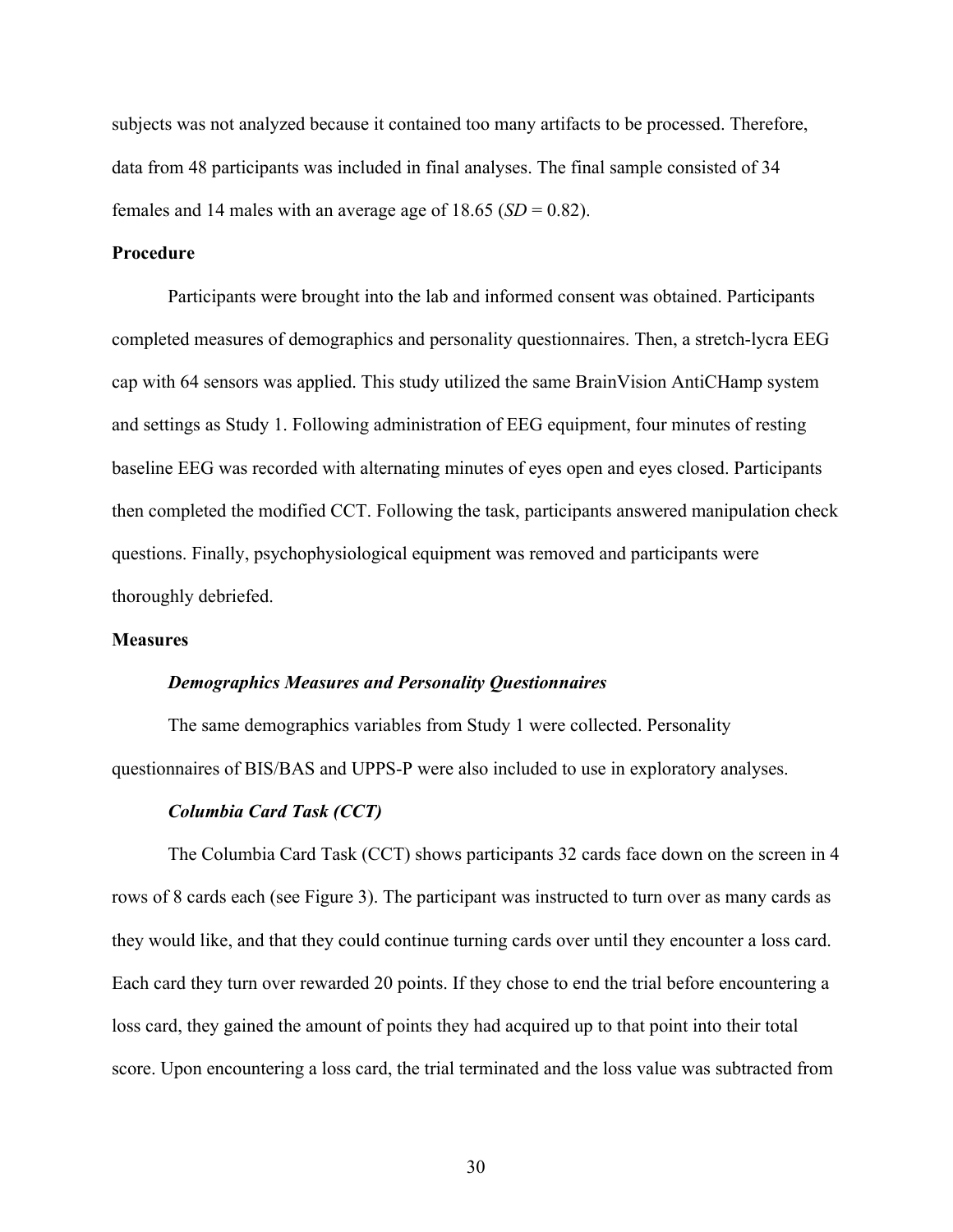their bank of previous earnings. The dependent variable was the average number of cards turned over on each trial and the final score attained in the game. In the original task, the feedback is rigged such that the loss cards will always be chosen on the last possible card with a few filler trials trials to maintain the impression that the participant is playing a real game. However, pilot studies revealed that students in the target sample were able to discern that the task was rigged and ceiling effects were found for number of cards turned over. For the current study, the task did not use rigged feedback. Instead, the loss card was chosen randomly from a set pool of numbers for each trial. These number pools were identical for reward and non-reward trials. Participants completed 22 reward trials and 22 non-rewards trials for a total of 44 trials.

Figure 3. Example Trials from the Columbia Card Task (CCT). *Gain cards flipped over by the participant result in a smile face. Loss cards are represented by a red frown face and end the trial. Task parameters are located in the top white box. The participant's banked points are shown in the top right under "Reward Score" or "Neutral Score".* 

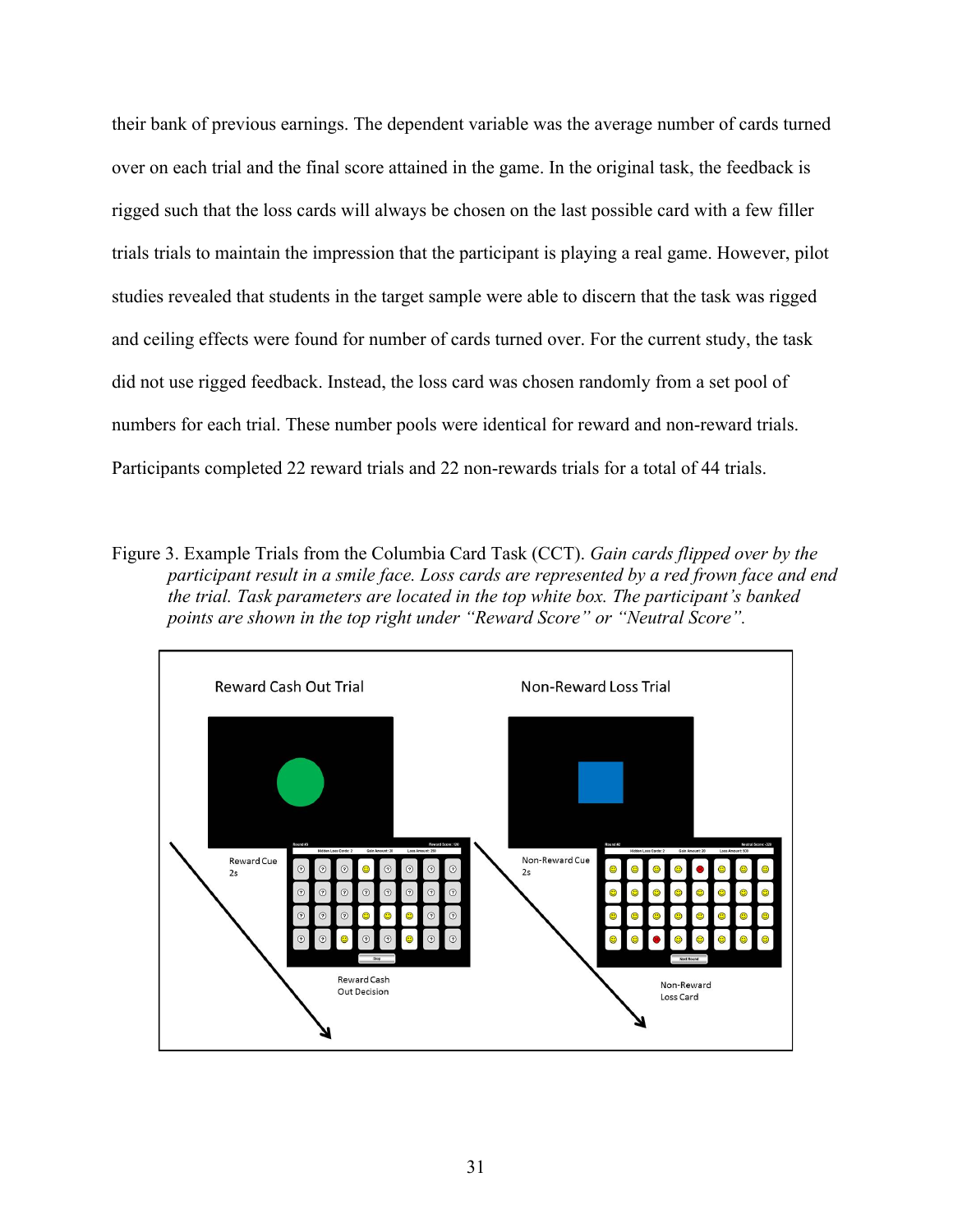Conflict and neutral trials were administered in a within-subjects design. The same conflict and neutral cues were used as Study 1: green circle and blue square. For conflict trials, participants were told that the points they gained would count towards a prize they could receive at the end of the study. For neutral trials, participants were told they should still try to get as many points as possible, but it wouldn't count towards the reward. On each trial screen the participant could see their current balance of points for both reward and neutral trials. The CCT allows the researcher to vary a number of parameters, which were held constant for the current study: number of hidden loss cards (2), amount of reward (20 points per gain card), and loss amount upon encountering a loss card (250 points). The balance of reward gained to potential loss was such to promote loss aversion.

#### *Manipulation Checks*

Participants were asked to report their feelings about the task including anxious they felt about the possibility of turning over a loss card, how negative they felt when they did turn over a loss card, and have motivated to win a reward they felt during the task on a scale of 1 (not at all) to 5 (extremely). They also reported state emotion ratings on a variety of positive and negative emotion words.

#### *EEG Assessment*

EEG recording was completed under identical parameters to Study 1. Processing steps were also similar, with one exception. Rather than average alpha activity during picture presentation, alpha activity during completion of the CCT was analyzed for reward trials and neutral trials. Event code markers were placed every 500ms during the time that participants were completing each trial. Asymmetry scores were calculated for both trial types in the same process described above in Study 1.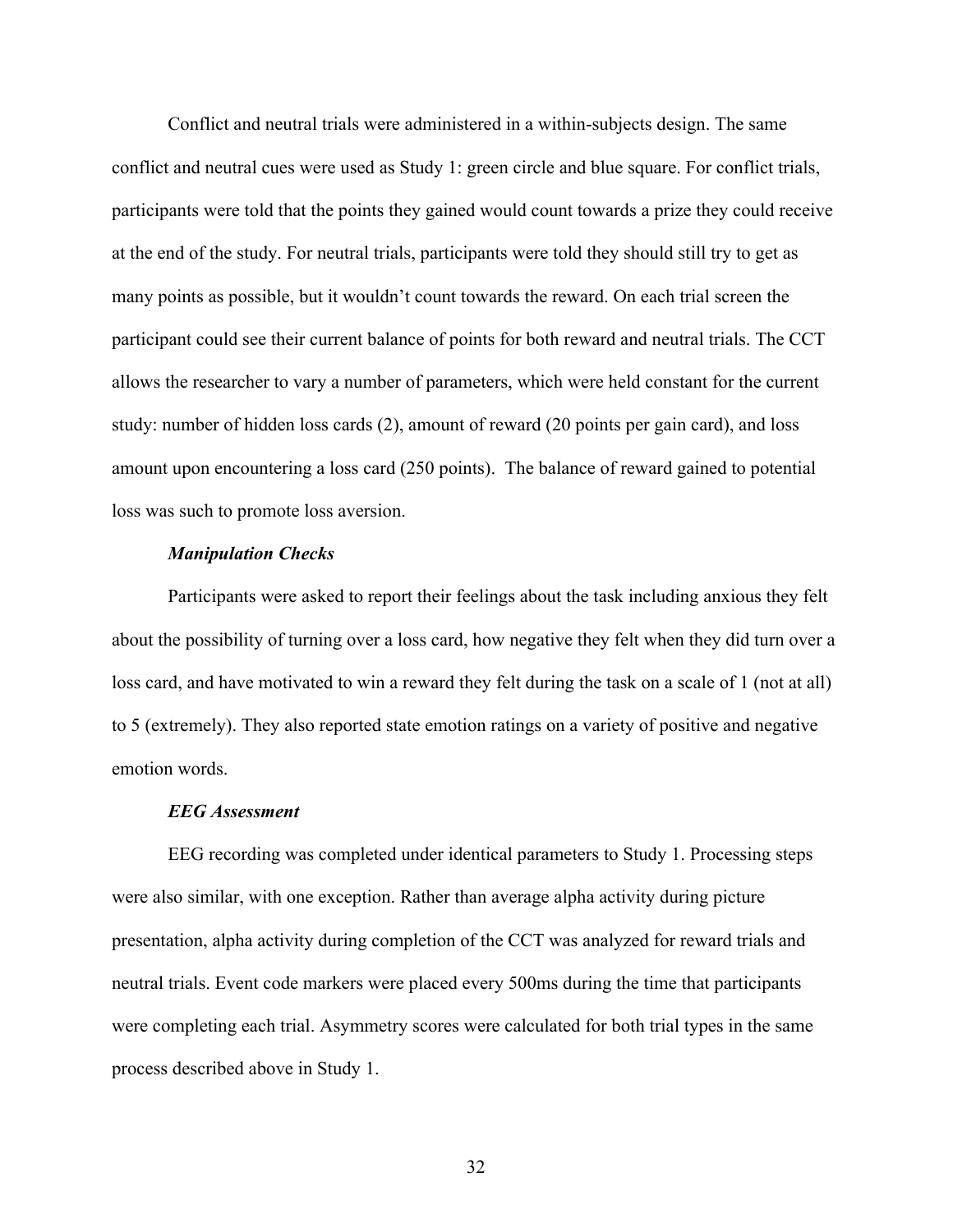### **Hypotheses and Analyses**

The primary dependent variable in the study was frontal asymmetry difference scores (calculation described above in the EEG assessment section). Differences in frontal asymmetry between the two conditions were assessed utilizing a repeated-measures ANOVA with trial type (conflict vs. neutral) as the independent variable. I predicted greater right frontal asymmetry in the conflict condition compared to the neutral condition.

Average number of cards turned over in the CCT for each participant was also calculated. A repeated-measures ANOVA by trial type was expected to reveal a higher number of cards turned over for participants in the conflict condition versus the neutral condition. Additionally, number of points earned in the task was calculated, and participants were expected to earn more points in the conflict trials than the neutral trials.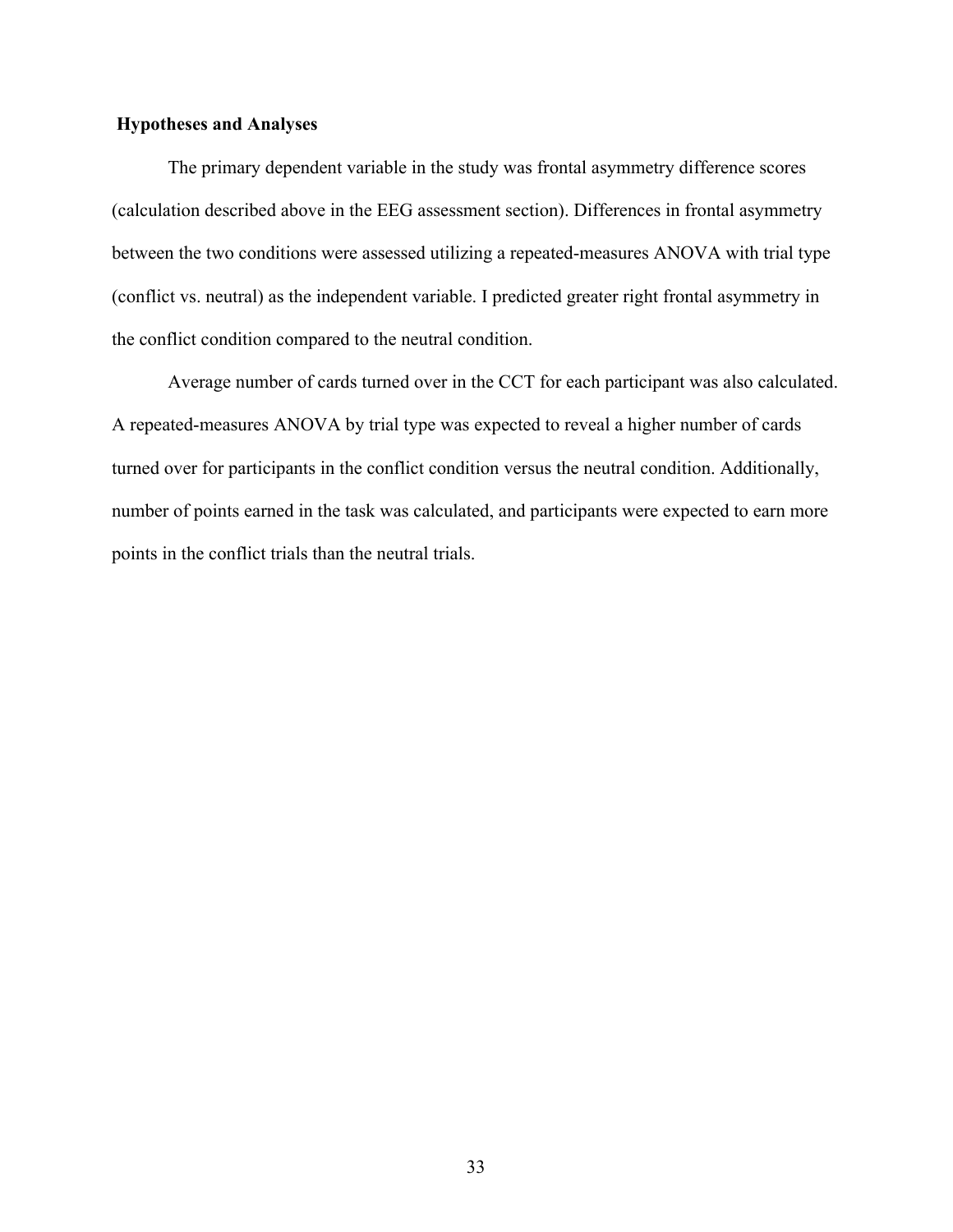## STUDY 2 RESULTS

## **Descriptive Statistics**

Descriptive statistics for all frontal asymmetry variables used in the analyses are included in Table 8. Descriptive statistics for all behavioral and manipulation check variables are included in Table 9. Descriptive statistics for all personality variables are included in Table 10.

| Variables       | Mean   | <b>Standard Deviation</b> |
|-----------------|--------|---------------------------|
| 1. Conflict F21 | .18    | .55                       |
| 2. Neutral F21  | .22    | .56                       |
| 3. Conflict F43 | .00    | .63                       |
| 4. Neutral F43  | .02    | .64                       |
| 5. Conflict F65 | .04    | .72                       |
| 6. Neutral F65  | .11    | .72                       |
| 7. Conflict F87 | $-.20$ | 1.05                      |
| 8. Neutral F87  | $-15$  | .90                       |

Table 8. Descriptive Statistics for Frontal Asymmetry Variables in Study 2.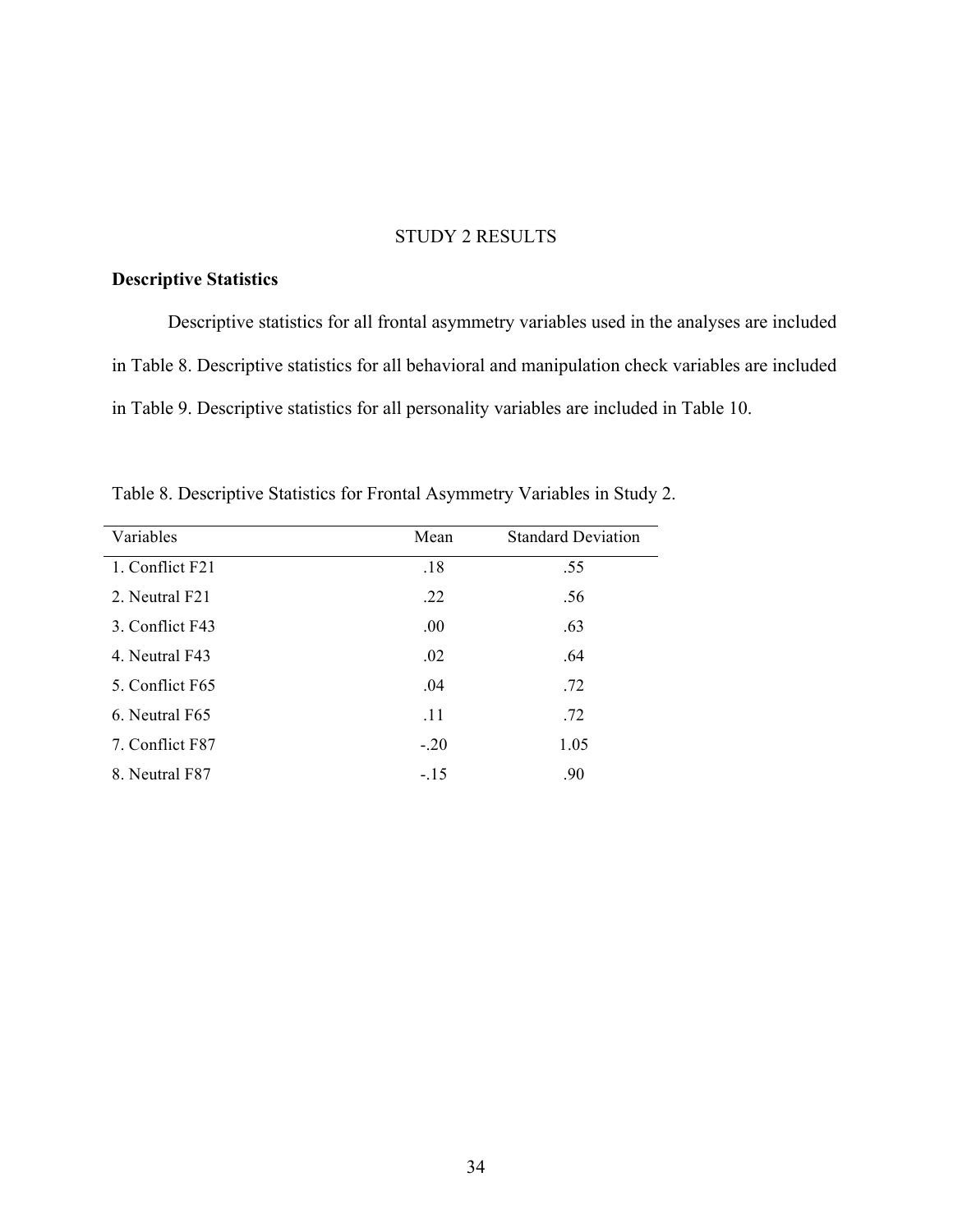| Variables                        | Mean    | <b>Standard Deviation</b> |
|----------------------------------|---------|---------------------------|
| 1. Conflict Score                | 2562.50 | 881.00                    |
| 2. Neutral Score                 | 1882.71 | 1683.12                   |
| 3. Conflict Cards Flipped        | 16.51   | 1.33                      |
| 4. Neutral Cards Flipped         | 16.79   | 1.11                      |
| 5. Self-Reported Loss Anxiety    | 2.75    | 1.12                      |
| 6. Self-Reported Motivation      | 3.15    | 1.07                      |
| 7. Self-Reported Negative Affect | 2.94    | 1 2 1                     |
| <b>Towards Loss</b>              |         |                           |

Table 9. Descriptive Statistics for Behavioral and Manipulation Check Variables in Study 2.

Table 10. Descriptive Statistics for Personality Variables in Study 2.

| Variables                | Mean | <b>Standard Deviation</b> |
|--------------------------|------|---------------------------|
| 1. <b>BAS</b>            | 3.14 | .27                       |
| 2. BIS                   | 2.98 | .47                       |
| 3. PUM                   | 2.23 | .34                       |
| 4. NUM                   | 2.42 | .41                       |
| 5. Lack of Premeditation | 2.09 | .36                       |
| 6. Lack of Perseverance  | 1.95 | .46                       |
| 7. Sensation Seeking     | 2.89 | .43                       |

## **Behavioral Analyses**

Final Conflict and Neutral scores and number of cards flipped in each trial type were compared using repeated-measures ANOVAs. As predicted, participants achieved a higher score in the conflict ( $M = 2562.50$ ,  $SD = 881.00$ ) than in the neutral ( $M = 1882.71$ ,  $SD = 1683.12$ ) trials,  $F(1, 47) = 11.12$ ,  $p < .002$ . Counter to prediction, participants flipped over more cards in the neutral ( $M = 16.79$ ,  $SD = 1.11$ ) than in the conflict ( $M = 16.51$ ,  $SD = 1.33$ ) trials,  $F(1, 47) =$ 5.35,  $p = .025$ .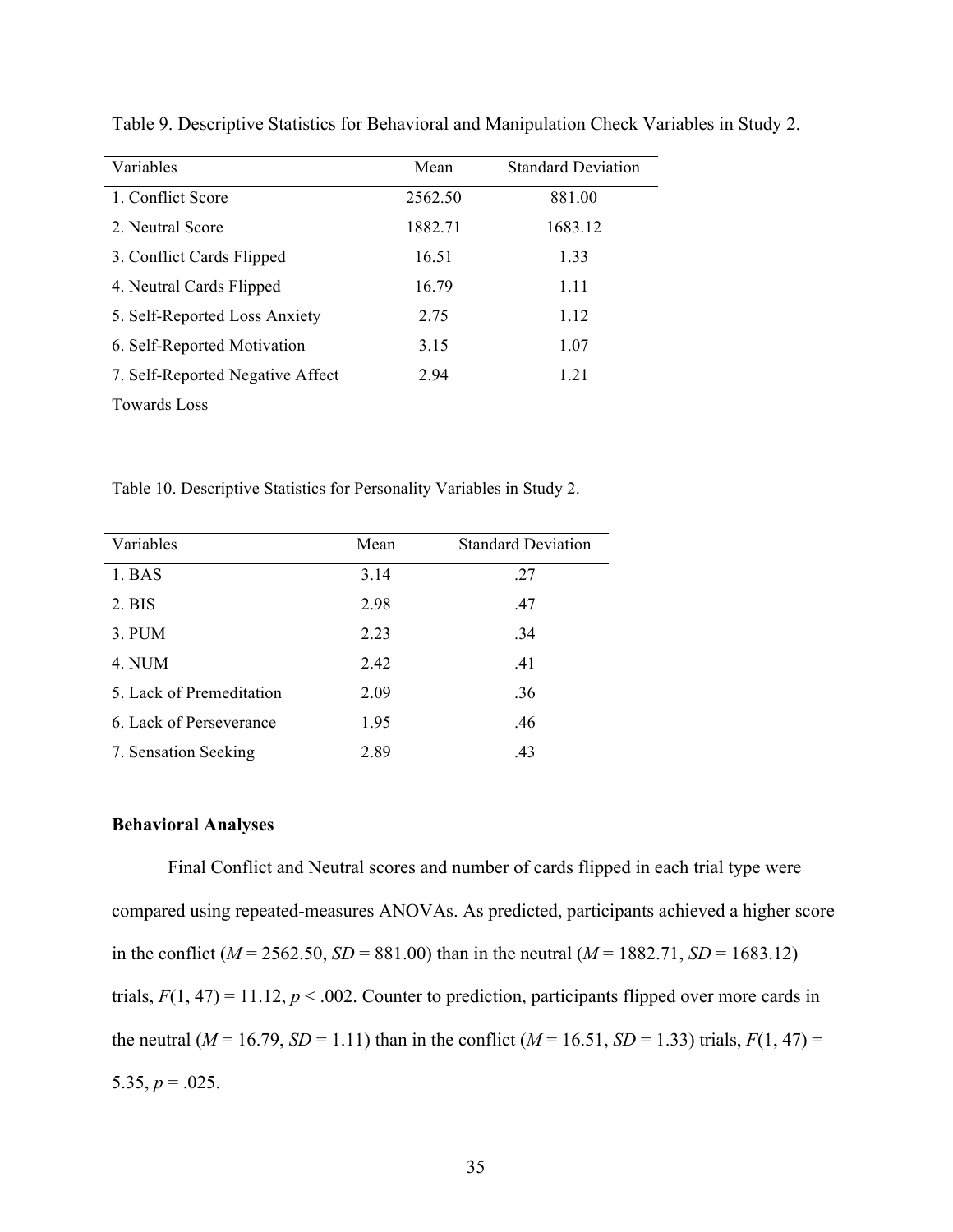#### **Frontal Asymmetry Analyses**

Frontal asymmetry was compared between conflict and neutral trials for each set of homologous pairs of frontal sites. At each set of homologous pairs, there was greater right frontal asymmetry for the conflict than the neutral trials, but none of these differences were significant (see Table 11).

|                             | df | Type III SS | $\overline{F}$ |      |
|-----------------------------|----|-------------|----------------|------|
| Sites F8 & F7 1, 47         |    | .053        | 1.264          | .267 |
| Sites F6 & F5 $1, 47$       |    | .119        | 2.681          | .108 |
| Sites F4 & F3 1, 46         |    | .010        | .740           | .394 |
| Sites $F2 \& F1 \quad 1,47$ |    | .038        | 2.660          | .110 |

Table 11. Repeated Measures ANOVA Results for Frontal Asymmetry in Study 2.

#### **Correlations among Variables**

Frontal asymmetry during the conflict and neutral trials was correlated with the behavioral, personality, and manipulation check variables. Because the effect of trial type on frontal asymmetry was strongest at sites F6 & F5, asymmetry scores from these sites were used. First, the relationship between frontal asymmetry and behavioral outcome variables was examined (see Table 12). Greater right frontal asymmetry during conflict trials related to lower number of points scored during the conflict trials ( $r = -0.29$ ,  $p = 0.04$ ). Additionally, greater right frontal asymmetry during conflict trials related to more cards flipped during conflict trials (*r* = .31,  $p = .03$ ). Frontal asymmetry during neutral trials did not relate to neutral score or number of cards flipped on neutral trials.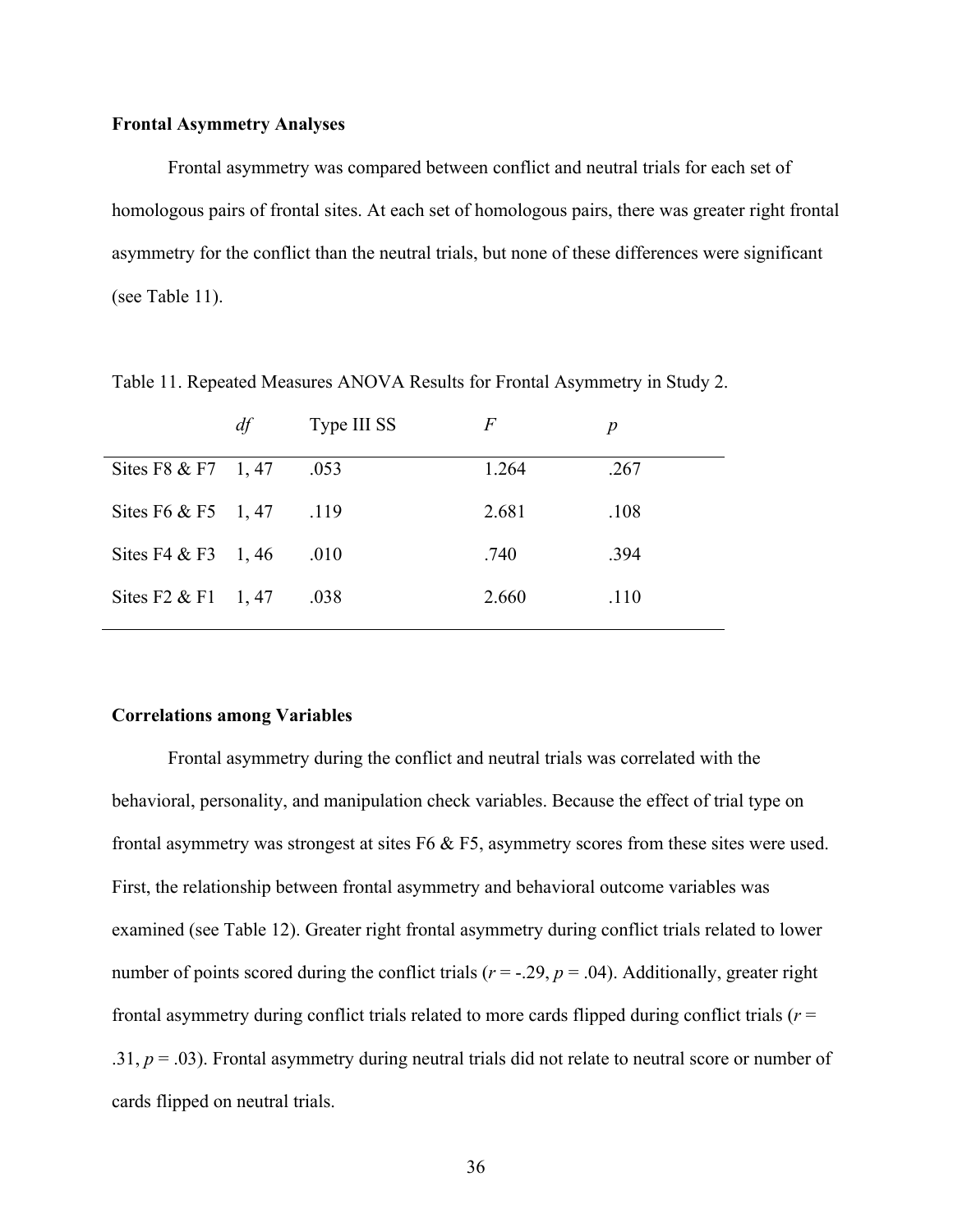| Variables                        | Conflict F65 | Neutral F65 |
|----------------------------------|--------------|-------------|
| 1. Conflict Score                | $-29*$       | $-.23$      |
| 2. Neutral Score                 | $-12$        | $-.05$      |
| 3. Conflict Cards Flipped        | $.31*$       | .23         |
| 4. Neutral Cards Flipped         | 27           | .18         |
| 5. Self-Reported Loss Anxiety    | $-.17$       | $-.21$      |
| 6. Self-Reported Motivation      | $-.08$       | $-.10$      |
| 7. Self-Reported Negative Affect | $-.06$       | $-.17$      |

Table 12. Correlations between Frontal Asymmetry (F65) and Behavioral Variables in Study 2.

Towards Loss

 $* = p < .05, ** = p < .01$ 

Next, correlations were run between frontal asymmetry and personality variables (see Table 13). The only significant relationship was found between neutral trial asymmetry and positive urgency (likely a spurious relationship).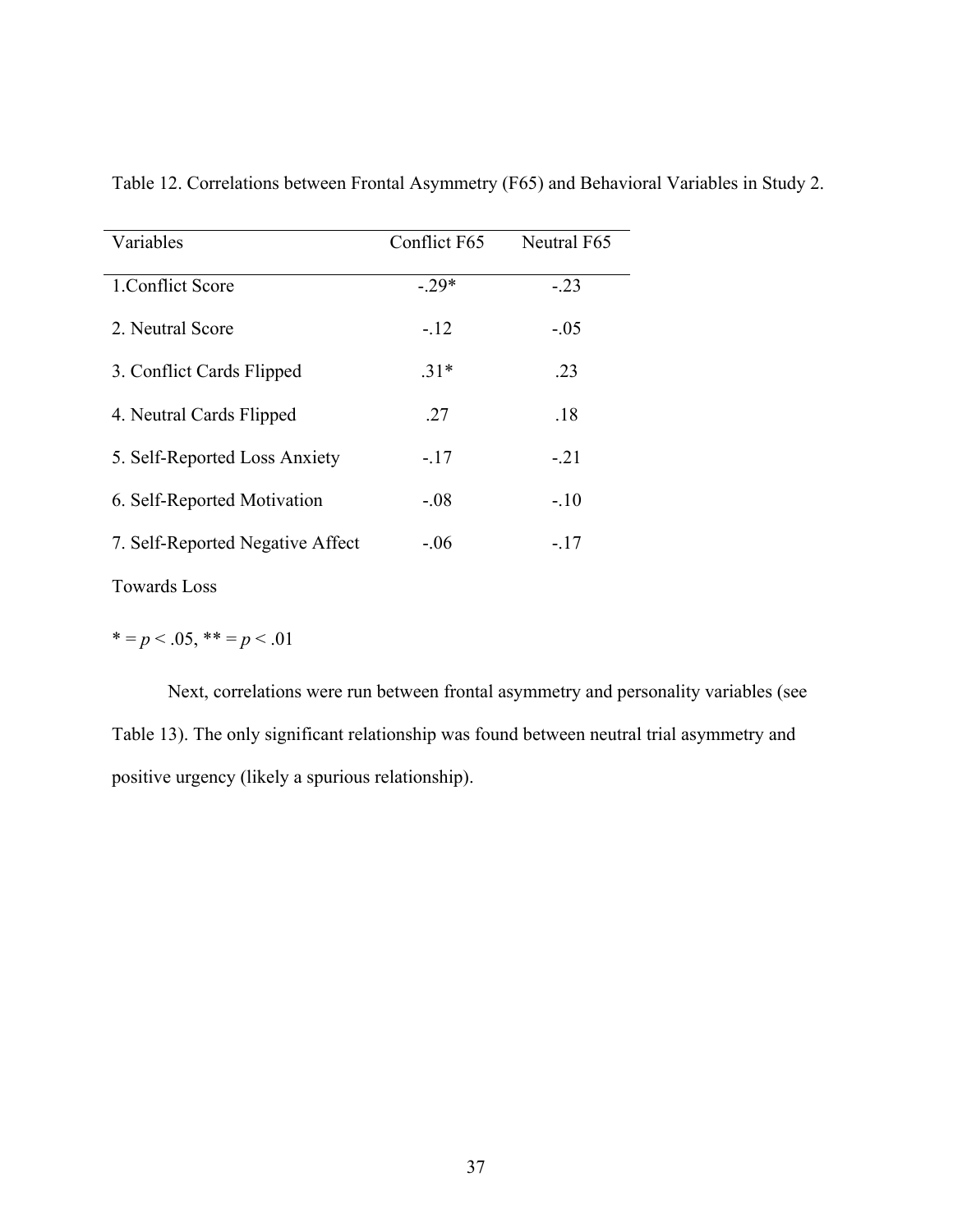| Variables                | Conflict F65 | Neutral F65 |
|--------------------------|--------------|-------------|
| 1. BAS                   | .13          | .14         |
| 2. <b>BIS</b>            | .21          | .06         |
| 3. PUM                   | .22          | $.21*$      |
| 4. NUM                   | .09          | .13         |
| 5. Lack of Premeditation | $-.23$       | $-.16$      |
| 6. Lack of Perseverance  | .03          | .08         |
| 7. Sensation Seeking     | .09          | .15         |

Table 13. Correlations between Frontal Asymmetry (F65) and Personality Variables in Study 2.

 $* = p < .05, ** = p < .01$ 

Last, correlations were run between behavioral, manipulation check, and personality variables (see Table 14). Higher trait behavioral approach (BAS) related to more cards flipped over on neutral trials. Higher positive urgency related to more cards flipped over on conflict trials.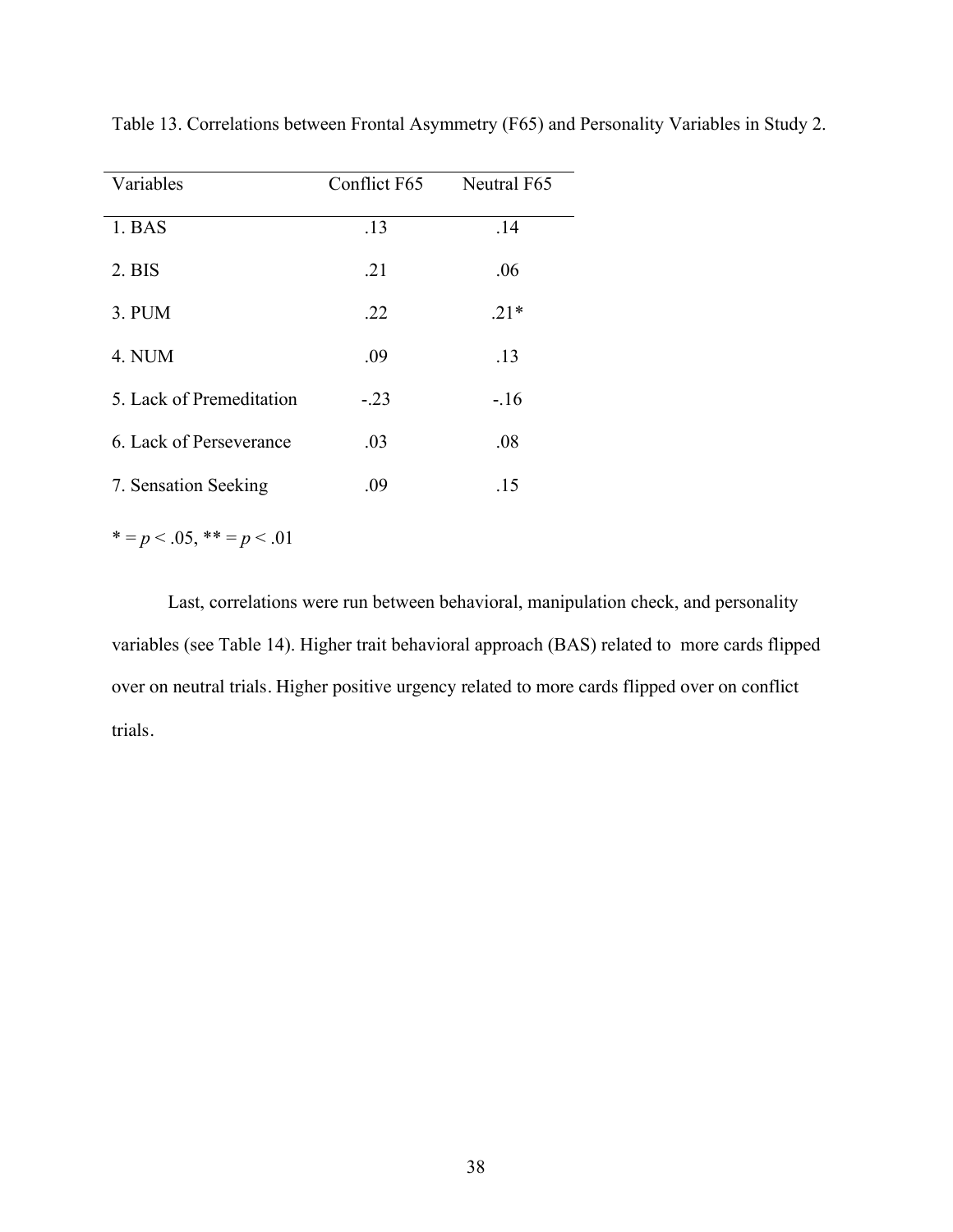| Variables                   | Conflict | Neutral | <b>Conflict Cards</b> | <b>Neutral Cards</b> |
|-----------------------------|----------|---------|-----------------------|----------------------|
|                             | Score    | Score   | Flipped               | Flipped              |
| 1. BAS                      | $-.22$   | .10     | .21                   | $.29*$               |
| 2. <b>BIS</b>               | $-.08$   | $-.07$  | .13                   | .20                  |
| 3. PUM                      | $-.17$   | $-.18$  | $.31*$                | .20                  |
| 4. NUM                      | $-.05$   | $-.09$  | .17                   | .25                  |
| 5. Lack of Premeditation    | $-.16$   | $-.18$  | .10                   | .04                  |
| 6. Lack of Perseverance     | $-.08$   | $-.13$  | .11                   | .18                  |
| 7. Sensation Seeking        | .03      | .03     | .10                   | .03                  |
| 8. Self-Reported Loss       | .06      | $-.18$  | $-.04$                | .13                  |
| Anxiety                     |          |         |                       |                      |
| 9. Self-Reported Motivation | .01      | $-.10$  | $-.10$                | .05                  |
| 10. Self-Reported Negative  | .22      | $-0.04$ | $-.07$                | .09                  |
| <b>Affect Towards Loss</b>  |          |         |                       |                      |

Table 14. Correlations between Behavioral, Personality, and Manipulation Check Variables in Study 2.

\* = *p* < .05, \*\* = *p* < .01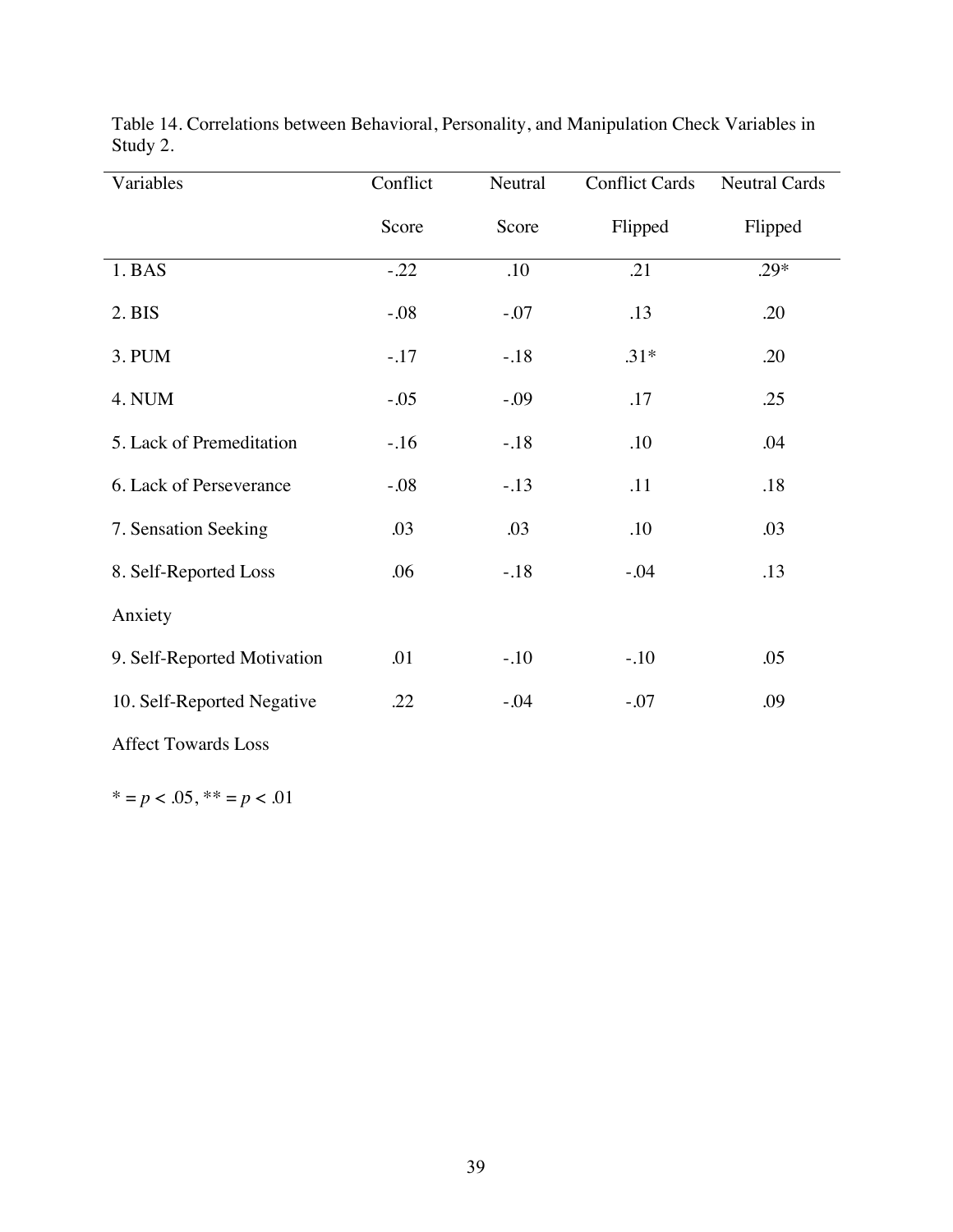#### DISCUSSION STUDY 2

In Study 2, participants achieved a higher score in the conflict trials than in the neutral trials, as predicted. However, the other behavioral index of number of cards turned over was in the opposite direction of predictions; participants flipped more cards in neutral than in conflict trials. Participants were more likely to flip cards over in a careless manner when they knew the score would not affect their reward. In contrast, on conflict trials the participants behaved more cautiously when balancing concerns between making sure they gained enough points and being sure not to encounter a loss card with a relatively high loss value. This led participants to turn over fewer cards in the conflict condition, but ultimately to also achieve higher score.

The hypothesized frontal asymmetry results were in the predicted direction but not significant. Similar concerns may be at play with Study 2 as with Study 1. Perhaps the manipulation was not strong enough to produce drastically different neural results in the randomly presented design and a blocked design of a conflict game and a no-reward game would better capture the frontal asymmetry differences. It is also possible that the complexity of the task contributed to the current results. The motivations of approach and avoidance motivation were complex and subtle and another simpler version of the task may have better manipulated a straightforward approach-avoidance conflict.

Although the predicted main effect of trial type on frontal asymmetry was not significant, frontal asymmetry to conflict trials related to task performance. Frontal asymmetry in the conflict condition related to both higher total reward score and lower number of reward cards flipped.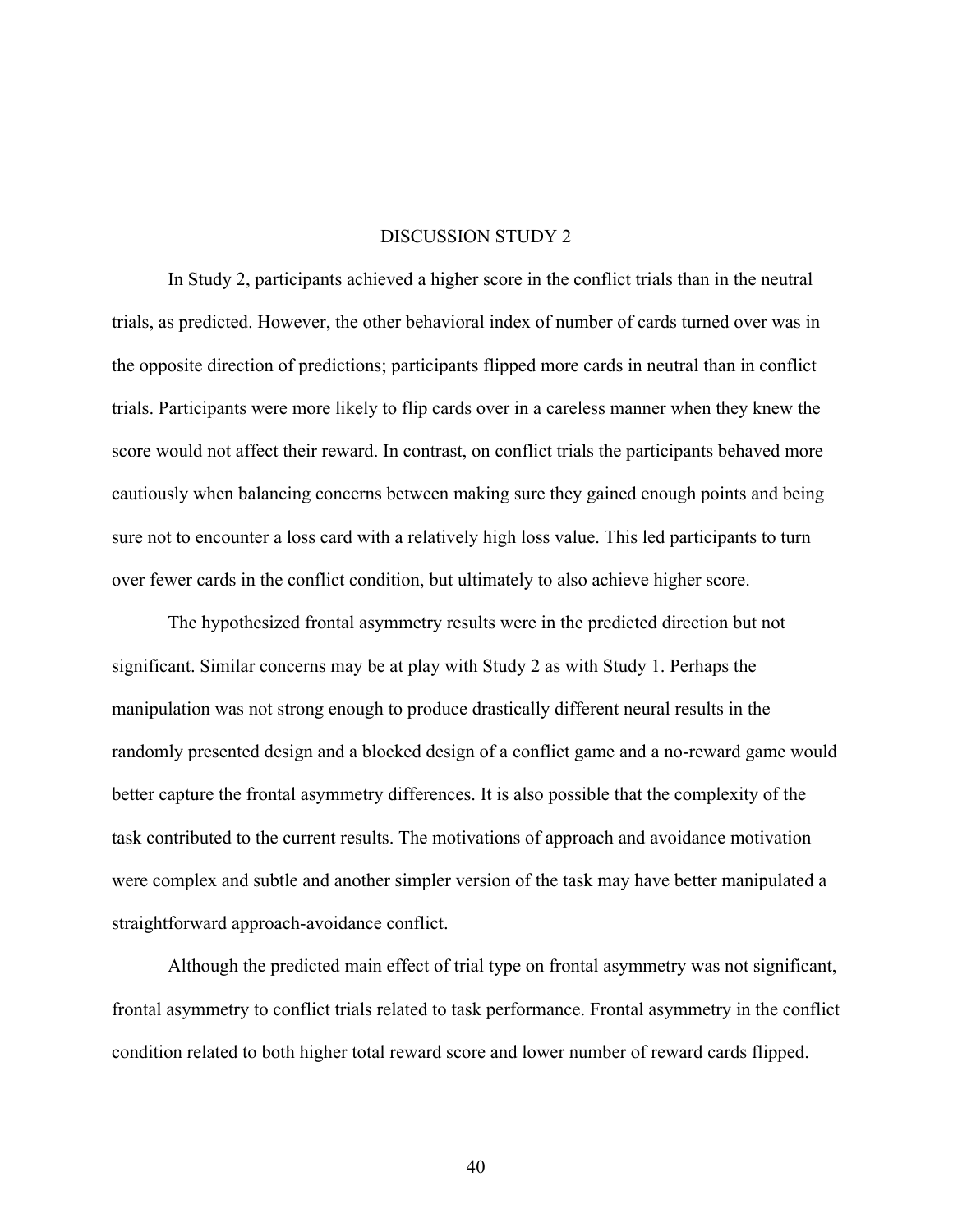Greater right frontal asymmetry predicted higher scores in the game suggesting that those who engaged more motivational control to maximize benefits in the game also exhibited higher right frontal asymmetry. Previous theories of frontal asymmetry that posit right frontal asymmetry as an indicator of negative affect or withdrawal motivation would predict that those who performed worse in the task and experienced negative feelings of loss would have had higher right frontal asymmetry. They would also hypothesize that those motivated greater by the reward would show higher left frontal asymmetry due to approach motivation. These correlational results somewhat support a model linking right frontal asymmetry to control.

Personality measures in the current study predicted behavioral task performance. Those higher in behavioral approach sensitivity flipped more cards on neutral trials, but not conflict trials. The BAS scale indexes a person's tendency to engage in goal-directed, reward seeking behavior. Likely due to their overall tendency towards approach behaviors, those higher in BAS tended to flip more cards when loss aversion was not at play in the neutral trials. BAS did not relate to cards flipped on reward trials, suggesting that the task parameters of wanting to score high on reward trials might have overruled their personality tendencies. In contrast, number of cards flipped on reward trials was predicted by positive urgency, or the tendency to act impulsively when in a positive emotional mood. Impulsive personality traits predicted poorer performance on reward trials. For those whom are low in motivational control (e.g. high in impulsivity), the allure of gaining more points may have led them to ignore feelings of loss aversion and flip more cards over.

Participants self-reported loss anxiety, motivation to win a reward, and negative affect upon encountering a loss card did not relate to behavioral outcome variables of number of cards turned over or total score. Because the total score is purported to reflect level of engaged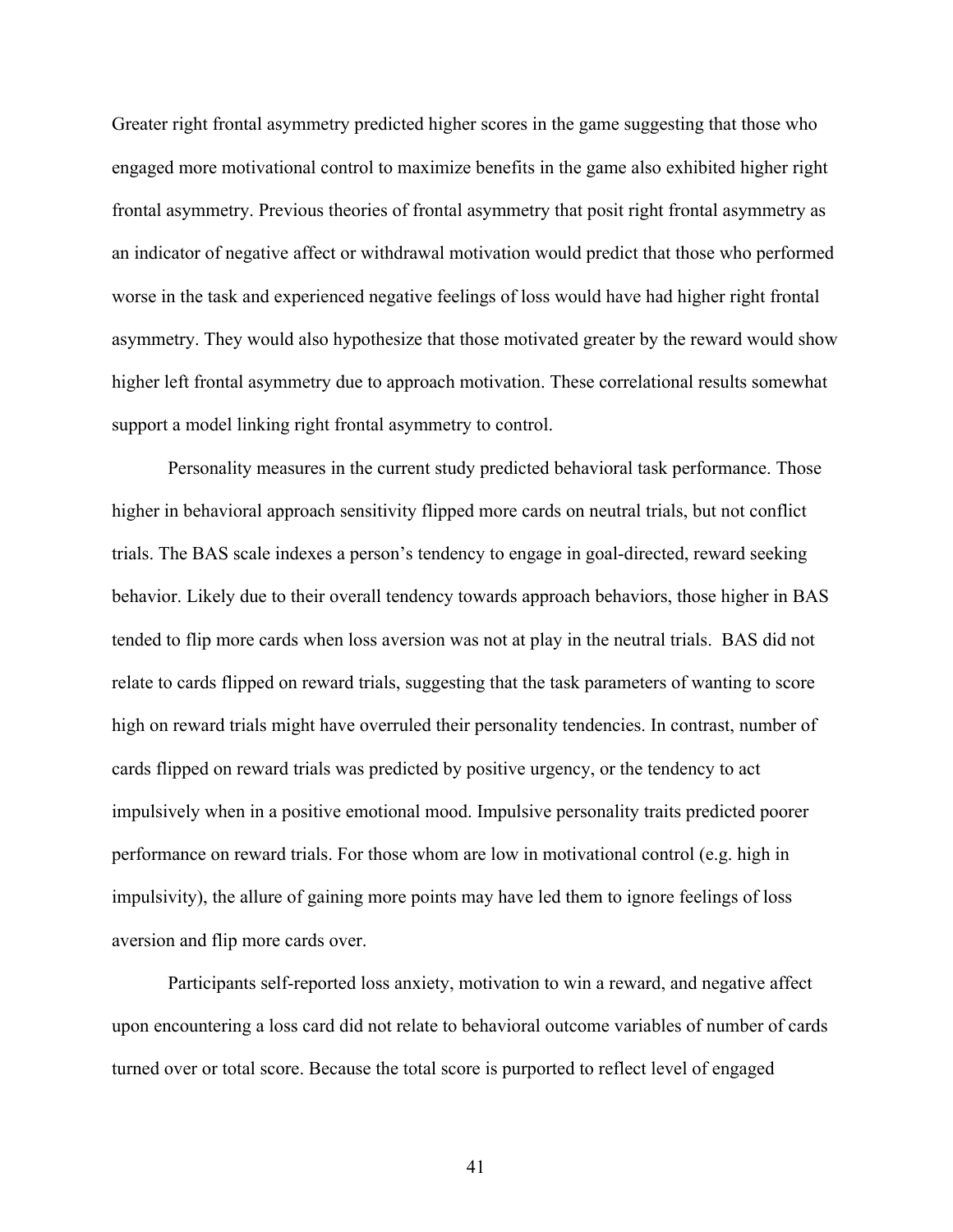motivational control where participants with better control were able to achieve higher scores, it is unusual that their motivation or loss anxiety did not relate to their final score. It is possible that the participants' self-report at the end of the study did not accurately reflect their feelings during the completion of the task, and more timely assessment of emotional experience would reveal a relationship between self-report and behavioral performance. Participants were already aware of their final score by the time that they reported their motivation and anxiety, and perhaps knowing their final performance affected their reported experience.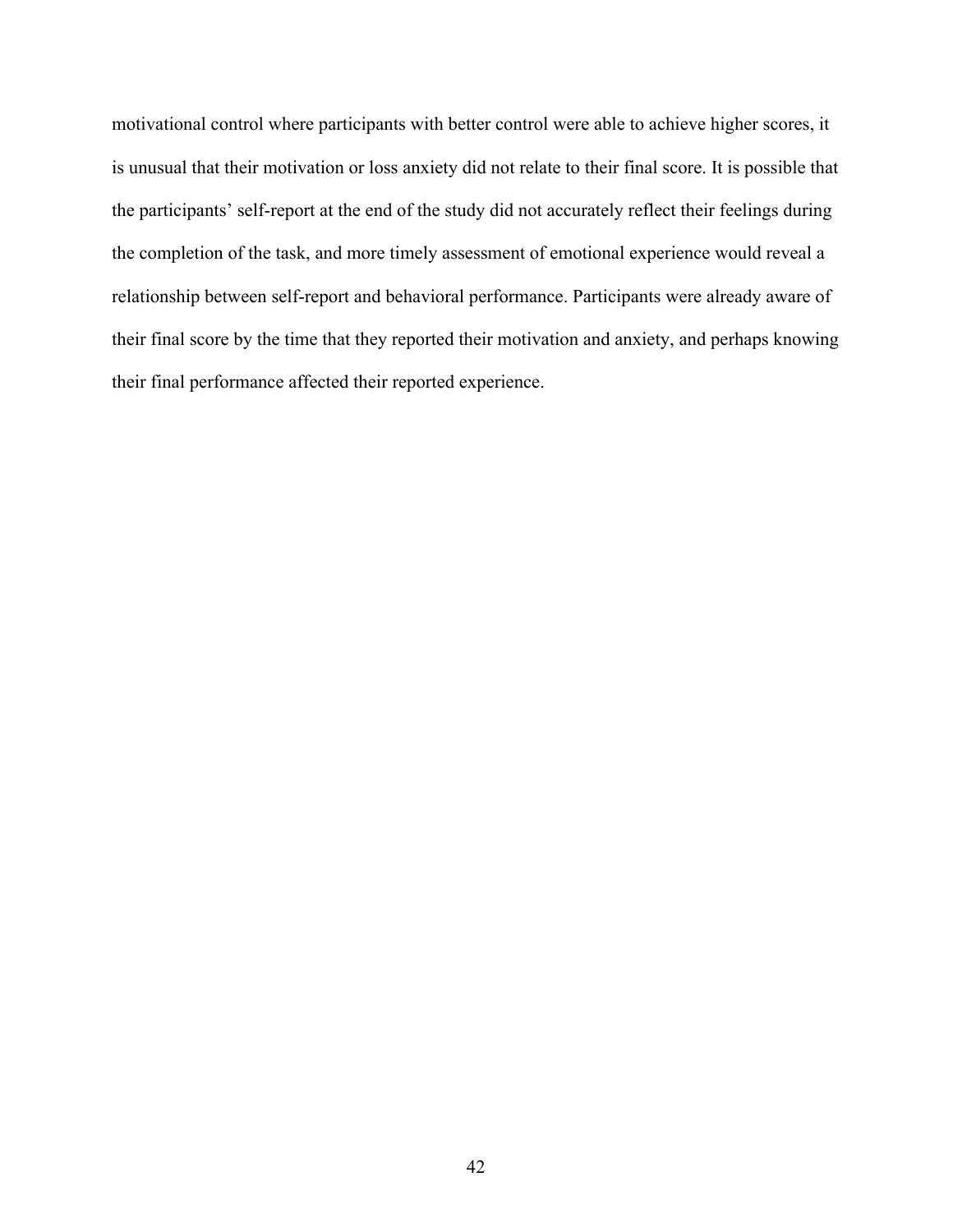#### GENERAL DISCUSSION

In Study 1, I manipulated an approach-avoidance conflict by creating a reward paradigm where participants were incentivized to view disgust-inducing pictures for longer periods of time in order to gain a reward. Participants reported experiencing disgust, withdrawal, and negative affect in response to the disgust pictures compared to the neutral pictures. Participants' selfreported disgust while viewing the photos predicted more times escaping from the disgust reward photos. Additionally, participants who were more motivated to gain a reward tended to report viewing the pictures for a longer period of time. Higher self-reported motivation to get a reward also predicted less escaped pictures in the disgust reward condition. Thus, the task seemed to successfully create a state of approach-avoidance conflict in which negative affect and motivation towards reward interacted with one another. However, frontal asymmetry was not significantly different in the predicted disgust reward condition. Importantly, for the trials evoking an approach-avoidance conflict (e.g. reward disgust trials), there was a relationship between right frontal asymmetry and number of escaped photos. This relationship was not significant for no reward disgust pictures, suggesting that when greater motivational control is engaged in the face of conflicting approach and avoidance urges, higher right frontal asymmetry predicts behavioral outcomes of greater control.

A second study was run to evoke a second kind of approach-avoidance conflict using a risk-taking task. In this task, participants ultimately attained a higher total score for approachavoidance conflict trials compared to neutral trials. Participants also turned over more cards in the neutral trials than in the conflict trials, indicating a more cautious approach to conflicting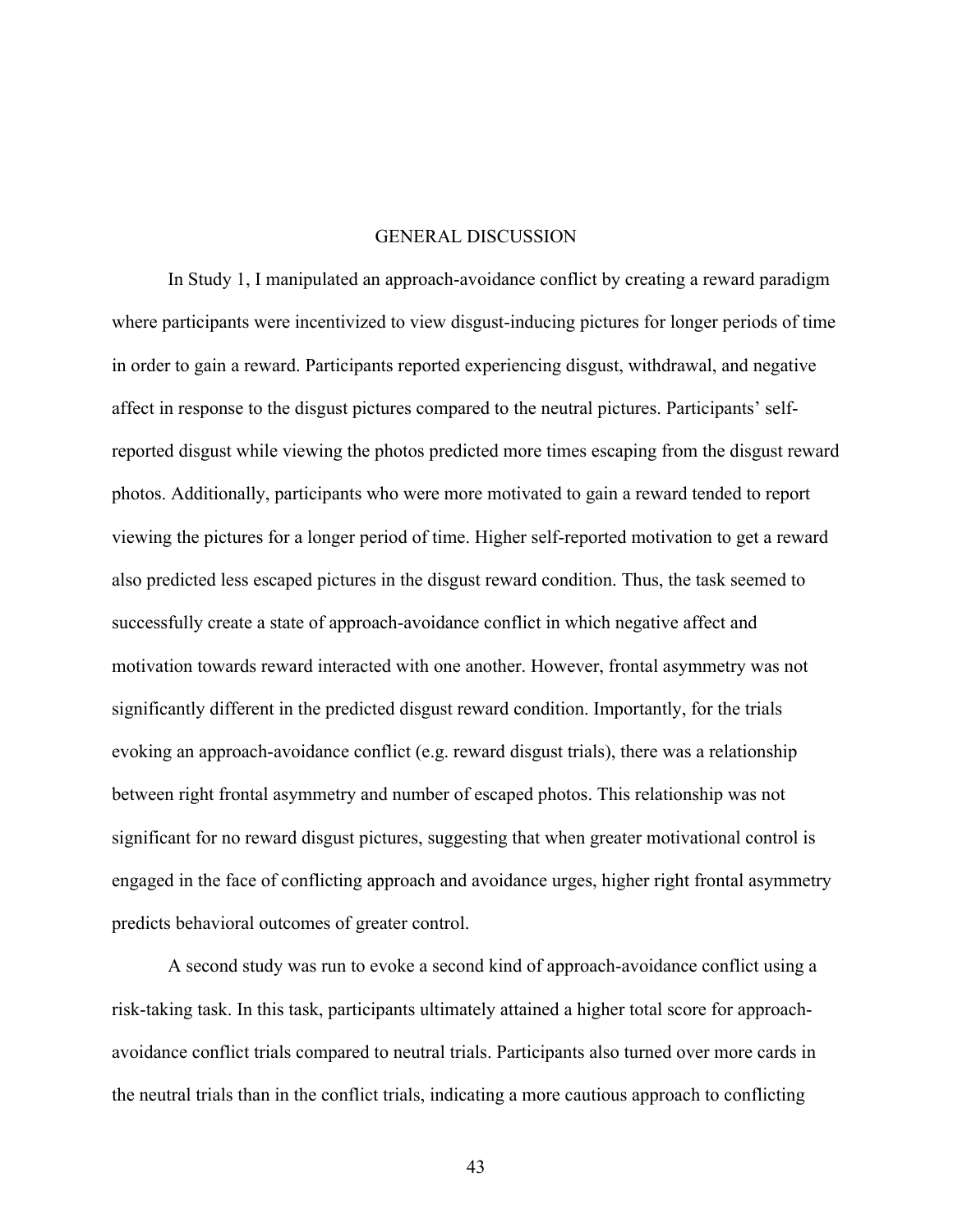reward trials and a more careless approach to neutral trials that could not result in a reward. Although participants exhibited greater right frontal asymmetry for conflict compared to neutral trials, this difference did not reach statistical significance. However, right frontal asymmetry during reward trials was related to a higher total reward score and fewer cards flipped in the conflict trials. These behavioral indicators of better motivational control related to greater right frontal asymmetry, hypothesized to index motivational control.

The current results found correlational evidence in support of the hypothesis that motivational control during approach-avoidance conflicts underlies right frontal asymmetry. Importantly, these studies did not support the competing model that right frontal asymmetry is a marker of avoidance motivation. If this was the case, we would have seen a main effect of disgust images compared to neutral images on frontal asymmetry in Study 1. The null results of trial type combined with correlational analyses revealing that right frontal activity was related to better motivational control during conflict trials indicate that right frontal asymmetry may be more closely tied to motivational control than avoidance. In Study 2, previous models would predict that self-reported negative affect would predict right frontal asymmetry during the conflict trials, but that was not the case. Additionally, the finding that higher scores on the conflict trials related to greater right frontal asymmetry during these trials supports the motivational control model of frontal asymmetry. Past valence or approach/avoidance models would have predicted that attaining approach-motivated rewards would have related to greater left frontal asymmetry, but my findings instead point to the role of motivational control in facilitating this positive outcome. The current studies do not show evidence in favor of a valence-based or approach-avoidance based model of frontal asymmetry.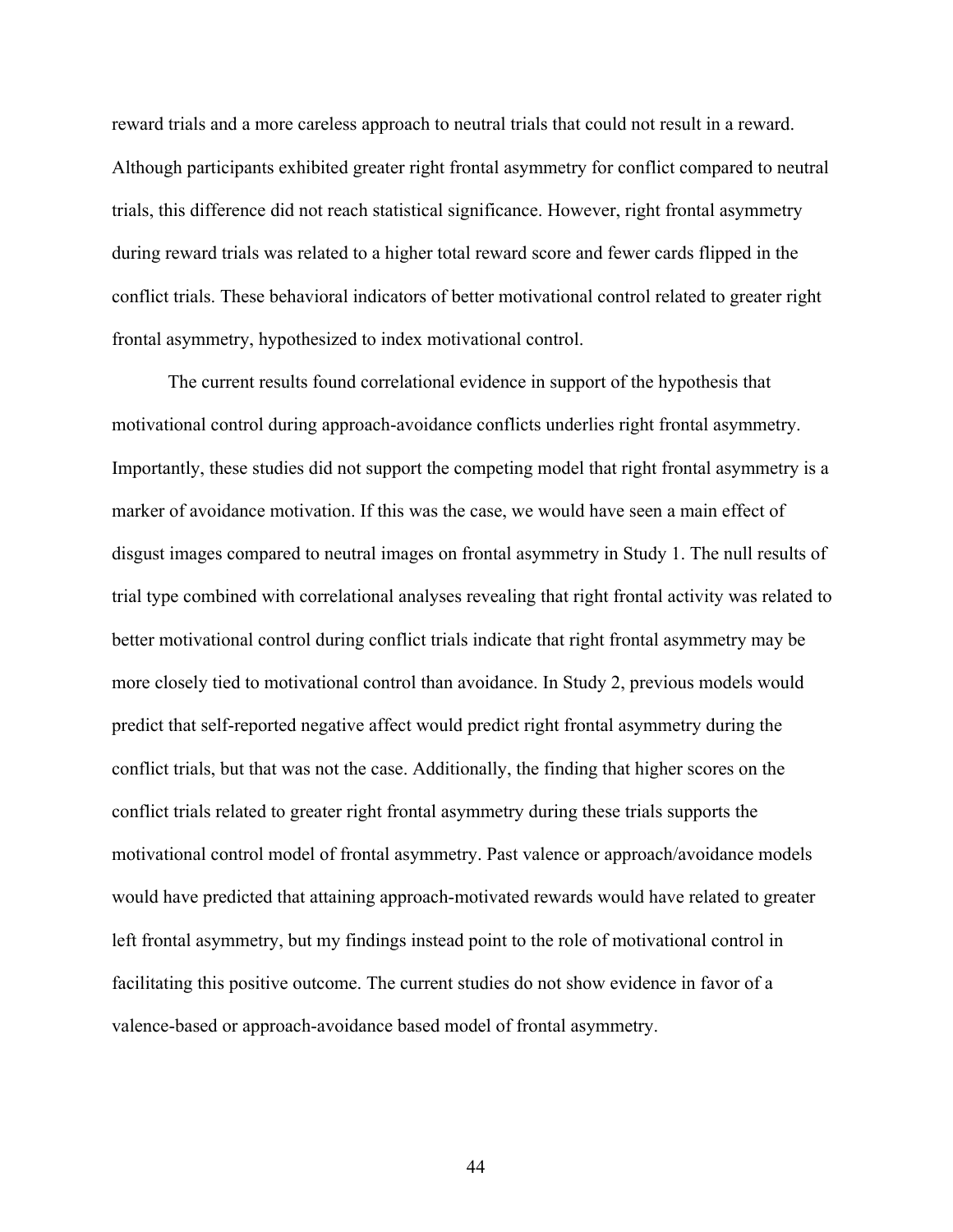How can the null results of condition on frontal asymmetry help to advance theory of the motivational correlates of neural activation? The current studies employed two novel tasks that have never been used to examine frontal asymmetry. Although the predicted effect of condition in the current studies did not show differences between the conditions, in both studies behavioral outcomes were correlated with frontal asymmetry during key trials of the task. In Study 1, right frontal asymmetry during trials evoking approach-avoidance conflict related to enhanced performance in the task (e.g. less escaped photos when a reward is on the line). Similarly, in Study 2 more optimal performance in the task (e.g. higher reward score obtained) related to greater right frontal asymmetry during approach-avoidance conflict trials.

EEG asymmetry is a dynamic, complex measure influenced by a myriad of state and trait processes (Hagemann, Naumann, Thayer, & Bartussek, 2002). Frontal asymmetry is frequently studied as a correlate of cognitive task performance, personality variables, and emotional processes (Reznik & Allen, 2018). Thus, it is common that frontal asymmetry findings are relationships between variables rather than differences between conditions. It may be that examining frontal asymmetry as a predictor of behavioral outcomes is a better methodological approach than examining broad differences between conditions. Many of the hallmark past findings in the frontal asymmetry literature rely on correlations with personality and behavior rather than differences in conditions (for a review, see Harmon-Jones and Gable, 2018).

Although EEG provides superior temporal resolution to other neuroimaging techniques and can detect rapid millisecond level changes in electrical brain activation, effects can still differ in a randomized versus blocked design (Pfabigan, Zeiler, Lamm, & Sailer, 2014). It is possible that the nature of the design of the two studies did not fully separate activation from the conditions. In the picture viewing reward task, trials were randomly presented with disgust and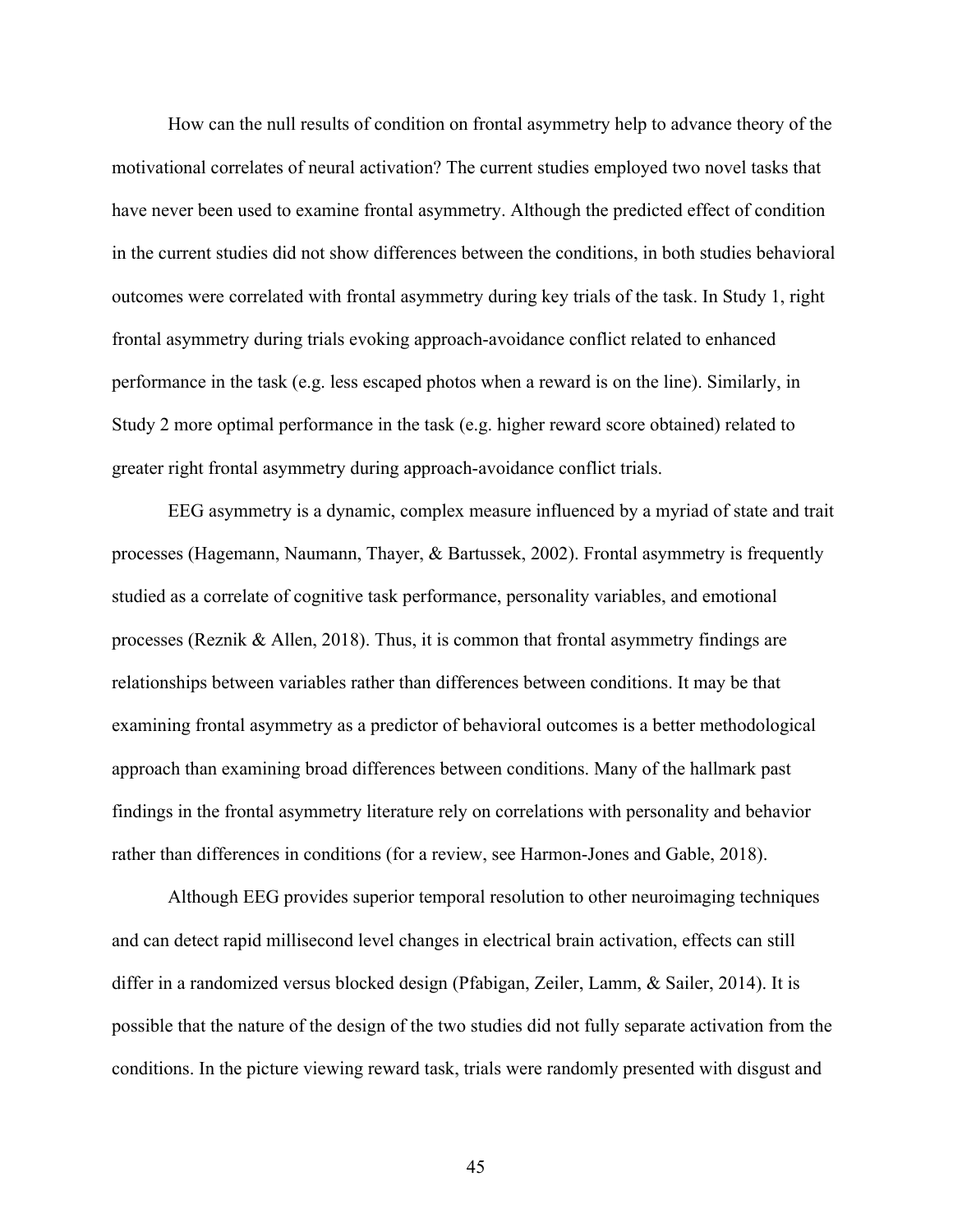neutral trials and reward and no reward trials all presented in the same block. Intertrial intervals provided some break between trials, but the influence of randomly presented stimuli could have carried over from trial to trial in a way that separate blocks may have eliminated. Across different tasks, perhaps a blocked design with reward trials (e.g. conflicting trials) separated from no reward trials (e.g. pure avoidance motivation) would be better suited for contrasting conflict and avoidance motivation.

Conflicts between approach and avoidance motivations are inherent to daily life and development of the motivational control necessary to choose between a myriad of behavioral options is essential. Yet not enough is known about the neural patterns that orchestrate and successfully override these motivations. Theories about the meaning of frontal asymmetry have rapidly advanced from a valence-based model (Tomarken, Davidson, and Henriques, 1990) to an approach-avoidance motivation model (Harmon-Jones, 2004) to a model of motivational control (Gable, Neal, & Threadgill, 2018). Further research is needed as neuroimaging tools develop to continue refining theories of mind-brain relationships.

As methods for studying neural activation advance, the use of neural measures to advance psychological theory will become increasingly applicable. However, understanding the localization of specific psychological processes to a particular brain region is an important step in eventually using neuropsychological methods in refining our psychological theories (Cunningham, 2010). Psychological processes, such as motivation and emotion, cannot occur without accompanying brain activation. Yet the mystery of the ways in which the human brain orchestrates thoughts, feelings, and behaviors is only beginning to be understood and can only be discovered with incremental advances using a variety of methods and cautious interpretation of results (Cacioppo & Bernston, 1992; Poldrack, 2011). The current dissertation project sought to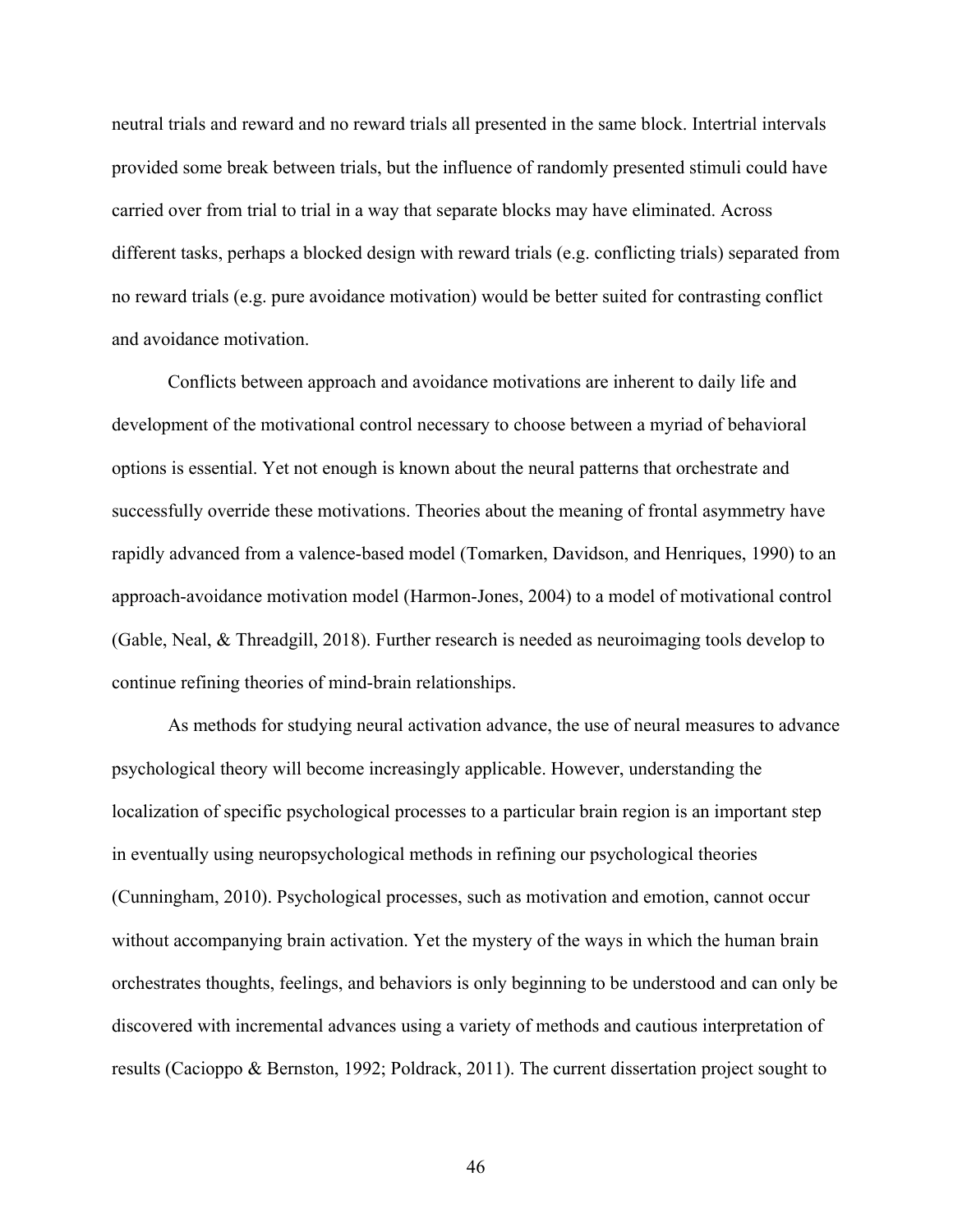elucidate one area of study within physiological psychology: frontal hemispheric asymmetry and emotive processes. Although the main condition differences in frontal asymmetry were null, much can still be gained from the secondary correlational analyses in the current data. In situations of conflict between approach and avoidance motivations when maximal reward is the desired result, the right frontal cortex is involved in exercising motivational control and facilitating favorable outcomes.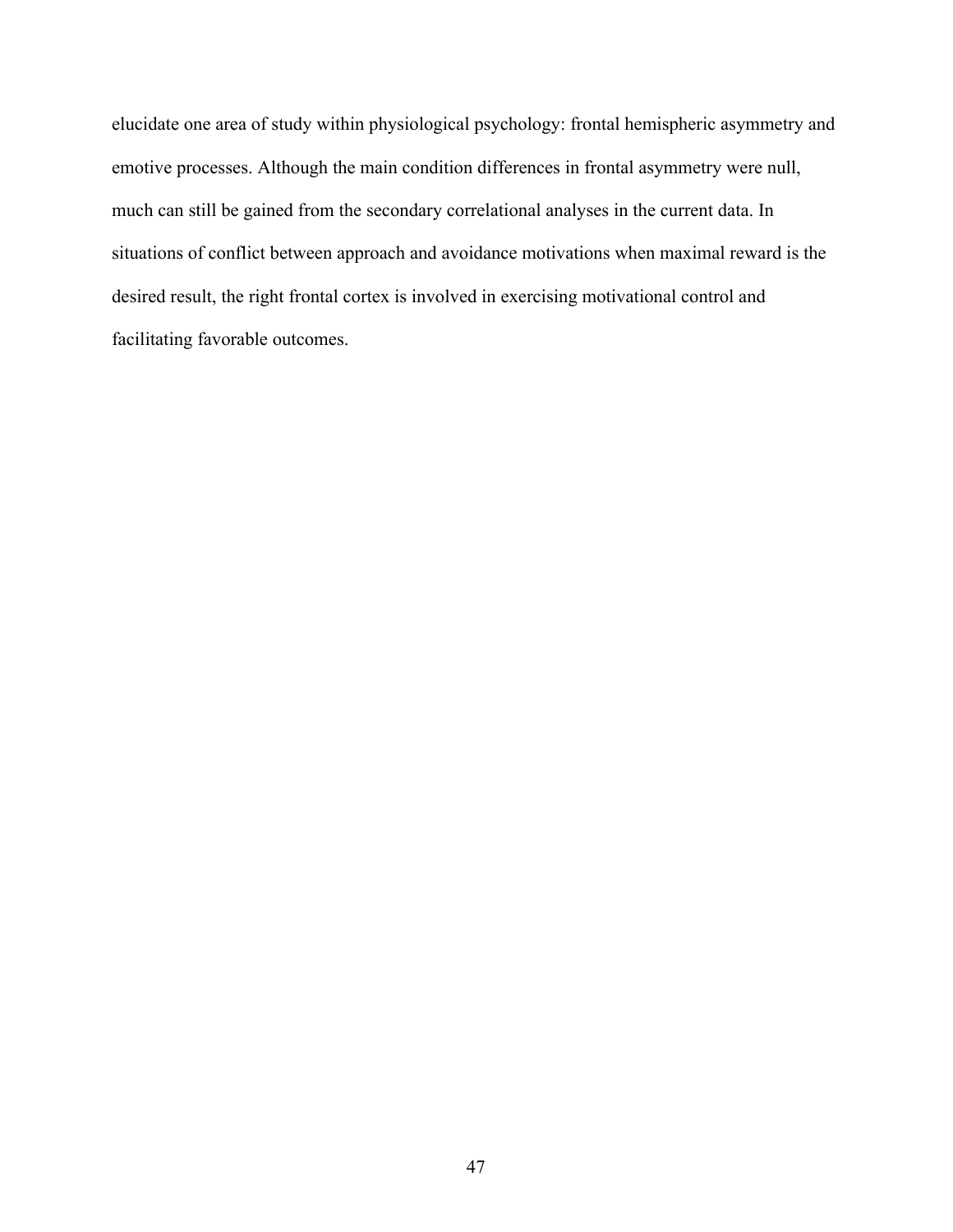#### REFERENCES

- Allen, J. J., Keune, P. M., Schönenberg, M., & Nusslock, R. (2018). Frontal EEG alpha asymmetry and emotion: From neural underpinnings and methodological considerations to psychopathology and social cognition. *Psychophysiology*, *55*(1).
- Amodio, D. M., Master, S. L., Yee, C. M., & Taylor, S. E. (2008). Neurocognitive components of the behavioral inhibition and activation systems: Implications for theories of self‐ regulation. *Psychophysiology*, *45*(1), 11-19.
- Aron, A. R., Fletcher, P. C., Bullmore, E. T., Sahakian, B. J., & Robbins, T. W. (2003). Stopsignal inhibition disrupted by damage to right inferior frontal gyrus in humans. *Nature neuroscience*, *6*(2), 115-116.
- Aron, A. R., Robbins, T. W., & Poldrack, R. A. (2014). Inhibition and the right inferior frontal cortex: one decade on. *Trends in Cognitive Sciences*, *18*(4), 177-185.
- Berkman, E. T., & Lieberman, M. D. (2010). Approaching the bad and avoiding the good: Lateral prefrontal cortical asymmetry distinguishes between action and valence. *Journal of Cognitive Neuroscience*, *22*(9), 1970-1979.
- Bradley, M. M., & Lang, P. J. (1994). Measuring emotion: the self-assessment manikin and the semantic differential. *Journal of behavior therapy and experimental psychiatry*, *25*(1), 49-59.
- Buss, K. A., Schumacher, J. R. M., Dolski, I., Kalin, N. H., Goldsmith, H. H., & Davidson, R. J. (2003). Right frontal brain activity, cortisol, and withdrawal behavior in 6-month-old infants. *Behavioral Neuroscience*, *117*(1), 11.
- Cacioppo, J. T., & Berntson, G. G. (1992). Social psychological contributions to the decade of the brain: Doctrine of multilevel analysis. *American Psychologist*, *47*(8), 1019.
- Canli, T., Desmond, J. E., Zhao, Z., Glover, G., & Gabrieli, J. D. (1998). Hemispheric asymmetry for emotional stimuli detected with fMRI. *Neuroreport*, *9*(14), 3233-3239.
- Carver, C. S., & Harmon-Jones, E. (2009). Anger is an approach-related affect: evidence and implications. *Psychological bulletin*, *135*(2), 183.
- Carver, C. S., & Scheier, M. F. (2008). Feedback processes in the simultaneous regulation of action and affect. In J. Y. Shah, & W. Gardner (Eds.), *Handbook of motivation science* (pp. 308–324). New York: Guilford.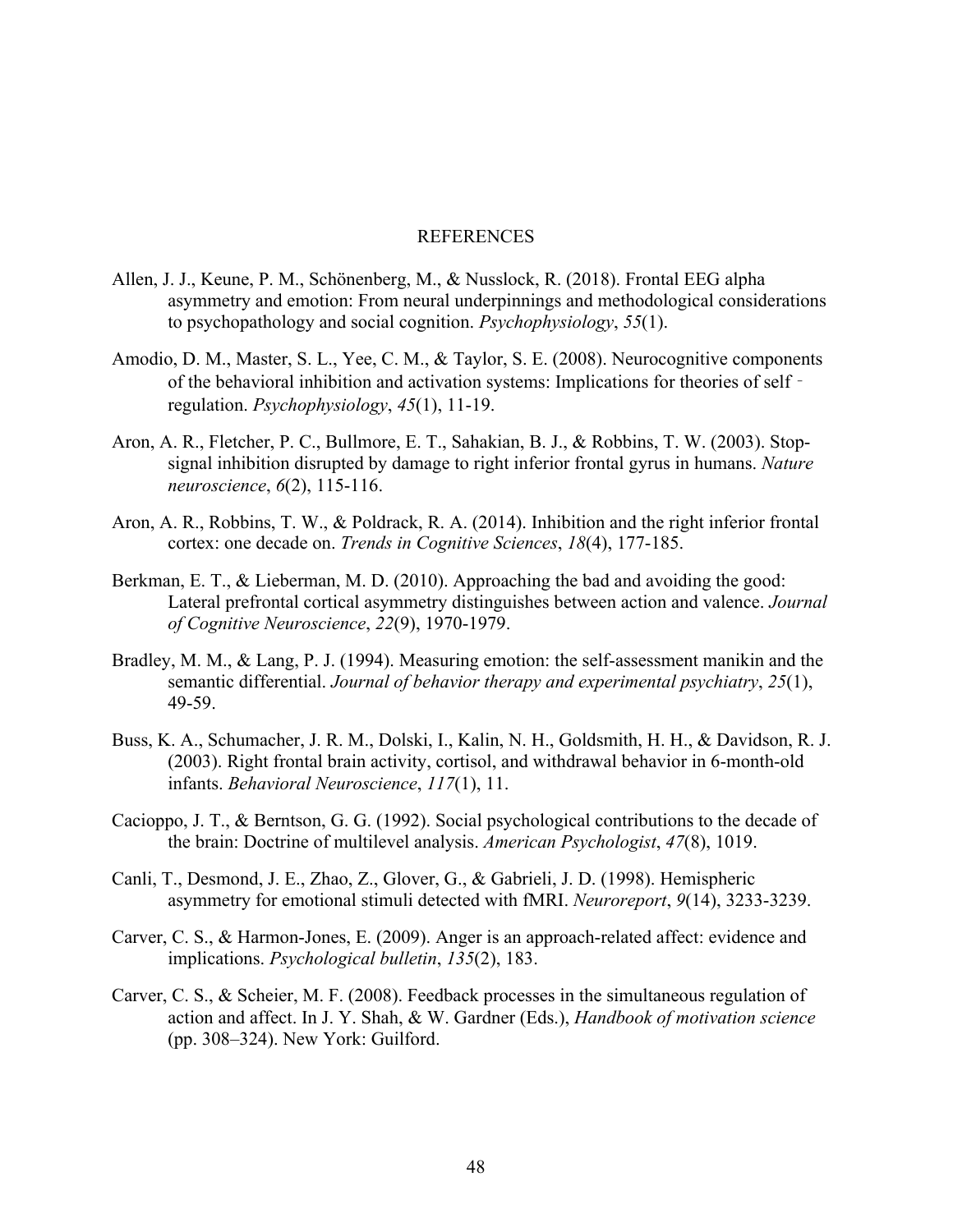- Carver, C. S., & White, T. L. (1994). Behavioral inhibition, behavioral activation, and affective responses to impending reward and punishment: The BIS/BAS Scales. *Journal of personality and social psychology*, *67*(2), 319.
- Cassanto, D. (2009). Embodiment of abstract concepts: good and bad in right-and lefthanders. *Journal of Experimental Psychology: General*, *138*(3), 351.
- Chambers, C. D., Bellgrove, M. A., Gould, I. C., English, T., Garavan, H., McNaught, E., ... & Mattingley, J. B. (2007). Dissociable mechanisms of cognitive control in prefrontal and premotor cortex. *Journal of Neurophysiology*, *98*(6), 3638-3647.
- Chambers, C. D., Bellgrove, M. A., Stokes, M. G., Henderson, T. R., Garavan, H., Robertson, I. H., ... & Mattingley, J. B. (2006). Executive "brake failure" following deactivation of human frontal lobe. *Journal of Cognitive Neuroscience*, *18*(3), 444-455.
- Clark, L., Manes, F., Antoun, N., Sahakian, B. J., & Robbins, T. W. (2003). The contributions of lesion laterality and lesion volume to decision-making impairment following frontal lobe damage. *Neuropsychologia*, *41*(11), 1474-1483.
- Coan, J. A., & Allen, J. J. (2003). Frontal EEG asymmetry and the behavioral activation and inhibition systems. *Psychophysiology*, *40*(1), 106-114.
- Coan, J. A., & Allen, J. J. (2004). Frontal EEG asymmetry as a moderator and mediator of emotion. *Biological psychology*, *67*(1), 7-50.
- Coan, J. A., Allen, J. J., & Harmon-Jones, E. (2001). Voluntary facial expression and hemispheric asymmetry over the frontal cortex. *Psychophysiology*, *38*(6), 912-925.
- Cook, I. A., O'Hara, R., Uijtdehaage, S. H., Mandelkern, M., & Leuchter, A. F. (1998). Assessing the accuracy of topographic EEG mapping for determining local brain function. *Electroencephalography and clinical neurophysiology*, *107*(6), 408-414.
- Crost, N. W., Pauls, C. A., & Wacker, J. (2008). Defensiveness and anxiety predict frontal EEG asymmetry only in specific situational contexts. *Biological Psychology*, *78*(1), 43-52.
- Cunningham, W. A. (2010). In defense of brain mapping in social and affective neuroscience. *Social Cognition*, *28*(6), 717-722.
- Cyders, M. A., & Smith, G. T. (2007). Mood-based rash action and its components: Positive and negative urgency. *Personality and Individual Differences, 43*(4), 839-850.
- Davidson, R. J., Chapman, J. P., Chapman, L. J., & Henriques, J. B. (1990). Asymmetric brain electrical-activity discriminates between psychometrically-matched verbal and spatial cognitive tasks. *Psychophysiology, 27*, 528-543.
- Davidson, R. J., & Fox, N. A. (1982). Asymmetrical brain activity discriminates between positive and negative affective stimuli in human infants. *Science*, *218*(4578), 1235-1237.
- Davidson, R. J., & Fox, N. A. (1989). Frontal brain asymmetry predicts infants' response to maternal separation. *Journal of abnormal psychology*, *98*(2), 127.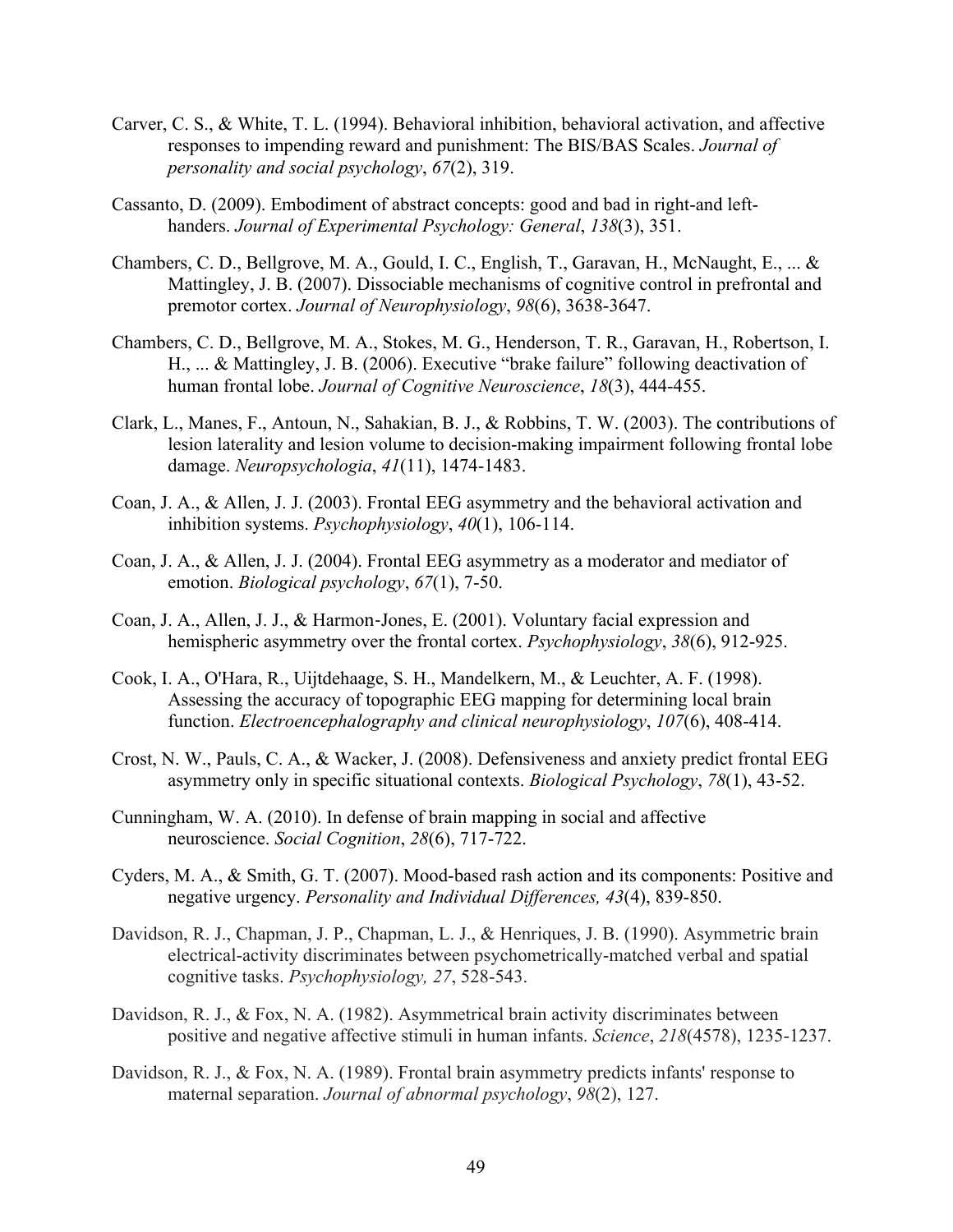- Davidson, R. J., Schwartz, G. E., Saron, C., Bennett, J., & Goleman, D. J. (1979). Frontal versus parietal EEG asymmetry during positive and negative affect. *Psychophysiology, 16*(2), 202-203.
- De Pascalis, V., Cozzuto, G., Caprara, G. V., & Alessandri, G. (2013). Relations among EEGalpha asymmetry, BIS/BAS, and dispositional optimism. *Biological Psychology*, *94*(1), 198-209.
- Depue, R. A., & Collins, P. F. (1999). Neurobiology of the structure of personality: Dopamine, facilitation of incentive motivation, and extraversion. *Behavioral and Brain Sciences*, *22*(03), 491-517.
- Ditye, T., Jacobson, L., Walsh, V., & Lavidor, M. (2012). Modulating behavioral inhibition by tDCS combined with cognitive training. *Experimental Brain Research*, *219*(3), 363-368.
- Elliot, A. J. (Ed.). (2008). *Handbook of approach and avoidance motivation*. Taylor & Francis.
- Fecteau, S., Pascual-Leone, A., Zald, D. H., Liguori, P., Théoret, H., Boggio, P. S., & Fregni, F. (2007). Activation of prefrontal cortex by transcranial direct current stimulation reduces appetite for risk during ambiguous decision making. *The Journal of Neuroscience*, *27*(23), 6212-6218.
- Figner, B., Mackinlay, R. J., Wilkening, F., & Weber, E. U. (2009). Affective and deliberative processes in risky choice: age differences in risk taking in the Columbia Card Task. *Journal of Experimental Psychology: Learning, Memory, and Cognition*, *35*(3), 709.
- Fox, N. A., Bell, M. A., & Jones, N. A. (1992). Individual differences in response to stress and cerebral asymmetry. *Developmental Neuropsychology*, *8*(2-3), 161-184.
- Gable, P. A., Mechin, N. C., Hicks, J. A., & Adams, D. L. (2015). Supervisory control system and frontal asymmetry: Neurophysiological traits of emotion-based impulsivity. *Social, Cognitive, and Affective Neuroscience*, *10*(10), 1310-1315.
- Gable, P. A., Mechin, N. C., & Neal, L. B. (2016). Booze cues and attentional narrowing: Neural correlates of virtual alcohol myopia. *Psychology of Addictive Behaviors*, *30*(3), 377-382.
- Gable, P. A., Neal, L. B., & Threadgill, A. H. (2018). Regulatory behavior and frontal activity: Considering the role of revised-BIS in relative right frontal asymmetry. *Psychophysiology, 55*(1).
- Gable, P. A., Poole, B. D., & Cook, M. S. (2013). Asymmetrical hemisphere activation enhances global–local processing. *Brain and cognition*, *83*(3), 337-341.
- Gainotti, G. (1972). Emotional behavior and hemispheric side of the lesion. *Cortex, 8,* 41-55.
- Garavan, H., Ross, T. J., & Stein, E. A. (1999). Right hemispheric dominance of inhibitory control: an event-related functional MRI study. *Proceedings of the National Academy of Sciences*, *96*(14), 8301-8306.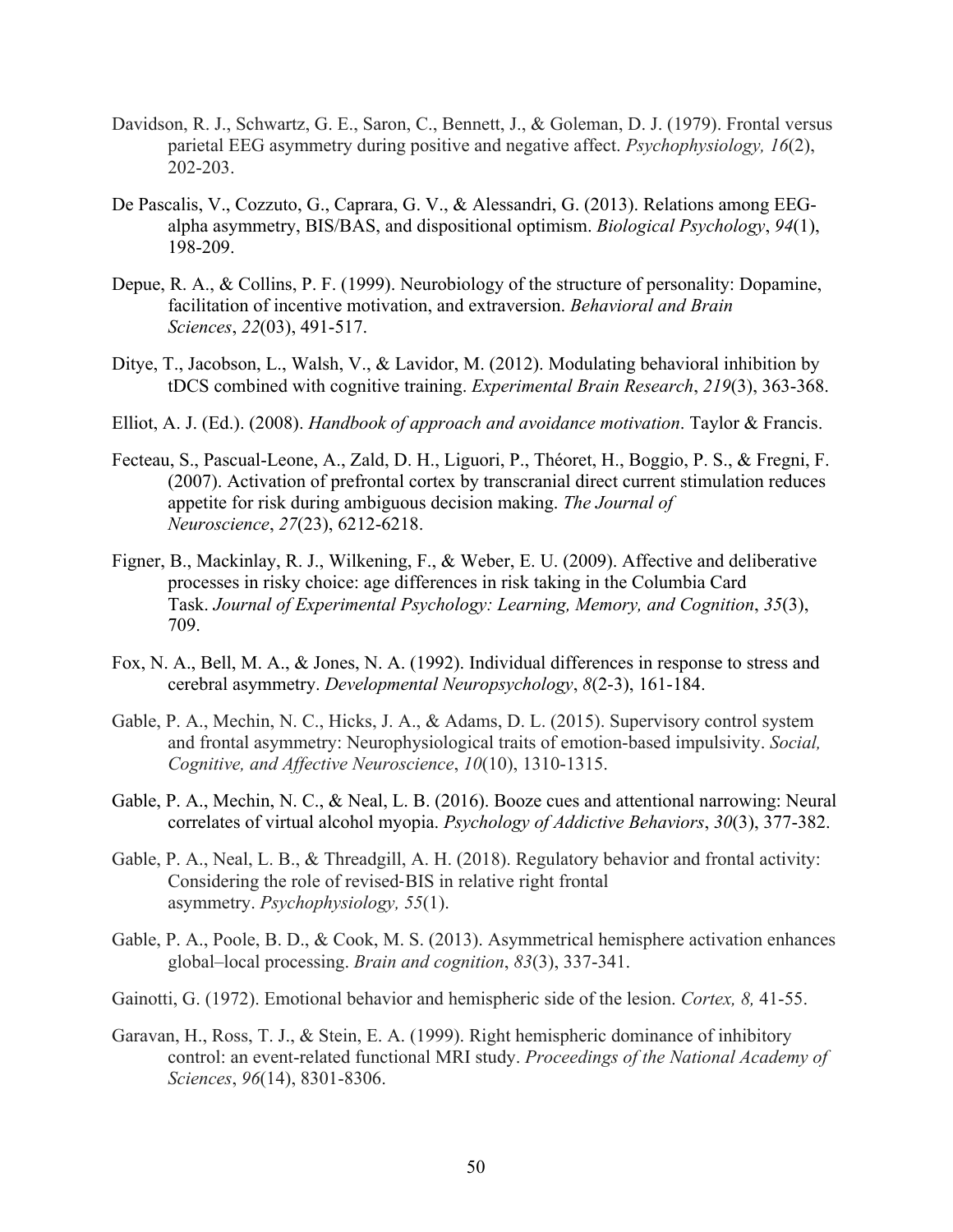- Gianotti, L. R., Knoch, D., Faber, P. L., Lehmann, D., Pascual-Marqui, R. D., Diezi, C., ... & Fehr, E. (2009). Tonic activity level in the right prefrontal cortex predicts individuals' risk taking. *Psychological Science*, *20*(1), 33-38.
- Goldman, R. I., Stern, J. M., Engel Jr, J., & Cohen, M. S. (2002). Simultaneous EEG and fMRI of the alpha rhythm. *Neuroreport*, *13*(18), 2487.
- Goldstein, K. (1939). *The organism: An holistic approach to biology, derived from pathological data in man*. New York: American Book.
- Gray, J.A. & McNaughton, N. (2000). *The neuropsychology of anxiety: An enquiry into the functions of the septo-hippocampal system*. Oxford: Oxford University Press.
- Hagemann, D., Naumann, E., Thayer, J. F., & Bartussek, D. (2002). Does resting electroencephalograph asymmetry reflect a trait? An application of latent state-trait theory. *Journal of personality and social psychology*, *82*(4), 619.
- Haidt, J., McCauley, C., & Rozin, P. (1994). Individual differences in sensitivity to disgust: A scale sampling seven domains of disgust elicitors. *Personality and Individual differences*, *16*(5), 701-713.
- Harmon-Jones, E. (2003). Clarifying the emotive functions of asymmetrical frontal cortical activity. *Psychophysiology*, *40*(6), 838-848.
- Harmon-Jones, E. (2004). Contributions from research on anger and cognitive dissonance to understanding the motivational functions of asymmetrical frontal brain activity. *Biological psychology*, *67*(1-2), 51-76.
- Harmon-Jones, E. (2006). Unilateral right-hand contractions cause contralateral alpha power suppression and approach motivational affective experience. *Psychophysiology*, *43*(6), 598-603.
- Harmon-Jones, E., & Allen, J. J. (1997). Behavioral activation sensitivity and resting frontal EEG asymmetry: Covariation of putative indicators related to risk for mood disorders. *Journal of Abnormal Psychology*, *106*(1), 159-163.
- Harmon-Jones, E., & Allen, J. J. (1998). Anger and frontal brain activity: EEG asymmetry consistent with approach motivation despite negative affective valence. *Journal of personality and social psychology*, *74*(5), 1310.
- Harmon-Jones, E., Gable, P. A., & Peterson, C. K. (2010). The role of asymmetric frontal cortical activity in emotion-related phenomena: A review and update. Biological Psychology, 84, 451-462.
- Hecht, D., Walsh, V., & Lavidor, M. (2013). Bi-frontal direct current stimulation affects delay discounting choices. *Cognitive neuroscience*, *4*(1), 7-11.
- Hellige, J. B. (1993). *Hemispheric asymmetry: What's right and what's left*. Cambridge, MA: Harvard University Press.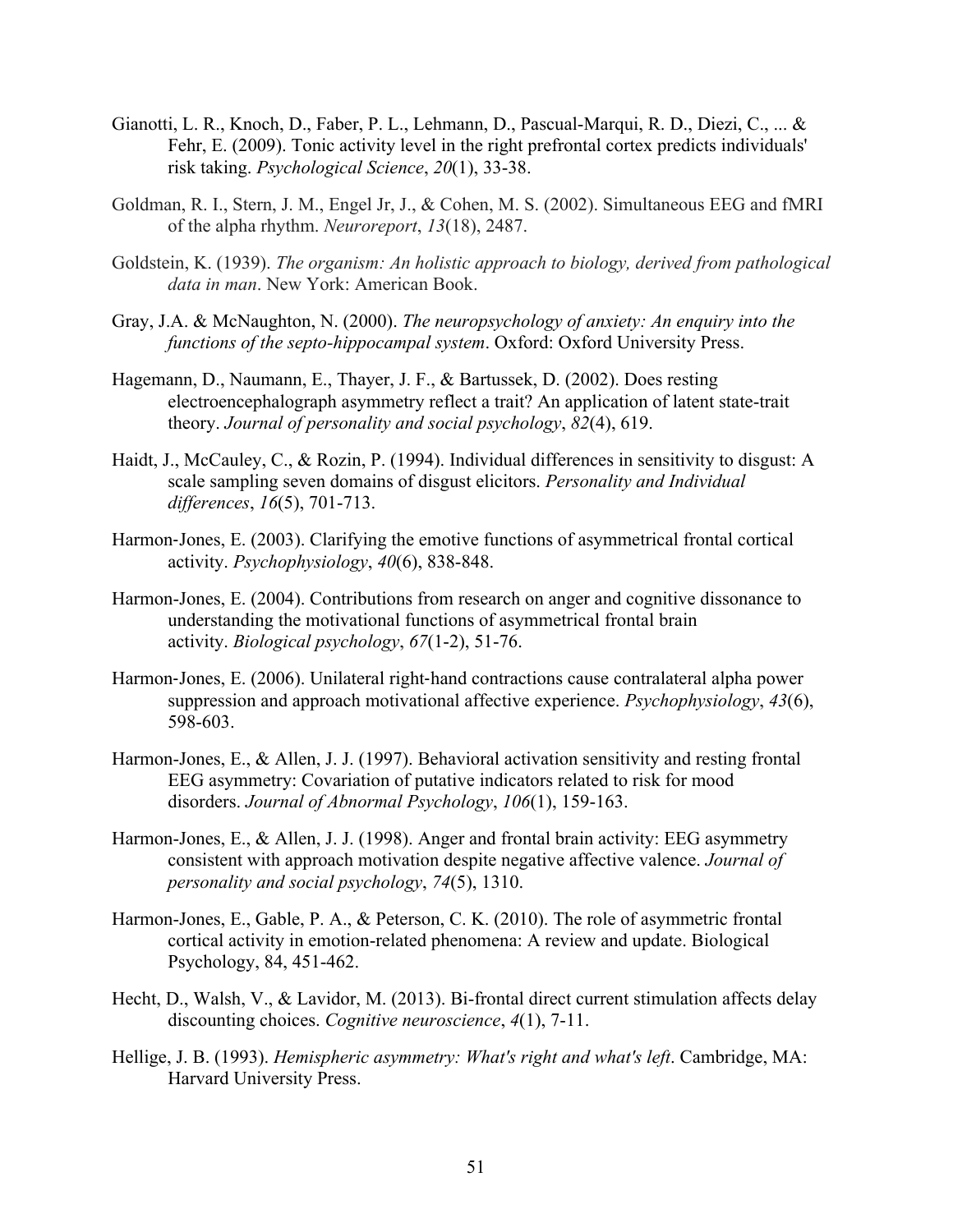- Henriques, J. B., & Davidson, R. J. (2000). Decreased responsiveness to reward in depression. *Cognition & Emotion*, *14*(5), 711-724.
- Hewig, J., Hagemann, D., Seifert, J., Naumann, E., & Bartussek, D. (2004). On the selective relation of frontal cortical asymmetry and anger-out versus anger-control. *Journal of personality and social psychology*, *87*(6), 926.
- Hewig, J., Hagemann, D., Seifert, J., Naumann, E., & Bartussek, D. (2006). The relation of cortical activity and BIS/BAS on the trait level. *Biological psychology*, *71*(1), 42-53.
- Jackson, C. J. (2009). Jackson-5 scales of revised Reinforcement Sensitivity Theory (r-RST) and their application to dysfunctional real world outcomes. *Journal of Research in Personality*, *43*(4), 556-569.
- Jackson, D. C., Mueller, C. J., Dolski, I., Dalton, K. M., Nitschke, J. B., Urry, H. L., ... & Davidson, R. J. (2003). Now you feel it, now you don't frontal brain electrical asymmetry and individual differences in emotion regulation. *Psychological science*, *14*(6), 612-617.
- Jacobson, L., Javitt, D. C., & Lavidor, M. (2011). Activation of inhibition: Diminishing impulsive behavior by direct current stimulation over the inferior frontal gyrus. *Journal of Cognitive Neuroscience*, *23*(11), 3380-3387.
- Kappenman, E. S., & Keil, A. (2017). Introduction to the special issue on recentering science: replication, robustness, and reproducibility in psychophysiology. *Psychophysiology*, *54*(1), 3-5.
- Kelley, N. J., & Schmeichel, B. J. (2016). Noninvasive stimulation over the dorsolateral prefrontal cortex facilitates the inhibition of motivated responding. *Journal Of Experimental Psychology: General*, *145*(12), 1702-1712.
- Keune, P. M., Bostanov, V., Kotchoubey, B., & Hautzinger, M. (2012). Mindfulness versus rumination and behavioral inhibition: A perspective from research on frontal brain asymmetry. *Personality and Individual Differences*,*53*(3), 323-328.
- Kline, J. P., Blackhart, G. C., Woodward, K. M., Williams, S. R., & Schwartz, G. E. (2000). Anterior electroencephalographic asymmetry changes in elderly women in response to a pleasant and an unpleasant odor. *Biological Psychology*, *52*(3), 241-250.
- Knoch, D., Gianotti, L. R., Pascual-Leone, A., Treyer, V., Regard, M., Hohmann, M., & Brugger, P. (2006). Disruption of right prefrontal cortex by low-frequency repetitive transcranial magnetic stimulation induces risk-taking behavior. *The Journal of Neuroscience*, *26*(24), 6469-6472.
- Konishi, S., Nakajima, K., Uchida, I., Sekihara, K., & Miyashita, Y. (1998). No‐go dominant brain activity in human inferior prefrontal cortex revealed by functional magnetic resonance imaging. *European Journal of Neuroscience*,*10*(3), 1209-1213.
- Lang, P. J., Bradley, M. M., & Cuthbert, B. N. (1997). International affective picture system (IAPS): Technical manual and affective ratings. *NIMH Center for the Study of Emotion and Attention*, 39-58.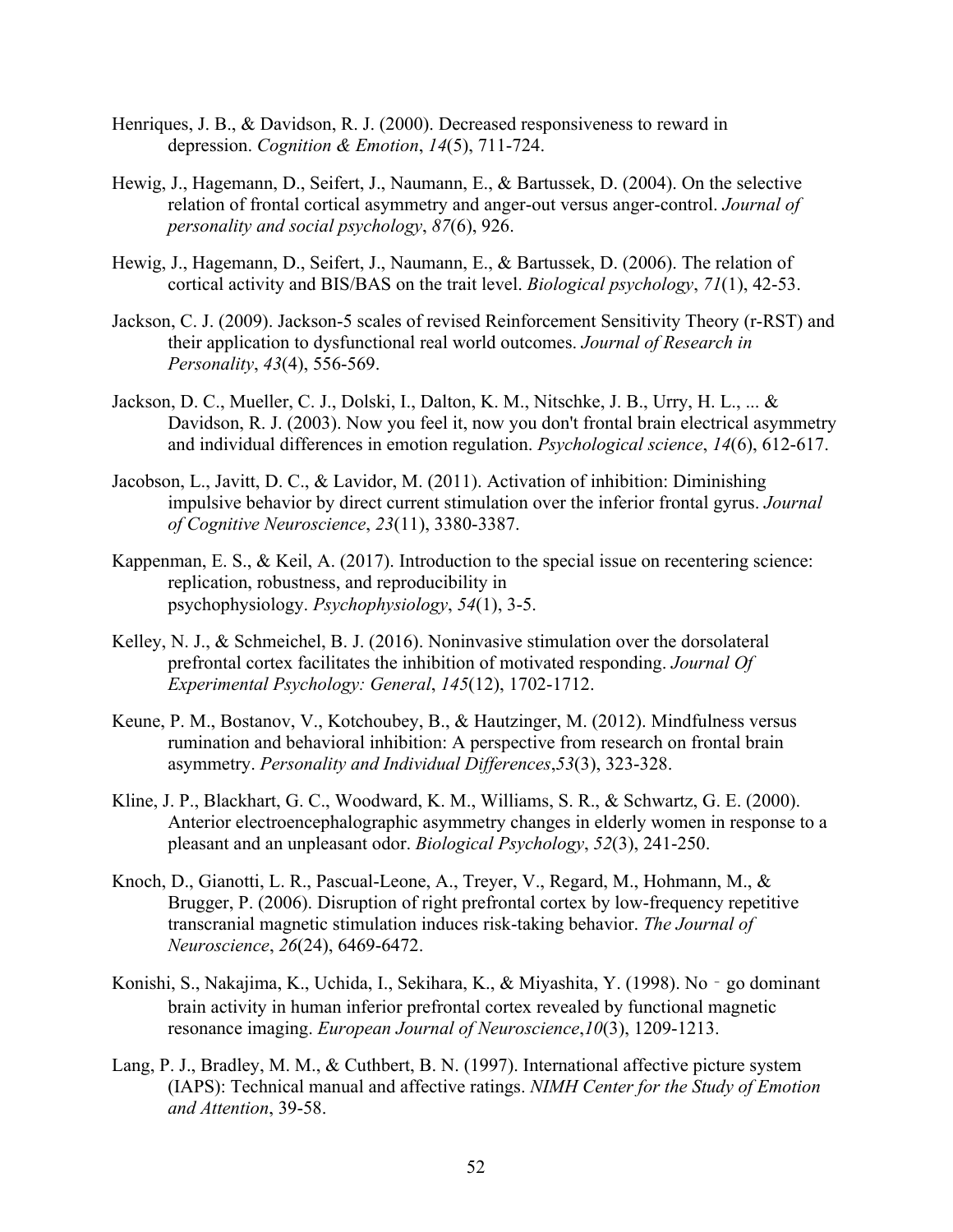- Laufs, H., Kleinschmidt, A., Beyerle, A., Eger, E., Salek-Haddadi, A., Preibisch, C., & Krakow, K. (2003). EEG-correlated fMRI of human alpha activity. *Neuroimage, 19*, 1463-1476.
- Neal, L. B., & Gable, P. A. (2016). Neurophysiological markers of multiple facets of impulsivity. *Biological Psychology, 115*, 64-68.
- Neal, L.B. & Gable, P.A. (2017). Regulatory Control and Impulsivity Relate to Resting Frontal Activity. *Social Cognitive and Affective Neuroscience, 12*(9), 1377-1383.
- Neal, L.B. & Gable, P.A. (2019) Shifts in Frontal Asymmetry Underlying Impulsive and Controlled Decision-Making. *Biological Psychology, 140(1),* 28-34*.*
- Peterson, C. K., Gable, P., & Harmon-Jones, E. (2008). Asymmetrical frontal ERPs, emotion, and behavioral approach/inhibition sensitivity. *Social Neuroscience*, *3*(2), 113-124.
- Peterson, C. K., & Harmon-Jones, E. (2009). Circadian and seasonal variability of resting frontal EEG asymmetry. *Biological Psychology*, *80*(3), 315-320.
- Petruzzello, S. J., & Landers, D. M. (1994). State anxiety reduction and exercise: does hemispheric activation reflect such changes?. *Medicine & Science in Sports & Exercise*.
- Pfabigan, D. M., Zeiler, M., Lamm, C., & Sailer, U. (2014). Blocked versus randomized presentation modes differentially modulate feedback-related negativity and P3b amplitudes. *Clinical Neurophysiology*, *125*(4), 715-726.
- Pizzagalli, D. A., Sherwood, R. J., Henriques, J. B., & Davidson, R. J. (2005). Frontal brain asymmetry and reward responsiveness a source-localization study. *Psychological Science*, *16*(10), 805-813.
- Quirin, M., Gruber, T., Kuhl, J., & Düsing, R. (2013). Is love right? Prefrontal resting brain asymmetry is related to the affiliation motive. *Frontiers in human neuroscience*, *7*, 902.
- Reznik, S. J., & Allen, J. J. (2018). Frontal asymmetry as a mediator and moderator of emotion: An updated review. *Psychophysiology*, *55*(1), e12965.
- Santesso, D. L., Segalowitz, S. J., Ashbaugh, A. R., Antony, M. M., McCabe, R. E., & Schmidt, L. A. (2008). Frontal EEG asymmetry and sensation seeking in young adults. *Biological Psychology*, *78*(2), 164-172.
- Smit, D. J. A., Posthuma, D., Boomsma, D. I., & Geus, E. D. (2005). Heritability of background EEG across the power spectrum. *Psychophysiology*, *42*(6), 691-697.
- Stramaccia, D. F., Penolazzi, B., Sartori, G., Braga, M., Mondini, S., & Galfano, G. (2015). Assessing the effects of tDCS over a delayed response inhibition task by targeting the right inferior frontal gyrus and right dorsolateral prefrontal cortex. *Experimental Brain Research*, *233*(8), 2283-2290.
- Sutton, S. K., & Davidson, R. J. (1997). Prefrontal brain asymmetry: A biological substrate of the behavioral approach and inhibition systems. *Psychological Science*, *8*(3), 204-210.